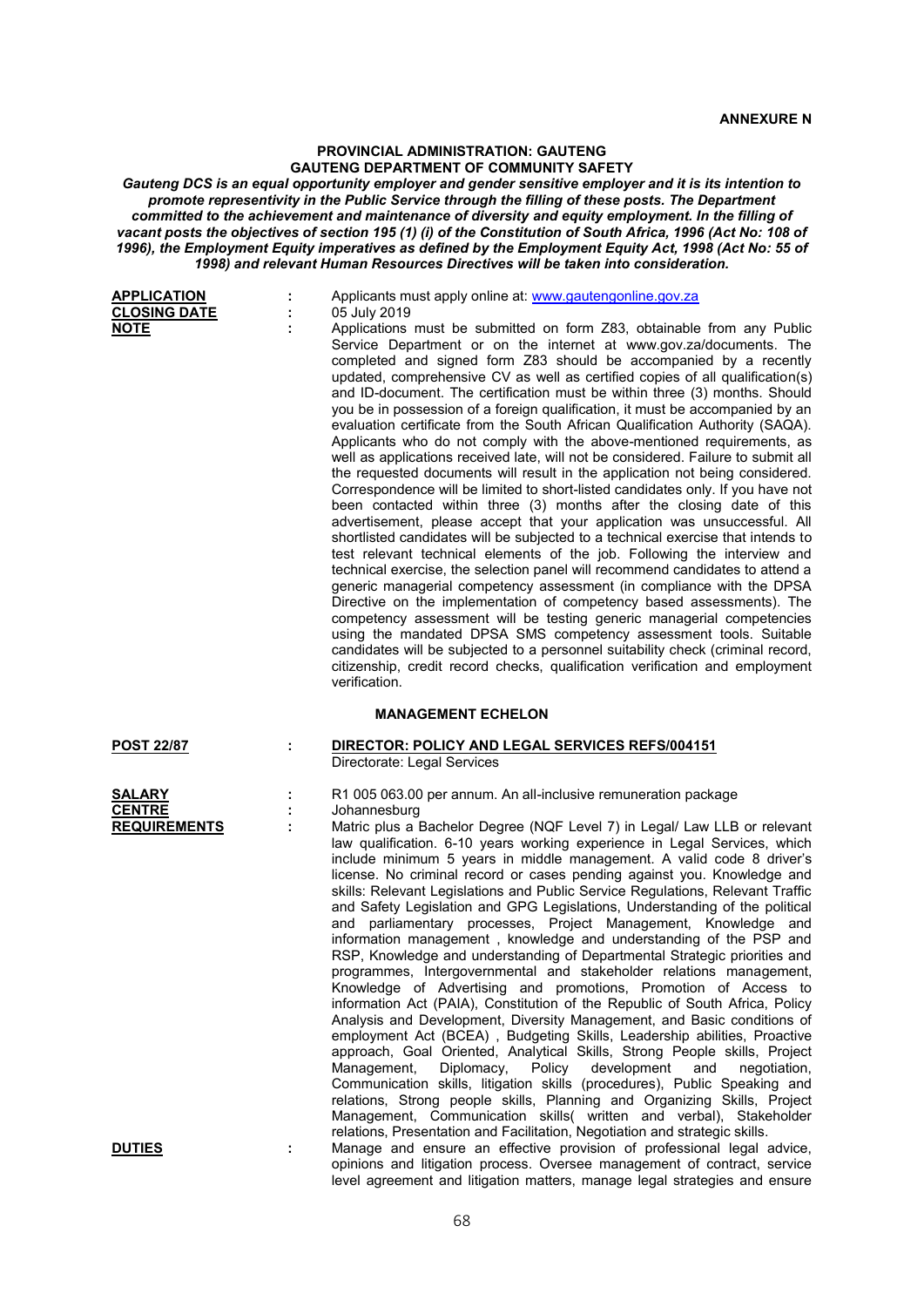| <b>ENQUIRIES</b>                                          | ÷      | legal compliance. Manage resources (Human, Finance, Equipment, Assets)<br>in the Directorate.<br>Ms Makgopa Evelyn Tel no: 011 689 3726/3701                                                                                                                                                                                                                                                                                                                                                                                                                                                                                                                                                                                                                                                                                                                                                                                                                                            |
|-----------------------------------------------------------|--------|-----------------------------------------------------------------------------------------------------------------------------------------------------------------------------------------------------------------------------------------------------------------------------------------------------------------------------------------------------------------------------------------------------------------------------------------------------------------------------------------------------------------------------------------------------------------------------------------------------------------------------------------------------------------------------------------------------------------------------------------------------------------------------------------------------------------------------------------------------------------------------------------------------------------------------------------------------------------------------------------|
|                                                           |        | <b>GAUTENG DEPARTMENT OF EDUCATION</b>                                                                                                                                                                                                                                                                                                                                                                                                                                                                                                                                                                                                                                                                                                                                                                                                                                                                                                                                                  |
| <b>APPLICATIONS</b><br><b>CLOSING DATE</b><br><b>NOTE</b> | ÷<br>÷ | Head Office (HO) Physical Address: 26th Loveday Street, Kuyasa House,<br>Johannesburg, Postal address: P.O. Box 7710, Johannesburg 2001<br>05 July 2019<br>Application must be submitted on form Z83, obtainable from any Public<br>Service Department or on the internet at www.dpsa.gov.za/documents. The<br>completed and signed form should be accompanied by a recently Updated<br>CV as well as certified copies of all qualification/s and ID document (no<br>copies of certified copies allowed). Failure to submit all the requested<br>documents will result in the application not being considered. Candidates will<br>be subjected to Personnel Suitability Checks (PSC), Identity Documentation,<br>Qualification Verification, Fraud Listing, Employment Reference, Criminal<br>record and Security Clearance. Correspondence will be limited to short-listed<br>candidates only. Department reserves the right not to make appointment(s) to<br>the advertised post(s). |
|                                                           |        | <b>OTHER POSTS</b>                                                                                                                                                                                                                                                                                                                                                                                                                                                                                                                                                                                                                                                                                                                                                                                                                                                                                                                                                                      |
| <b>POST 22/88</b>                                         | ÷      | <b>ARCHITECT PRODUCTION GRADE A-C. . REF NO: HO2019/06/01</b><br>Directorate: Infrastructure Planning and Property Management                                                                                                                                                                                                                                                                                                                                                                                                                                                                                                                                                                                                                                                                                                                                                                                                                                                           |
| <b>SALARY</b>                                             | ÷      | R 618 732.00 - R 939 621.00 per annum (All inclusive package) The<br>Department will determine the salary notch based on years of experience<br>post professional registration                                                                                                                                                                                                                                                                                                                                                                                                                                                                                                                                                                                                                                                                                                                                                                                                          |
| <b>CENTRE</b><br><b>REQUIREMENTS</b>                      | ÷      | Head Office, Johannesburg<br>Bachelor of Architecture. Computer literate. Three years' experience post<br>qualification. Registration with the SACAP as a Professional Architect. Valid<br>Drivers' License.                                                                                                                                                                                                                                                                                                                                                                                                                                                                                                                                                                                                                                                                                                                                                                            |
| <b>DUTIES</b><br><b>ENQUIRIES</b>                         | ÷      | Develop and maintain infrastructure policies, norms and standards for<br>schools and offices. Provide all architectural inputs and guidance in terms of<br>the planning and design of schools. Contribute to condition assessments and<br>development of maintenance plans. Compile briefing documentation and<br>specifications for the appointment of PSPs. Provide professional inputs to the<br>development of Business Cases, longer term Infrastructure Asset<br>Management Plan, Strategic Briefs and Concept Reports. Provide inputs to<br>the development of the Infrastructure Programme Management Plan.<br>Conduct performance reviews, gateway reviews, end of year evaluations,<br>post project and post occupancy reviews. Update relevant project and<br>reporting systems in terms of infrastructure deliverables. Undertake research.<br>Ms Lerato Machaka Tel No: (011) 843 6532                                                                                     |
| <b>POST 22/89</b>                                         |        | <b>ASSISTANT DIRECTOR: SECRETARIAT SUPPORT SERVICES. REF NO:</b>                                                                                                                                                                                                                                                                                                                                                                                                                                                                                                                                                                                                                                                                                                                                                                                                                                                                                                                        |
|                                                           |        | HO2019/06/02<br>Directorate: Office of the HOD                                                                                                                                                                                                                                                                                                                                                                                                                                                                                                                                                                                                                                                                                                                                                                                                                                                                                                                                          |
| <b>SALARY</b><br><b>CENTRE</b><br><b>REQUIREMENTS</b>     | ÷<br>÷ | R 376 596, 00 per annum<br>Head Office, Johannesburg<br>An appropriate recognized three-year National Diploma/ Degree or relevant<br>three-year qualification plus 5 years' relevant experience in office support<br>environment of which 3 years must be on secretariat functions or<br>environment. Completed courses in word processing, spreadsheets and<br>presentations - Preferably in Microsoft Operating System, Word, Excel,<br>PowerPoint presentations will be an advantage. Valid driver's licence.<br>Knowledge of Public Service Act, Public Service Regulations, Public Finance<br>Management Act, Treasury Regulations and Batho Pele principles, Skills:<br>Computer literate, Minute taking, Good verbal and written communication,<br>Good inter-personal relations, Problem solving, Presentation, Innovation and<br>creativity, Self-disciplined and able to work under pressure with minimum<br>supervision.                                                     |
| <b>DUTIES</b>                                             |        | Provide executive secretariat services for meeting initiated by the Office of<br>the HOD. Request and consolidate inputs for year calendar of Branch<br>meetings. Inform various internal and external stakeholders about formal                                                                                                                                                                                                                                                                                                                                                                                                                                                                                                                                                                                                                                                                                                                                                        |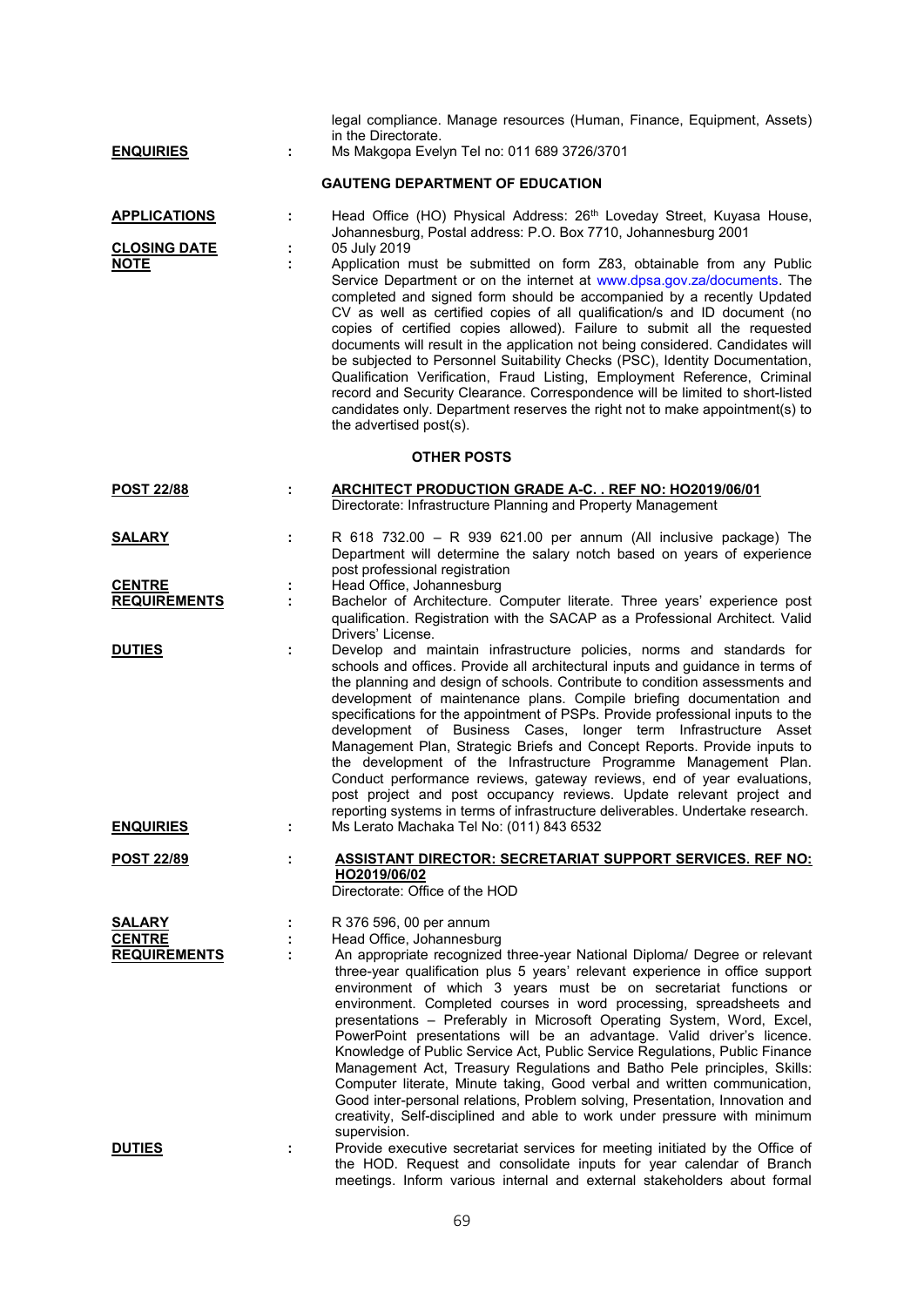|                                                       |    | decision making structures in the Branch. Provide secretariat support<br>services in meetings as per the HOD request. Arrange logistics for internal<br>and external meetings i.e. boardroom, data projector, laptops, tea and lunch<br>etc. Analyse various input documents and consolidate such documents in<br>executive summary reports for consideration. Compile agendas for formal<br>decision making structures in consultation with relevant role players and<br>distribute agendas within required time frames. Ensure that resolutions are<br>followed up and reported thereon to the HOD. Provide an effective and<br>efficient follow up system for the implementation of recommendations and<br>resolutions emanating from meetings. Participate in the facilitation of<br>processes to ensure that all reports and resolutions emanating from<br>management meetings and forums are implemented and provide regular<br>feedback to the HOD. Participate in the development and maintenance of a<br>decision tracking grid. Participate in the implementation and maintenance of<br>effective and efficient administrative systems and procedures within the<br>Office of the HOD. Participate in the development, implementation and<br>maintenance of internal filing system for the Unit in terms of the departmental<br>filing system prescripts by keeping a complete manual and electronic record<br>of meetings (agendas, minutes, attendance register, and hand-out<br>documents). Participate in the provision of administrative support to the<br>Office of the HOD Prepare and provide briefing documentation |
|-------------------------------------------------------|----|----------------------------------------------------------------------------------------------------------------------------------------------------------------------------------------------------------------------------------------------------------------------------------------------------------------------------------------------------------------------------------------------------------------------------------------------------------------------------------------------------------------------------------------------------------------------------------------------------------------------------------------------------------------------------------------------------------------------------------------------------------------------------------------------------------------------------------------------------------------------------------------------------------------------------------------------------------------------------------------------------------------------------------------------------------------------------------------------------------------------------------------------------------------------------------------------------------------------------------------------------------------------------------------------------------------------------------------------------------------------------------------------------------------------------------------------------------------------------------------------------------------------------------------------------------------------------------------------------------------------------------------|
| <b>ENQUIRIES</b>                                      | t. | Ms Lerato Machaka Tel No: (011) 843 6532                                                                                                                                                                                                                                                                                                                                                                                                                                                                                                                                                                                                                                                                                                                                                                                                                                                                                                                                                                                                                                                                                                                                                                                                                                                                                                                                                                                                                                                                                                                                                                                               |
|                                                       |    | <b>GAUTENG DEPARTMENT OF E-GOVERNMENT</b><br>It is the department's intention to promote equity through the filling of all numeric targets as contained in<br>the Employment Equity Plan. To facilitate this process successfully, an indication of race, gender and<br>disability status is required.                                                                                                                                                                                                                                                                                                                                                                                                                                                                                                                                                                                                                                                                                                                                                                                                                                                                                                                                                                                                                                                                                                                                                                                                                                                                                                                                 |
| <b>APPLICATIONS</b>                                   | ÷  | All applications should be delivered to: Gauteng Department of e-<br>Government, Imbumba House, 75 Fox Street, Marshalltown, 2107/ Private<br>Marshalltown, 2107 or Applicants can<br>Bag X112,<br>online<br>apply<br>at:www.gautengonline.gov.za.                                                                                                                                                                                                                                                                                                                                                                                                                                                                                                                                                                                                                                                                                                                                                                                                                                                                                                                                                                                                                                                                                                                                                                                                                                                                                                                                                                                     |
| <b>CLOSING DATE</b><br><b>NOTE</b>                    | ÷  | 5 July 2019<br>Applications must be submitted on form z83, obtainable from any Public<br>Service Department or on the internet at www.dpsa.gov.za/documents and<br>must be completed in full and page 2 duly signed. Clear indication of the post<br>and reference number that is being applied for must be indicated on your<br>Z.83. A recent, comprehensive CV, specifying all qualifications and<br>experience, with respective dates and certified copies of qualifications and ID<br>(not older than 6 months) must be attached. General information: Short-listed<br>candidates must be available for interviews at a date and time determine by<br>the Gauteng Department of e-Government. Successful candidates maybe be<br>subjected to competency assessment and must obtain a positive security<br>clearance. Applications received after the closing date as well as those who<br>do not comply with the requirements will not be taken into consideration. If<br>you have not received a response from this institution within three months of<br>the closing date, please consider your application unsuccessful. The Gauteng<br>Department of e-Government reserves the right to fill or not fill the above-<br>mentioned posts.                                                                                                                                                                                                                                                                                                                                                                                       |
|                                                       |    | <b>OTHER POSTS</b>                                                                                                                                                                                                                                                                                                                                                                                                                                                                                                                                                                                                                                                                                                                                                                                                                                                                                                                                                                                                                                                                                                                                                                                                                                                                                                                                                                                                                                                                                                                                                                                                                     |
| <u>POST 22/90</u>                                     | ÷  | <u> DEPUTY DIRECTOR- CORPORATE COMMUNICATIONS – REFS/004128</u><br>Directorate: Corporate Communications                                                                                                                                                                                                                                                                                                                                                                                                                                                                                                                                                                                                                                                                                                                                                                                                                                                                                                                                                                                                                                                                                                                                                                                                                                                                                                                                                                                                                                                                                                                               |
| <b>SALARY</b><br><b>CENTRE</b><br><b>REQUIREMENTS</b> |    | R733 257 per annum (all-inclusive remuneration package)<br>Johannesburg<br>Minimum of Matric certificate plus NQF level 6 (National Diploma) in<br>communication. Minimum of 3-5 years working experience at entry level<br>management. Public sector communication experience will be an added                                                                                                                                                                                                                                                                                                                                                                                                                                                                                                                                                                                                                                                                                                                                                                                                                                                                                                                                                                                                                                                                                                                                                                                                                                                                                                                                        |
| <b>DUTIES</b>                                         | ÷. | advantage.<br>Manage and promote the e-Government brand and corporate identity.<br>Manage the content and timeous professional production of Imbumba<br>publication in line with e-Government communication strategic imperatives<br>and design standards. Management of the e-Government website and ensure<br>adherence to GPG standards and framework. Manage the production of e-<br>Government digital media including booklets, posters, pamphlets, service                                                                                                                                                                                                                                                                                                                                                                                                                                                                                                                                                                                                                                                                                                                                                                                                                                                                                                                                                                                                                                                                                                                                                                      |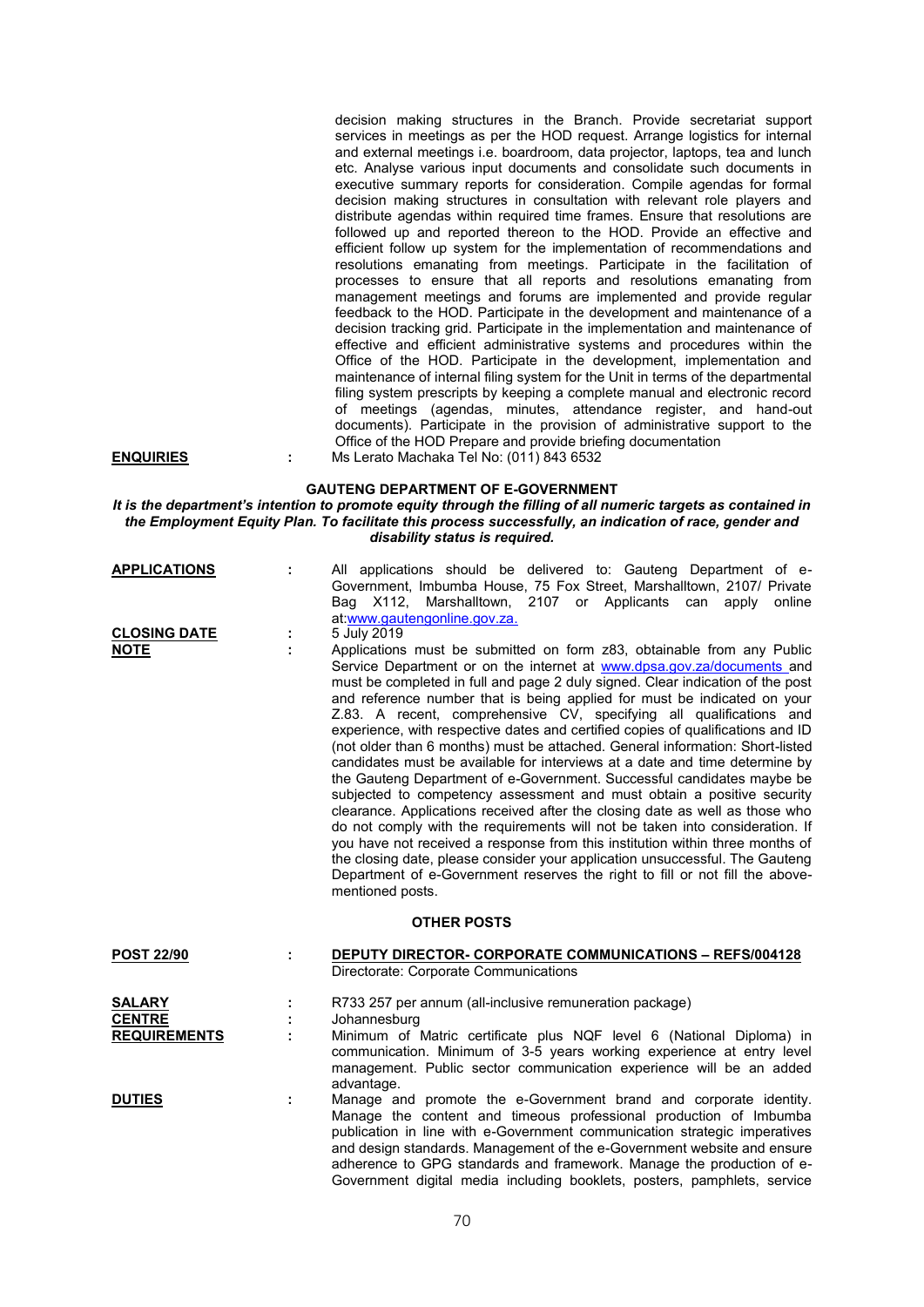|                                                       |        | directories and other media to promote the key messages, services and<br>activities of e-Government. Promote and monitor adherence to professional<br>standards and GPG corporate identity and facilitate the necessary capacity<br>building. Source and manage the provision of professional DTP, media<br>design, video and photographic services for e-Government. Develop and<br>implement effective marketing and advertising strategies for business,<br>government departments and citizens. Management of the Subunit of the<br>directorate and ensure that budget allocated is used according to plans and<br>legislature.                                                                                                                                                                                                                                                                                                                                                                                                                                                                                                                                                                                                                                                                                                                                                                                                                                                                                                                                                                                                                          |
|-------------------------------------------------------|--------|--------------------------------------------------------------------------------------------------------------------------------------------------------------------------------------------------------------------------------------------------------------------------------------------------------------------------------------------------------------------------------------------------------------------------------------------------------------------------------------------------------------------------------------------------------------------------------------------------------------------------------------------------------------------------------------------------------------------------------------------------------------------------------------------------------------------------------------------------------------------------------------------------------------------------------------------------------------------------------------------------------------------------------------------------------------------------------------------------------------------------------------------------------------------------------------------------------------------------------------------------------------------------------------------------------------------------------------------------------------------------------------------------------------------------------------------------------------------------------------------------------------------------------------------------------------------------------------------------------------------------------------------------------------|
| <b>ENQUIRIES</b>                                      | ÷      | Mr. Oscar Baloyi, Tel. No: (011) 689 4648                                                                                                                                                                                                                                                                                                                                                                                                                                                                                                                                                                                                                                                                                                                                                                                                                                                                                                                                                                                                                                                                                                                                                                                                                                                                                                                                                                                                                                                                                                                                                                                                                    |
| <b>POST 22/91</b>                                     |        | DEPUTY DIRECTOR: STRATEGY & MEDIA LIAISON - REFS/004130<br>Directorate: Strategy & Media Liaison                                                                                                                                                                                                                                                                                                                                                                                                                                                                                                                                                                                                                                                                                                                                                                                                                                                                                                                                                                                                                                                                                                                                                                                                                                                                                                                                                                                                                                                                                                                                                             |
| <b>SALARY</b><br><b>CENTRE</b>                        |        | R733 257 per annum (all-inclusive remuneration package)<br>Johannesburg                                                                                                                                                                                                                                                                                                                                                                                                                                                                                                                                                                                                                                                                                                                                                                                                                                                                                                                                                                                                                                                                                                                                                                                                                                                                                                                                                                                                                                                                                                                                                                                      |
| <b>REQUIREMENTS</b>                                   |        | Minimum of Matric certificate plus NQF level 6 (National Diploma)<br>qualification in Communication. Minimum of 3-5 years working experience at<br>entry level management. Public sector communication experience will be an<br>added advantage.                                                                                                                                                                                                                                                                                                                                                                                                                                                                                                                                                                                                                                                                                                                                                                                                                                                                                                                                                                                                                                                                                                                                                                                                                                                                                                                                                                                                             |
| <b>DUTIES</b><br><b>ENQUIRIES</b>                     | t.     | Member of e-Government team that work towards the development and<br>finalization of the e-Government annual report. Develop and implement<br>Business Units communication strategies and programmes. Ensure the e-<br>Government communication system is capacitated, strengthened and<br>integrated at a strategic level with clear policies, procedures and structures.<br>Develop targeted communication strategies on key e-Government priorities,<br>projects, and programmes. Continuously provide strategy advice, support and<br>briefings for Executives. Write Speeches, articles, media statements that are<br>in line with key messages and strategies. Develop and implement three-<br>month rolling calendar that include weekly diaries of e-Government public<br>activities. Ensure that e-Government media relations is strong and media<br>coverage is accurate, balanced and consistent. Ensure that community media<br>is well utilised, media strategies support media diversity, and crises & risks<br>are effectively managed. Conduct an annual media survey. Circulate Media<br>alerts and rapid response system, when needed. Coordinate and manage the<br>creative process of the department which include graphics and DTP.<br>Coordination and implementation of transversal e-Government media liaison<br>system including media statements, news releases, press lists, databases,<br>weekly diary etc. Assist with any other communication projects that may arise<br>from time to time. Develop and implement partnership strategy and<br>programme with the media in general.<br>Mr. Oscar Baloyi, Tel No: (011) 689 4648 |
| <b>POST 22/92</b>                                     |        | DEPUTY DIRECTOR: SECURITY ARCHITECT - REFS/004138<br>Directorate: Information Security<br>Re-advert. Candidates who applied previously, need to re-apply.                                                                                                                                                                                                                                                                                                                                                                                                                                                                                                                                                                                                                                                                                                                                                                                                                                                                                                                                                                                                                                                                                                                                                                                                                                                                                                                                                                                                                                                                                                    |
| <b>SALARY</b><br><b>CENTRE</b><br><b>REQUIREMENTS</b> | ÷<br>÷ | R733 257 per annum (all-inclusive remuneration package)<br>Johannesburg<br>Grade 12 plus a relevant NQF level 6 qualification in IT with 3-5 years'<br>experience in Information Security and Information Security Architecture OR<br>Matric with 8-9 years' experience in Information Security and Information<br>Security Architecture. Industry-recognized security or technical certifications<br>from organisations such as ISACA, ISC2, GIAC, Cisco etc. will be<br>advantageous. Knowledge of security best practices, principles and                                                                                                                                                                                                                                                                                                                                                                                                                                                                                                                                                                                                                                                                                                                                                                                                                                                                                                                                                                                                                                                                                                                 |
| <b>DUTIES</b>                                         | ÷      | frameworks (OWASP, SANS, NIST and ISO).<br>Acquire a complete understanding of the department's technology and<br>information system. Perform vulnerability testing, risk analyses and security<br>assessments.<br>Research<br>security<br>standards,<br>security systems<br>and<br>authentication protocols. Develop requirements for local area networks<br>(LANs), wide area networks (WANs), virtual private networks (VPNs), routers,<br>firewalls, and related network devices. Reviewing current system security<br>measures and recommending and implementing enhancements. Conducting<br>regular system tests and ensuring continuous monitoring of network security.<br>Developing project timelines for ongoing system upgrades. Ensuring all<br>personnel have access to the IT system limited by need and role.<br>Establishing disaster recovery procedures and conducting breach of security                                                                                                                                                                                                                                                                                                                                                                                                                                                                                                                                                                                                                                                                                                                                                  |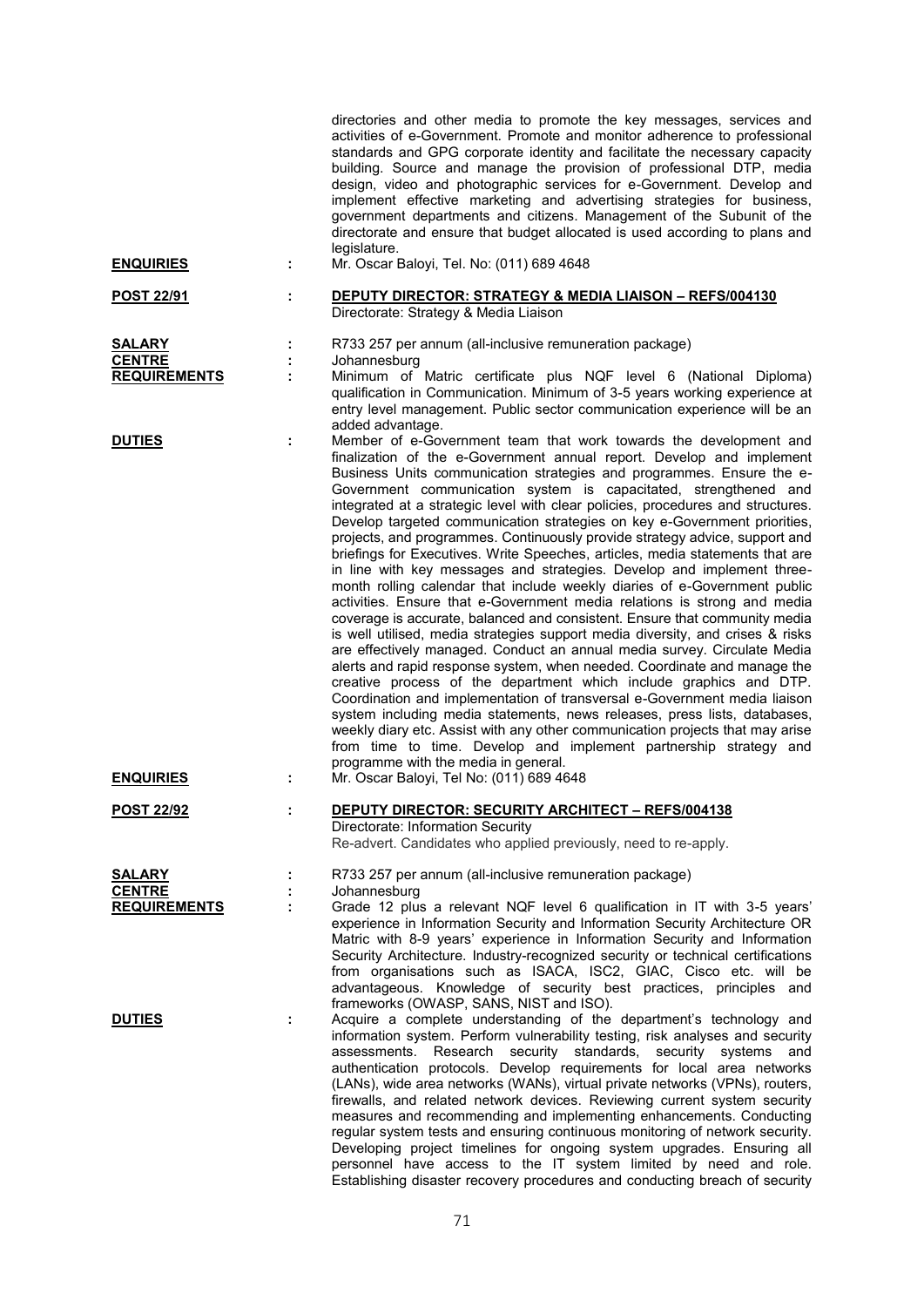| <b>ENQUIRIES</b>                                      | ÷ | drills. Promptly responding to all security incidents and providing thorough<br>post-event analyses. Experience in designing and implementing an enterprise<br>information security architecture, in reviewing of and incorporating information<br>security controls and capabilities into various architectures and designs in a<br>medium to large sized organization. Experience with presenting information<br>security concepts and ideas in a non-technical business-friendly language<br>appropriate to the target audience. Proven experience integrating security<br>solutions and practices in a Windows environment.<br>Ms. Nonhlanhla Mabuza, Tel No: (011) 689 8511  |
|-------------------------------------------------------|---|-----------------------------------------------------------------------------------------------------------------------------------------------------------------------------------------------------------------------------------------------------------------------------------------------------------------------------------------------------------------------------------------------------------------------------------------------------------------------------------------------------------------------------------------------------------------------------------------------------------------------------------------------------------------------------------|
| POST 22/93                                            |   | DEVELOPMENT (ABAP<br><u>ASSISTANT DIRECTOR: ERP</u><br>BW)<br>&<br><b>REFS/004146</b><br>Directorate: Business Intelligence                                                                                                                                                                                                                                                                                                                                                                                                                                                                                                                                                       |
| <b>SALARY</b><br><b>CENTRE</b><br><b>REQUIREMENTS</b> |   | R470 040 per annum (plus benefits)<br>Johannesburg<br>Matric certificate plus NQF level 6 IT qualification with 2-3 years working<br>experience in Data Warehouse / SAP BW Development including DSO, Cube<br>and BI development or Matric plus 6-7 years' experience in Data Warehouse<br>/ SAP BW Development including DSO, Cube and BI development                                                                                                                                                                                                                                                                                                                            |
| <b>DUTIES</b>                                         | t | Involved in providing users with the basic application administration. Assist<br>users with general support. Resolve user problems and issues. Develop and<br>apply modifications/enhancements to existing applications. Develop and<br>create code for various applications. Execute application testing, modular<br>testing and peer testing. Involved with the initial user training. Actively monitor<br>various applications and produce the reports. Identification and execution of<br>the necessary reports that need to be generated from various applications.                                                                                                          |
| <b>ENQUIRIES</b>                                      | ÷ | Mr. Themba Psungo, Tel No: (011) 689 6980                                                                                                                                                                                                                                                                                                                                                                                                                                                                                                                                                                                                                                         |
| <b>POST 22/94</b>                                     |   | <b>SENIOR ADMIN OFFICER: RELEASE TECHNICIAN - REFS/004145</b><br>Directorate: Change Control                                                                                                                                                                                                                                                                                                                                                                                                                                                                                                                                                                                      |
| <b>SALARY</b><br><b>CENTRE</b><br><b>REQUIREMENTS</b> | ÷ | R316 791 per annum (plus benefits)<br>Johannesburg<br>Matric plus National Diploma (NQF 6) with 1-2 years' experience in IT OR<br>Matric plus 5-6 IT experience. Working knowledge in Release Management<br>Process. Controlled software and hardware distribution. Management of the<br>Definitive Hardware Store (DHS) and Administrative and control of the<br>Definitive Software Library (DLS). Knowledge of Patch Management process.<br>Knowledge of ITIL process                                                                                                                                                                                                          |
| <b>DUTIES</b>                                         |   | Ensure that all new releases are tested according to test, requirements and<br>that installation procedures are developed in accordance with the Release<br>Management process. Ensure that all new computer equipment is configured<br>according to the e-Gov standards, ready for deployment. Ensure that all<br>movement of equipment in and out of the definitive hardware store is<br>recorded according to the change request processes. Ensure that all software<br>versions are controlled and monitored. Release Testing and Configuration.<br>Management of the Definitive Hardware Store (DHS) Administration and<br>control of the Definitive Software Library (DSL). |
| <b>ENQUIRIES</b>                                      | ÷ | Ms. Portia Makotwane, Tel No: (011) 689 8898                                                                                                                                                                                                                                                                                                                                                                                                                                                                                                                                                                                                                                      |
| <u>POST 22/95</u>                                     |   | <b>SENIOR FINANCIAL OFFICER - REFS/004147</b><br>Directorate: Financial Accounting                                                                                                                                                                                                                                                                                                                                                                                                                                                                                                                                                                                                |
| <b>SALARY</b><br><b>CENTRE</b>                        |   | R299 709 per annum (plus benefits)<br>Johannesburg                                                                                                                                                                                                                                                                                                                                                                                                                                                                                                                                                                                                                                |
| <b>REQUIREMENTS</b>                                   |   | Matric plus a National Diploma/ Degree in Accounting or Finance related<br>qualification with 1-2 years relevant experience in Finance, OR Matric plus 5-<br>6 years' experience in Finance. Computer literacy, in particular spread sheet<br>applications. Good verbal and written communication and interactive skills.<br>Knowledge of BAS and SAP system will be an added advantage. Knowledge<br>of Treasury Regulations.                                                                                                                                                                                                                                                    |
| <b>DUTIES</b>                                         |   | Creditors Payments - ensure that supplier payments are made within 30<br>days of receipt of invoice by the department. Funds request accurately after<br>all three amounts from BAS, PERSAL and the opening bank balance have<br>been taken into consideration to avoid unauthorized bank overdraft after<br>every payment run. Verify Invoices from the verifier. Receive invoices on                                                                                                                                                                                                                                                                                            |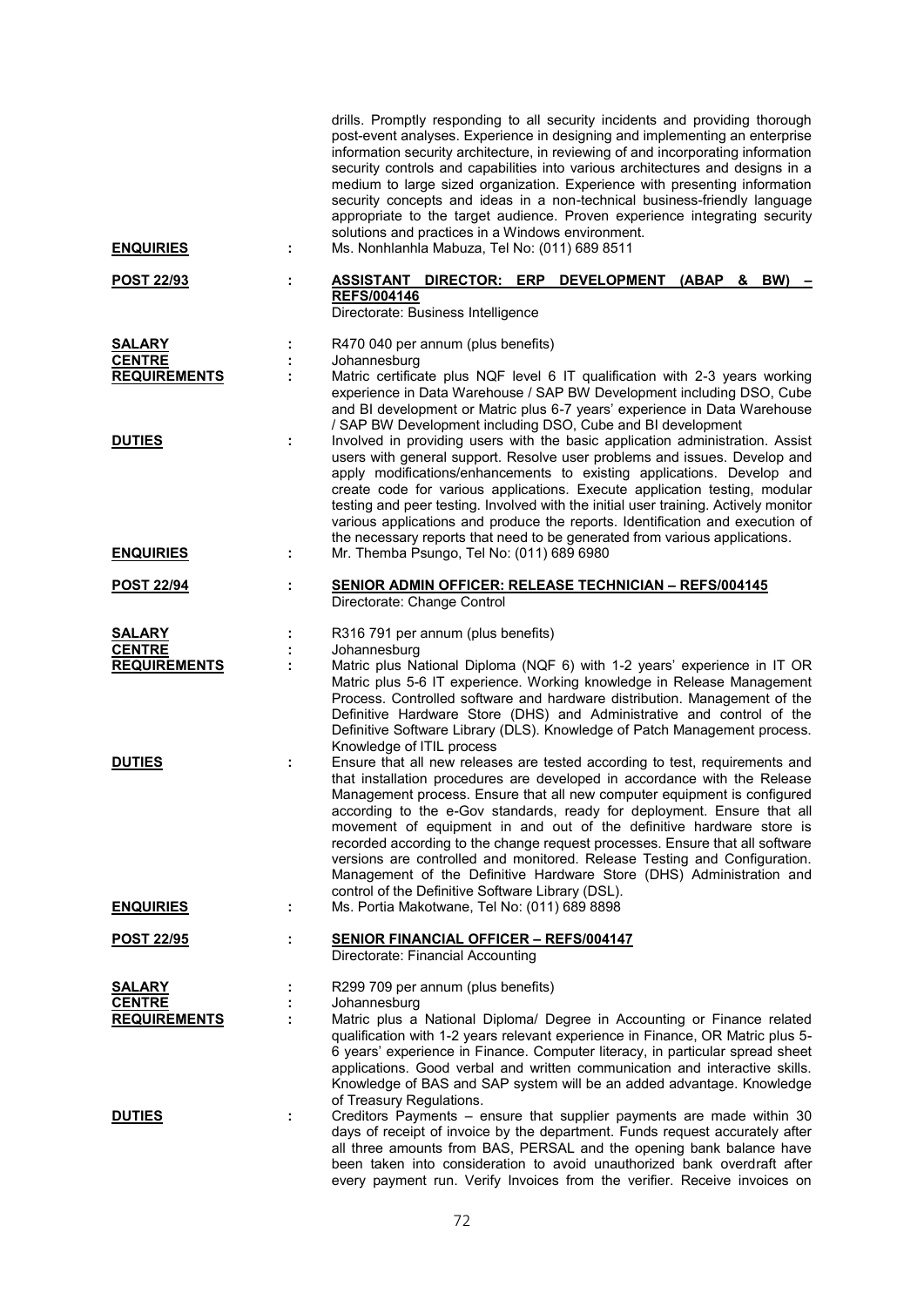|                                        |        | process director and verify them against the vendor profile. Verify Invoices<br>from the verifier. Display the invoice and check banking details against the<br>given purchase order. Check if Goods Received Voucher has been captured<br>and if it equals the invoice amount. Check if invoice number is not altered<br>before posting. Verify the payment method, that an invoice is not captured as<br>a credit note. Verify the supplier name against the vendor profile. Validate<br>and account for before the execution of the payment run. Sign off the<br>schedule as evidence that all invoices have been inspected and checked<br>against the open items on SAP. Request Funds from Treasury by checking<br>the disbursed amounts on BAS and on Persal also check the PMG bank<br>statement opening balance compile the funds request with all the supporting<br>documentation submit for signatures submit to Treasury and file copy.<br>Prepare monthly 30 Days report calculating the days taken to process the<br>payment from the scanning date from one point of entry to the disbursement<br>date on BAS. Consolidate all invoices that were not paid in the current month<br>to be inclusive in the accruals. |
|----------------------------------------|--------|-----------------------------------------------------------------------------------------------------------------------------------------------------------------------------------------------------------------------------------------------------------------------------------------------------------------------------------------------------------------------------------------------------------------------------------------------------------------------------------------------------------------------------------------------------------------------------------------------------------------------------------------------------------------------------------------------------------------------------------------------------------------------------------------------------------------------------------------------------------------------------------------------------------------------------------------------------------------------------------------------------------------------------------------------------------------------------------------------------------------------------------------------------------------------------------------------------------------------------------|
| <b>ENQUIRIES</b>                       | ÷      | Ms. Sithembile Buthelezi, Tel No: (011) 689 6527                                                                                                                                                                                                                                                                                                                                                                                                                                                                                                                                                                                                                                                                                                                                                                                                                                                                                                                                                                                                                                                                                                                                                                                  |
|                                        |        | <b>GAUTENG DEPARTMENT OF HEALTH</b><br>It is the department's intention to promote equity through the filling of all numeric targets as contained in<br>the Employment Equity Plan. To facilitate this process successfully, an indication of race, gender and<br>disability status is required                                                                                                                                                                                                                                                                                                                                                                                                                                                                                                                                                                                                                                                                                                                                                                                                                                                                                                                                   |
|                                        |        | <b>MANAGEMENT ECHELON</b>                                                                                                                                                                                                                                                                                                                                                                                                                                                                                                                                                                                                                                                                                                                                                                                                                                                                                                                                                                                                                                                                                                                                                                                                         |
| <b>POST 22/96</b>                      |        | <b>MEDICAL SPECIALIST PAEDIATRICS REF NO: LRT\MSP\03 (1POST)</b><br>Directorate: Medical<br>Re-Advertisement Applicants Who Previously Applied Are Encouraged To<br>Reapply                                                                                                                                                                                                                                                                                                                                                                                                                                                                                                                                                                                                                                                                                                                                                                                                                                                                                                                                                                                                                                                       |
| <b>SALARY</b>                          | ÷      | Grade 1 R 1,106,040.00 - R 1,173,900.00<br>Grade 2 R 1,264,623.00 - R 1,342,230.00<br>Grade 3 R 1,467,651.00 - R 1,834,890.00 All-inclusive package                                                                                                                                                                                                                                                                                                                                                                                                                                                                                                                                                                                                                                                                                                                                                                                                                                                                                                                                                                                                                                                                               |
| <b>CENTRE</b><br><b>REQUIREMENTS</b>   | ÷<br>÷ | Leratong Hospital<br>Appropriate qualification that allows registration with HPCSA as a Specialist<br>in Paediatrics (MMED / FCS.SA). Current registration with HPCSA as<br>Specialist Paediatrics. Appropriate knowledge and experience as a<br>Paediatrician. The following will be an added advantage: current certificate in<br>advance Cardiac Life Support (ACLS), Paediatrics advanced Life support<br>(PALS), advanced trauma Life support (ATLS), ECG, BLS, Surgical skills and<br>Neonatal resuscitation course. Good verbal and written communication skills.<br>Ability to work under pressure in a changing environment. To relief<br>colleagues as the need arises and work closely with other disciplines. Must<br>have at least code 08 driver's license and be computer literate.                                                                                                                                                                                                                                                                                                                                                                                                                                |
| <b>DUTIES</b>                          |        | Provision of 24-hour Paediatric Service. Manage critically ill patients in<br>Neonatal ICU. Participate in commuted overtime. Supervision and training of<br>Medical Officers, Community Services Medical Officers and Medical Interns.<br>Ensure proper and accurate record keeping as legally and ethically required.<br>Ensure effective outreach to District Hospital in the West Rand. Assist the<br>Clinical Head with administrative responsibilities. Provision of Quality, cost<br>effective service in keeping with Batho Pele Principles. Assist the HOD and<br>ensure that the Department is compliant to National Core Standards and<br>LEAN Management principles. Perform Clinical Audits. Participate in<br>conducting Morbidity and Mortality meetings (M&M)                                                                                                                                                                                                                                                                                                                                                                                                                                                     |
| <b>ENQUIRIES</b><br><b>APPLICATION</b> |        | Dr. RM Phanzu Tel no: (011) 411 3818 / Dr. W Mokae Tel no: (011) 411 3679<br>Applications should be hand delivered to Leratong Hospital: Human<br>Resource Department: Block 6 no 1 Adcock street, Chamdor, Krugersdorp,<br>1740 or posted to Leratong Hospital. Human Resource, Private Bag X2078,<br>Krugersdorp, 1740. Applications should be delivered by 12h00 pm (Noon) on<br>the closing date.                                                                                                                                                                                                                                                                                                                                                                                                                                                                                                                                                                                                                                                                                                                                                                                                                             |
| <b>NOTES</b>                           |        | The Department of Health is committed to the achievement and maintenance<br>of diversity and equity employment especially of race, gender and disability.<br>Applications must be submitted on a Z83 form fully completed, obtainable<br>from<br>Public<br>Service<br>Department or on the<br>internet<br>any<br>at<br>www.dpsa.gov.za/documents. Documents to be attached are certified ID<br>copy, certified copies of qualification/s including matric, certified copy drivers<br>licence, certified HPCSA registration certificate and proof of current                                                                                                                                                                                                                                                                                                                                                                                                                                                                                                                                                                                                                                                                       |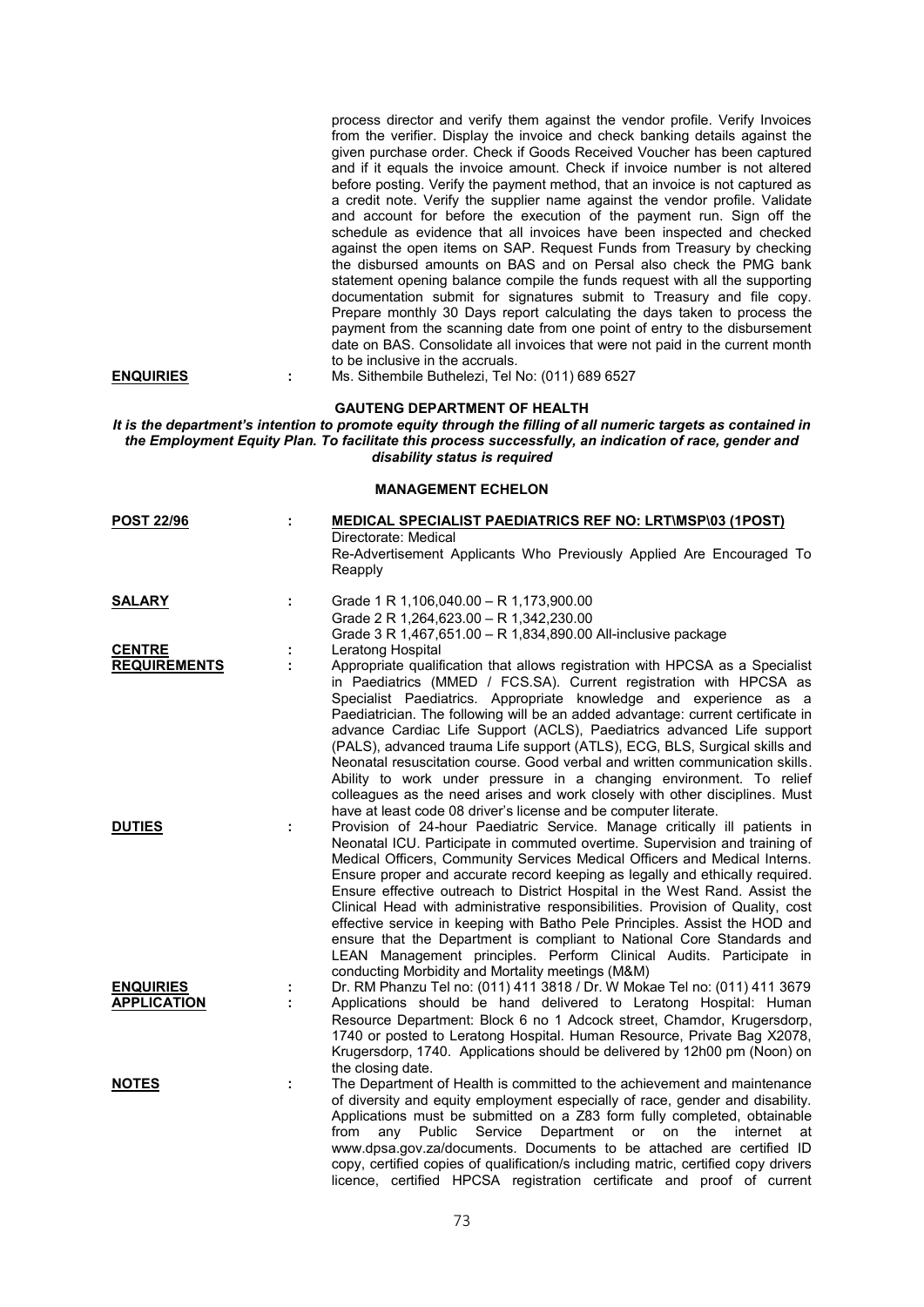| <b>CLOSING DATE</b>                                   | ÷ | registration with HPCSA. Certification should not be older than three months.<br>Failure to submit all the requested documents will result in the application not<br>being considered. If you have not been contacted within three (3) months<br>after the closing date, please accept that your application was unsuccessful.<br>Candidates will be subjected to Personnel Suitability Checks (PSC) -<br>Verification (Reference checks- provide at least 3 of which one must be<br>immediate supervisor, identity verification, qualifications verification, criminal<br>record checks, credit/financial stability checks and employment verification).<br>The recommended candidate may be subjected to medical surveillance as<br>required by the Occupational Health and Safety Act, Act 5/1993. Leratong<br>Hospital reserves the right to utilize practical exercises/tests for Non-SMS<br>positions during the recruitment process to determine the suitability of<br>candidates for the post(s).<br>05 July 2019 at 12h00 PM                                                                                                                                                                                                                                                                                                                                                                                          |
|-------------------------------------------------------|---|--------------------------------------------------------------------------------------------------------------------------------------------------------------------------------------------------------------------------------------------------------------------------------------------------------------------------------------------------------------------------------------------------------------------------------------------------------------------------------------------------------------------------------------------------------------------------------------------------------------------------------------------------------------------------------------------------------------------------------------------------------------------------------------------------------------------------------------------------------------------------------------------------------------------------------------------------------------------------------------------------------------------------------------------------------------------------------------------------------------------------------------------------------------------------------------------------------------------------------------------------------------------------------------------------------------------------------------------------------------------------------------------------------------------------------|
|                                                       |   | <b>OTHER POSTS</b>                                                                                                                                                                                                                                                                                                                                                                                                                                                                                                                                                                                                                                                                                                                                                                                                                                                                                                                                                                                                                                                                                                                                                                                                                                                                                                                                                                                                             |
| <b>POST 22/97</b>                                     | ÷ | ASSISTANT PHARMACY MANAGER: PHARMACEUTICAL SERVICES<br>REF NO: CHBAH 157 (01 POST)<br>Directorate: Pharmacy                                                                                                                                                                                                                                                                                                                                                                                                                                                                                                                                                                                                                                                                                                                                                                                                                                                                                                                                                                                                                                                                                                                                                                                                                                                                                                                    |
| <b>SALARY</b><br><b>CENTRE</b><br><b>REQUIREMENTS</b> | ÷ | R897 936 - R1 042 095 (per annum)<br>Chris Hani Baragwanath Hospital (CHBH)<br>Degree in B. Pharm. Current registration with the South African Pharmacy<br>Council (SAPC) as a Pharmacist. A minimum of 5 years' experience as a<br>Pharmacist post registration with the South African Pharmacy Council.<br>Project management skills. Computer competency. Team building and<br>leadership skills. A valid driver's license. An in-depth understanding of the<br>National Drug Policy, all pharmacy legislation and the Public Finance<br>Management Act. A qualification in management and previous relevant work<br>experience will be an advantage.                                                                                                                                                                                                                                                                                                                                                                                                                                                                                                                                                                                                                                                                                                                                                                       |
| <b>DUTIES</b>                                         |   | Overall management of the pharmacy, including the satellite pharmacies.<br>Provide financial, budget and expenditure management. Must comply with<br>the provision of the relevant prescribed Acts and the PFMA to the extent<br>applicable to the official. Development and management of relevant Standard<br>Operating Procedures. The effective and efficient operations management<br>(including Medicine supply management, IT and infrastructure and equipment<br>management) Overall responsibility and accountability for drug supply<br>management to ensure the safe and reliable procurement, storage, control<br>and distribution of quality pharmaceuticals. Assist in the provision of strategic<br>direction to the pharmacy. Project management. Facilitation of the functioning<br>of the institutional Pharmacy and Therapeutics Committee (PTC).<br>Coordination of training and development of pharmacy personnel; including<br>performance management of staff. Ensure and manage the provision of<br>quality, effective and efficient clinical pharmaceutical services, management<br>role also involves the promotion of public health; compliance with the six<br>quality priorities and the Batho-Pele Principles. Deputise for the Deputy<br>Manager and Manager. Be available for on call after hours. Be involved with<br>continuous improvement projects to address service delivery challenges. |
| <b>ENQUIRIES</b><br><b>APPLICATIONS</b>               | ÷ | Mrs P Naik (011) 933-8154<br>Applications should be hand delivered to The Director: Human Resource,<br>Chris Hani Baragwanath Academic Hospital between 8am and 3pm at<br>Ground Floor, Main Admin Building or posted to The Director: Human<br>Resource, Chris Hani Baragwanath Academic Hospital, Private Bag X01,<br>Pimville, 1808. No faxed or emailed applications will be considered.                                                                                                                                                                                                                                                                                                                                                                                                                                                                                                                                                                                                                                                                                                                                                                                                                                                                                                                                                                                                                                   |
| <u>NOTE</u>                                           | t | Applications must be submitted on form Z83 Fully completed, obtainable from<br>Public<br>Service<br>Department<br>the<br>internet<br>any<br>or<br>on<br>at<br>www.dpsa.gov.za/documents. The completed and signed form should be<br>accompanied by a recently updated CV that specifies the following: All<br>experience indicating the position, institution and respective dates<br>(DD/MM/YY). Documents to be attached is certified ID document, certified<br>copies of qualification/s including matric and relevant council registration<br>certificate and proof of current registration (Where applicable). Certifying<br>stamp on documents shouldn't be more than three (3) months. Relevant<br>service certificates. Failure to submit all the requested documents will result<br>in the application not being considered. If you have not been contacted within<br>three (3) months after the closing date, please accept that your application                                                                                                                                                                                                                                                                                                                                                                                                                                                                    |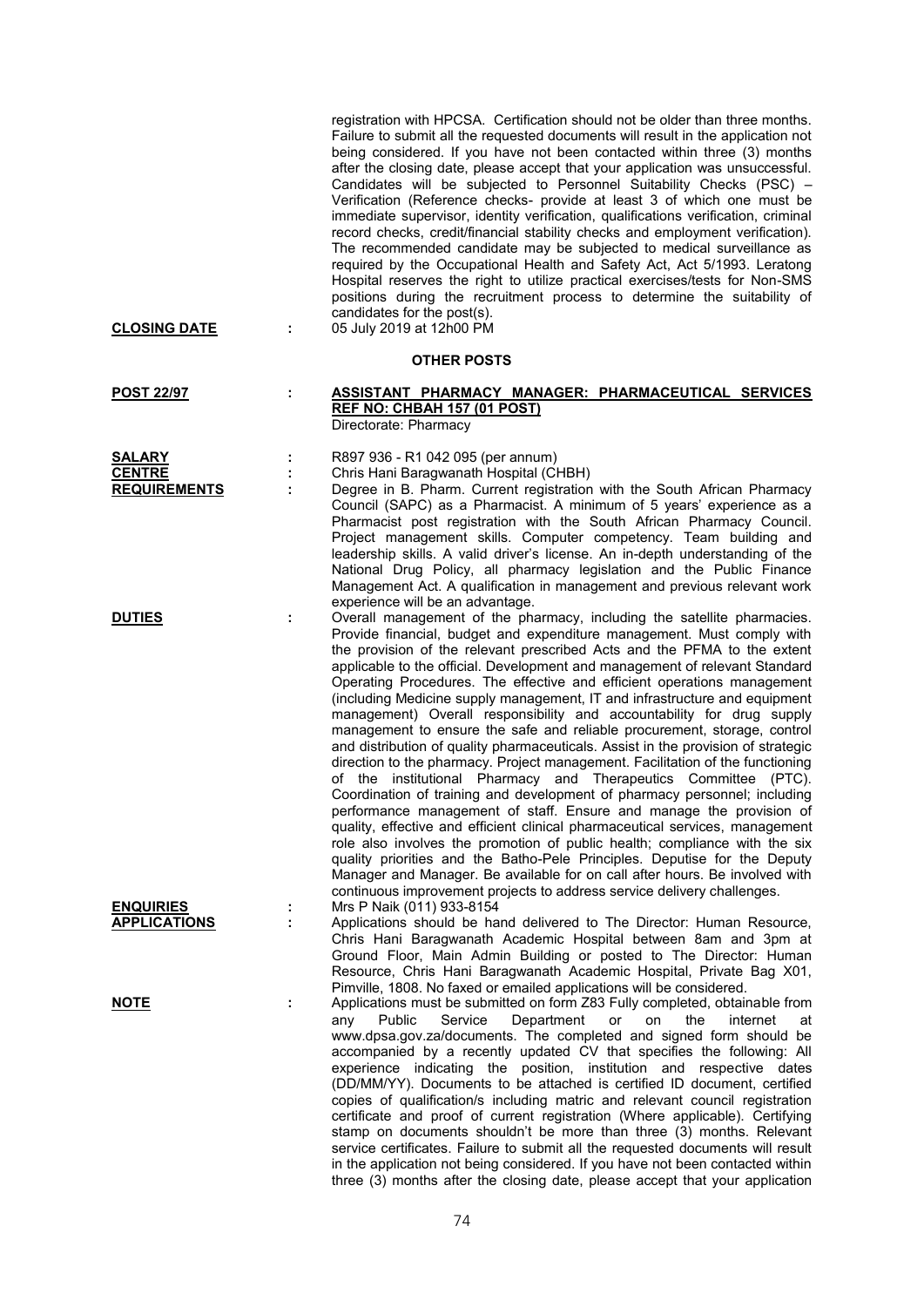| <b>CLOSING DATE</b>                    | ÷. | was unsuccessful. Candidates will be subjected to Personnel Suitability<br>Checks (PSC) - Verification (Reference checks- Provide at least 3 off which<br>one must be immediate supervisor, identity verification, qualifications<br>verification, criminal record checks, credit/financial stability checks and<br>employment verification). The recommended candidate may be subjected to<br>medical surveillance as required by the Occupational Health and Safety Act,<br>Act 5/1993. CHBAH reserves the right to utilize practical exercises/tests for<br>Non-SMS positions during the recruitment process to determine the suitability<br>of candidates for the post(s). The Gauteng Department of Health is guided by<br>the principles of Employment Equity; therefore, all the appointments will be<br>made in accordance with the Employment Equity target of the department.<br>People with disability are encouraged to apply.<br>05 July 2019                                                                                                                                                                                                                                                                                                                                                                                                                                                                                                                                                                                                                     |
|----------------------------------------|----|--------------------------------------------------------------------------------------------------------------------------------------------------------------------------------------------------------------------------------------------------------------------------------------------------------------------------------------------------------------------------------------------------------------------------------------------------------------------------------------------------------------------------------------------------------------------------------------------------------------------------------------------------------------------------------------------------------------------------------------------------------------------------------------------------------------------------------------------------------------------------------------------------------------------------------------------------------------------------------------------------------------------------------------------------------------------------------------------------------------------------------------------------------------------------------------------------------------------------------------------------------------------------------------------------------------------------------------------------------------------------------------------------------------------------------------------------------------------------------------------------------------------------------------------------------------------------------|
| <b>POST 22/98</b>                      |    | <b>MEDICAL OFFICER PAEDIATRICS REF NO: LRT\MED\04 (4 POSTS)</b><br>Directorate: Medical                                                                                                                                                                                                                                                                                                                                                                                                                                                                                                                                                                                                                                                                                                                                                                                                                                                                                                                                                                                                                                                                                                                                                                                                                                                                                                                                                                                                                                                                                        |
| <b>SALARY</b>                          | ÷  | Grade 1 R 821, 205.00 - R 884, 670.00<br>Grade 2 R 938,964.00 - R 1,026,693.00                                                                                                                                                                                                                                                                                                                                                                                                                                                                                                                                                                                                                                                                                                                                                                                                                                                                                                                                                                                                                                                                                                                                                                                                                                                                                                                                                                                                                                                                                                 |
| <b>CENTRE</b><br><b>REQUIREMENTS</b>   |    | Grade 3vR 1,089,693.00 - R 1,326,366.00 All-inclusive package<br>Leratong Hospital<br>Appropriate qualification that allows registration with HPCSA as a Medical<br>Practitioner. Current registration with HPCSA as Medical Practitioner. The<br>following will be an added advantage: current certificate in Advanced life<br>support (ACLS), Paediatrics advanced Life support (PALS), advanced trauma<br>Life support (ATLS), ECG, BLS, Surgical skills and Neonatal resuscitation<br>course. Good verbal and written communication skills. Ability to work in a<br>team. Ability to work under pressure in a changing environment. To relief<br>colleagues as the need arises and work closely with other disciplines. Must<br>have at least code 08 driver's license and be computer literate.                                                                                                                                                                                                                                                                                                                                                                                                                                                                                                                                                                                                                                                                                                                                                                           |
| <b>DUTIES</b>                          | ÷  | Full participation in all activities as required for the post, including patient<br>ward care, outpatient clinics, after hour's duties as per roster as well as<br>academic discussions and research. Participate in commuted overtime. Daily<br>student tutorials. Referrals, bookings and performance of all procedures for<br>correct indications. To ensure maintenance of records for audit purposes.<br>Assist in HR management and 102 developments of maintenance in<br>productivity standards and participation in NCS and LEAN management                                                                                                                                                                                                                                                                                                                                                                                                                                                                                                                                                                                                                                                                                                                                                                                                                                                                                                                                                                                                                            |
| <b>ENQUIRIES</b><br><b>APPLICATION</b> | ÷  | Dr. RM Phanzu Tel: (011) 411 3818 / Dr. W Mokae Tel: (011) 411 3679<br>Applications should be hand delivered to Leratong Hospital: Human<br>Resource Department: Block 6 no 1 Adcock street, Chamdor, Krugersdorp,<br>1740 or posted to Leratong Hospital. Human Resource, Private Bag X2078,<br>Krugersdorp, 1740. Applications should be delivered by 12h00 pm (Noon) on<br>the closing date.                                                                                                                                                                                                                                                                                                                                                                                                                                                                                                                                                                                                                                                                                                                                                                                                                                                                                                                                                                                                                                                                                                                                                                                |
| <b>NOTES</b>                           |    | The Department of Health is committed to the achievement and maintenance<br>of diversity and equity employment especially of race, gender and disability.<br>Applications must be submitted on a Z83 form fully completed, obtainable<br>Service<br>Department or<br>on<br>from<br>any<br>Public<br>the<br>internet<br>at<br>www.dpsa.gov.za/documents. Documents to be attached are certified ID<br>copy, certified copies of qualification/s including matric, certified copy drivers<br>licence, certified HPCSA registration certificate and proof of current<br>registration with HPCSA. Certification should not be older than three months.<br>Failure to submit all the requested documents will result in the application not<br>being considered. If you have not been contacted within three (3) months<br>after the closing date, please accept that your application was unsuccessful.<br>Candidates will be subjected to Personnel Suitability Checks (PSC) -<br>Verification (Reference checks- provide at least 3 of which one must be<br>immediate supervisor, identity verification, qualifications verification, criminal<br>record checks, credit/financial stability checks and employment verification).<br>The recommended candidate may be subjected to medical surveillance as<br>required by the Occupational Health and Safety Act, Act 5/1993. Leratong<br>Hospital reserves the right to utilize practical exercises/tests for Non-SMS<br>positions during the recruitment process to determine the suitability of<br>candidates for the post(s). |
| <b>CLOSING DATE</b>                    |    | 05 July 2019 at 12h00 PM                                                                                                                                                                                                                                                                                                                                                                                                                                                                                                                                                                                                                                                                                                                                                                                                                                                                                                                                                                                                                                                                                                                                                                                                                                                                                                                                                                                                                                                                                                                                                       |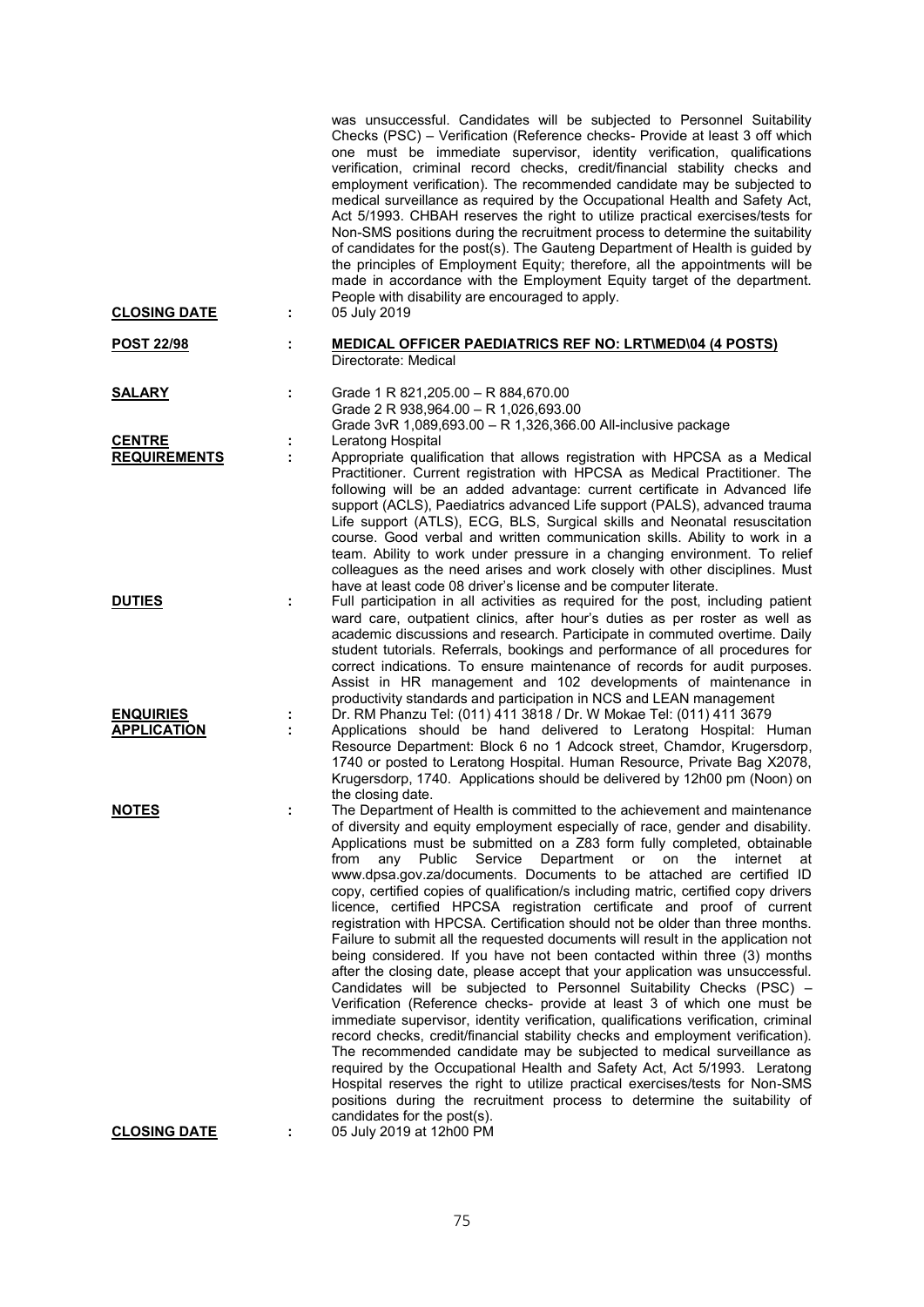| <b>POST 22/99</b>   | ÷ | <b>MEDICAL REGISTRAR REF NO: HRM 57/2019</b>                                                                                                              |
|---------------------|---|-----------------------------------------------------------------------------------------------------------------------------------------------------------|
|                     |   | Directorate: Orthopaedics                                                                                                                                 |
| <b>SALARY</b>       |   | R821 205 per annum plus benefits                                                                                                                          |
| <b>CENTRE</b>       |   | Steve Biko Academic Hospital                                                                                                                              |
| <b>REQUIREMENTS</b> |   | Registration with HPCSA as Medical independence practice. Must have                                                                                       |
|                     |   | passed primary exam of College of Medicine South Africa. Six months                                                                                       |
|                     |   | experience in orthopaedics will be an added advantage.                                                                                                    |
| <b>DUTIES</b>       | ÷ | Clinical care of orthopaedics patients. Teaching of junior medical staff and                                                                              |
| <b>ENQUIRIES</b>    |   | medical students.<br>Prof. MV Ngcelwane Tel: (012) 354 2851                                                                                               |
| <b>APPLICATIONS</b> | ÷ | Applications must be submitted with a Z83 form, certified copies of ID and                                                                                |
|                     |   | certificate of qualifications to Steve Biko Academic Hospital, Private Bag x                                                                              |
|                     |   | 169, Pretoria, 0001 or hand delivered to Cnr Malherbe & Steve Biko Road,                                                                                  |
|                     |   | Main Entrance at Level 3. Steve Biko Academic Hospital is committed to the                                                                                |
|                     |   | pursuit of diversity and redress. Candidates whose appointment will promote                                                                               |
|                     |   | representivity in terms of race, disability and gender will receive preference.                                                                           |
| <b>CLOSING DATE</b> | ÷ | 05 July 2019                                                                                                                                              |
| <u>POST 22/100</u>  | ÷ | <b>DEPUTY DIRECTOR: HUMAN RESOURCEREF: LRT\HRM\02 (1 POST)</b>                                                                                            |
|                     |   | Directorate: Human Resource                                                                                                                               |
|                     |   |                                                                                                                                                           |
| <b>SALARY</b>       |   | R 733,257.00 - R 863,748.00 pa (All inclusive)                                                                                                            |
| <b>CENTRE</b>       |   | Leratong Hospital                                                                                                                                         |
| <b>REQUIREMENTS</b> |   | A recognized 3 years bachelor's degree or National Diploma in Human                                                                                       |
|                     |   | Resource Management with at least 3 Years' experience in Management                                                                                       |
|                     |   | position at an Assistant Director Level or Grade 12 certificate with 5-10 years'                                                                          |
|                     |   | experience in Management position an Assistant Director level. Knowledge of<br>PERSAL system. Hospital Management experience will be an added             |
|                     |   | advantage. Management and leadership skills. Ability to interpret and                                                                                     |
|                     |   | implement policies, directives and guidelines of the Gauteng Department of                                                                                |
|                     |   | Health. Knowledge and understanding of Human Resource legislation, policy,                                                                                |
|                     |   | procedure and processes applicable in the Public Service. Good                                                                                            |
|                     |   | communication, dispute resolution, conflict resolution and negotiation skills.                                                                            |
|                     |   | Excellent planning and organizational skills. Ensure proper implementation                                                                                |
|                     |   | and compliance to the Public Finance Management Act, 1999. Prepared to                                                                                    |
|                     |   | work under pressure and in a stressful situation. Must have at least code 08                                                                              |
| <b>DUTIES</b>       | ÷ | driver's license and be computer literate.<br>Manage the allocated Human Resource budget for the institution. Analyse                                     |
|                     |   | and audit PERSAL and Human Resource Department reports. Co-ordinate                                                                                       |
|                     |   | Human Resource Management functions. Co-ordinate the Administration of                                                                                    |
|                     |   | Service Benefits and conditions. Co-ordinate Recruitment, Employee                                                                                        |
|                     |   | Wellness, Occupational Health & Safety, Performance Management, Training                                                                                  |
|                     |   | & Development and Labour Relations functions. Co-ordinate Human                                                                                           |
|                     |   | Resource records / information management system. Oversee service                                                                                         |
|                     |   | delivery improvement plans for all services units within Human Resource and                                                                               |
|                     |   | Institutions. Partake in the overall management directorate. Manage                                                                                       |
|                     |   | operational plan of the unit. Manage performance, training, development and<br>absenteeism of staff. Provide units quarterly and ad-hoc reports. Ensure   |
|                     |   | participation in National Core Standards and LEAN management principles.                                                                                  |
|                     |   | Ensure proper implementation and compliance to Human Resource policies                                                                                    |
| <b>ENQUIRIES</b>    |   | Mr. G.J Dube (011) 411 3531                                                                                                                               |
| <b>APPLICATION</b>  |   | Applications should be hand delivered to Leratong Hospital: Human                                                                                         |
|                     |   | Resource Department: Block 6 no 1 Adcock street, Chamdor,                                                                                                 |
|                     |   | KRUGERSDORP, 1740 or posted to Leratong Hospital. Human Resource,                                                                                         |
|                     |   | Private Bag X2078, Krugersdorp, 1740. Applications should be delivered by                                                                                 |
|                     |   | 12h00 pm (Noon) on the closing date.                                                                                                                      |
| <b>NOTES</b>        |   | The Department of Health is committed to the achievement and maintenance<br>of diversity and equity employment especially of race, gender and disability. |
|                     |   | Applications must be submitted on a Z83 form fully completed, obtainable                                                                                  |
|                     |   | Service<br>Department or<br>on the<br>from<br>any<br>Public<br>internet<br>at                                                                             |
|                     |   | www.dpsa.gov.za/documents. Documents to be attached are certified ID                                                                                      |
|                     |   | copy, certified copies of qualification/s including matric, certified copy drivers                                                                        |
|                     |   | licence and proof of computer literacy. Certification should not be older than                                                                            |
|                     |   | three months. Failure to submit all the requested documents will result in the                                                                            |
|                     |   | application not being considered. If you have not been contacted within three                                                                             |
|                     |   | (3) months after the closing date, please accept that your application was                                                                                |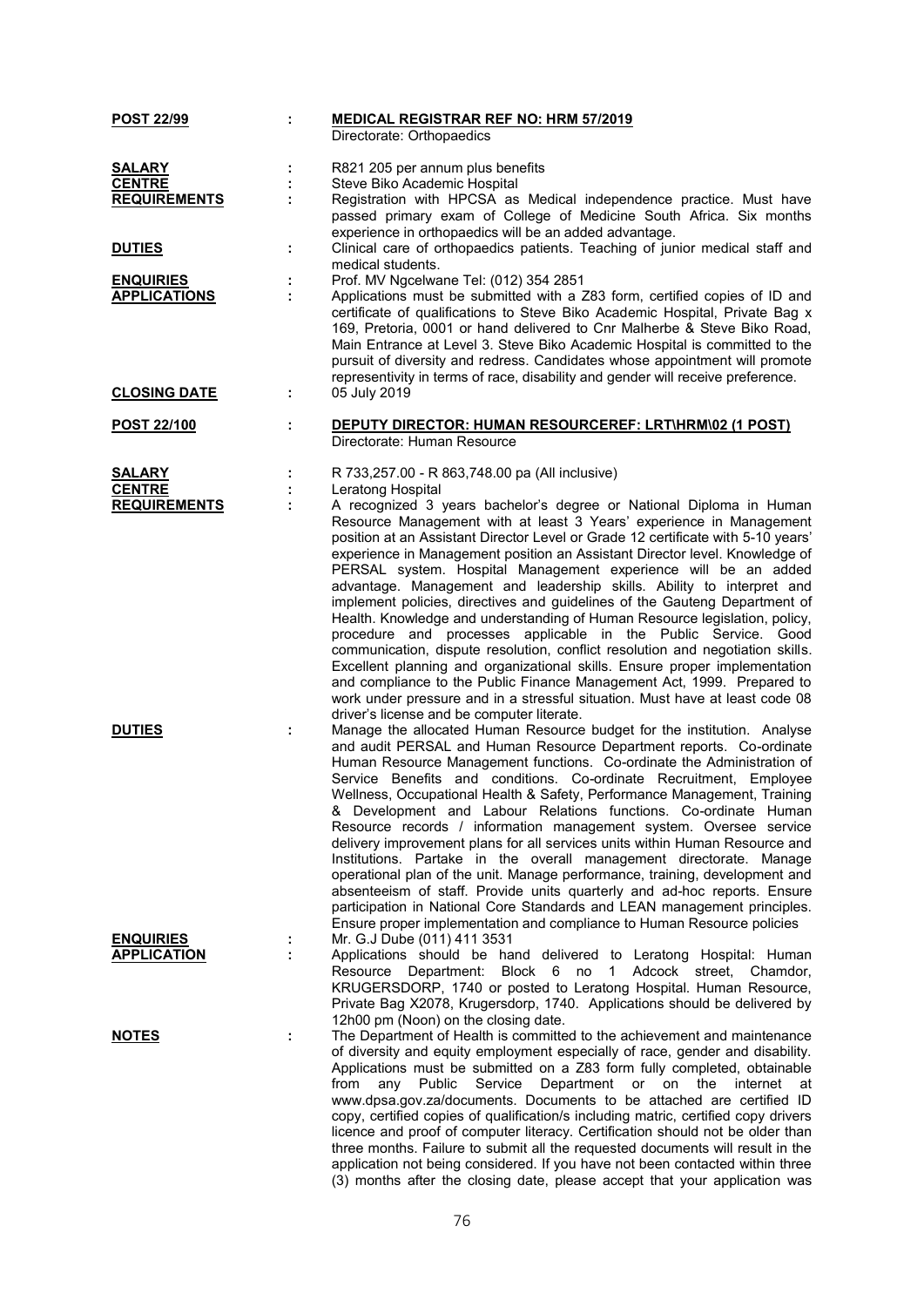| <b>CLOSING DATE</b>            | ÷ | unsuccessful. Candidates will be subjected to Personnel Suitability Checks<br>(PSC) – Verification (Reference checks- provide at least 3 of which one must<br>be immediate supervisor, identity verification, qualifications verification,<br>criminal record checks, credit/financial stability checks and employment<br>verification). The recommended candidate may be subjected to medical<br>surveillance as required by the Occupational Health and Safety Act, Act<br>5/1993. Leratong Hospital reserves the right to utilize practical exercises/tests<br>for Non-SMS positions during the recruitment process to determine the<br>suitability of candidates for the post(s).<br>05 July 2019 at 12h00 PM                                                                                                                                                                                                                                                                                                                                                                                                                                       |
|--------------------------------|---|---------------------------------------------------------------------------------------------------------------------------------------------------------------------------------------------------------------------------------------------------------------------------------------------------------------------------------------------------------------------------------------------------------------------------------------------------------------------------------------------------------------------------------------------------------------------------------------------------------------------------------------------------------------------------------------------------------------------------------------------------------------------------------------------------------------------------------------------------------------------------------------------------------------------------------------------------------------------------------------------------------------------------------------------------------------------------------------------------------------------------------------------------------|
| <b>POST 22/101</b>             | ÷ | DEPUTY DIRECTOR: ADMIN REF NO: LRT/ADM/01 (1 POST)                                                                                                                                                                                                                                                                                                                                                                                                                                                                                                                                                                                                                                                                                                                                                                                                                                                                                                                                                                                                                                                                                                      |
|                                |   | Directorate: Cooperate service<br>Re-Advertisement Applicants Who Previously Applied Are Encouraged To<br>Reapply                                                                                                                                                                                                                                                                                                                                                                                                                                                                                                                                                                                                                                                                                                                                                                                                                                                                                                                                                                                                                                       |
| <b>SALARY</b><br><b>CENTRE</b> | ÷ | R 733,257.00 - R 863,748.00 pa (All inclusive)                                                                                                                                                                                                                                                                                                                                                                                                                                                                                                                                                                                                                                                                                                                                                                                                                                                                                                                                                                                                                                                                                                          |
| <b>REQUIREMENTS</b>            | ÷ | Leratong Hospital<br>A recognized 3 years bachelor's degree or National Diploma in Public<br>Management,<br>Public<br>Management and Administration<br>or<br>Public<br>Administration with at least 3 Years' experience in management position at<br>level of an Assistant Director level or Grade 12 certificate with 5-10 years'<br>experience in management position at level of an Assistant Director level.<br>Hospital Management experience will be an added advantage. Management<br>and leadership skills. Ability to interpret and implement policies, directives<br>and guidelines of the Gauteng Department of Health. Excellent verbal and<br>written communication skills with good interpersonal skills. Negotiation, team<br>building, conflict and problem-solving skills. Knowledge and understanding of<br>the Public Finance Management Act, 1999; legislative framework, HR<br>Policies and other relevant statutory prescriptions. Prepared to work under<br>pressure and stressful situations. Must have at least code 08 driver's license<br>and be computer literate.                                                          |
| <b>DUTIES</b>                  | ÷ | Responsible for overall management of the administration and support<br>departments in hospital cooperate management. Delegation and total quality<br>management. Facilitate and monitor implementation of strategic Plan,<br>Operational Plan and Quarterly Reviews in the institution. Maintain sound<br>financial and budgetary process to ensure the adherence of the Hospital<br>statutory responsibilities in the PFMA. Adherence to procurement, asset and<br>facility management procedures. Comply with Supply Chain Management,<br>provisioning administration and BBBEE requirements. Ensure that systems<br>are in place for the continuous maintenance of the Hospital. Ensure effective<br>utilization of human resources, and corporate governance. Liaise with<br>stakeholders to establish sound hospital/community relationship. Ensure<br>proper record keeping through the utilization of paper based and electronic<br>systems. Ensure information risk management, security and protocols are<br>implemented and adhered to. Ensure participation in National Core<br>Standards and LEAN management principles                    |
| <b>ENQUIRIES</b>               | ÷ | Mr. G.J Dube (011) 411 3531                                                                                                                                                                                                                                                                                                                                                                                                                                                                                                                                                                                                                                                                                                                                                                                                                                                                                                                                                                                                                                                                                                                             |
| <b>APPLICATION</b>             | ÷ | Applications should be hand delivered to Leratong Hospital: Human<br>Resource Department: Block 6 no 1 Adcock street, Chamdor, Krugersdorp,<br>1740 or posted to Leratong Hospital. Human Resource, Private Bag X2078,<br>Krugersdorp, 1740. Applications should be delivered by 12h00 pm (Noon) on<br>the closing date.                                                                                                                                                                                                                                                                                                                                                                                                                                                                                                                                                                                                                                                                                                                                                                                                                                |
| <b>NOTES</b>                   | ÷ | The Department of Health is committed to the achievement and maintenance<br>of diversity and equity employment especially of race, gender and disability.<br>Applications must be submitted on a Z83 form fully completed, obtainable<br>Department<br>from<br>Public<br>Service<br>internet<br>any<br>or<br>on<br>the<br>at<br>www.dpsa.gov.za/documents. Documents to be attached are certified ID<br>copy, certified copies of qualification/s including matric, certified copy drivers<br>licence and proof of computer literacy. Certification should not be older than<br>three months. Failure to submit all the requested documents will result in the<br>application not being considered. If you have not been contacted within three<br>(3) months after the closing date, please accept that your application was<br>unsuccessful. Candidates will be subjected to Personnel Suitability Checks<br>(PSC) – Verification (Reference checks- provide at least 3 of which one must<br>be immediate supervisor, identity verification, qualifications verification,<br>criminal record checks, credit/financial stability checks and employment |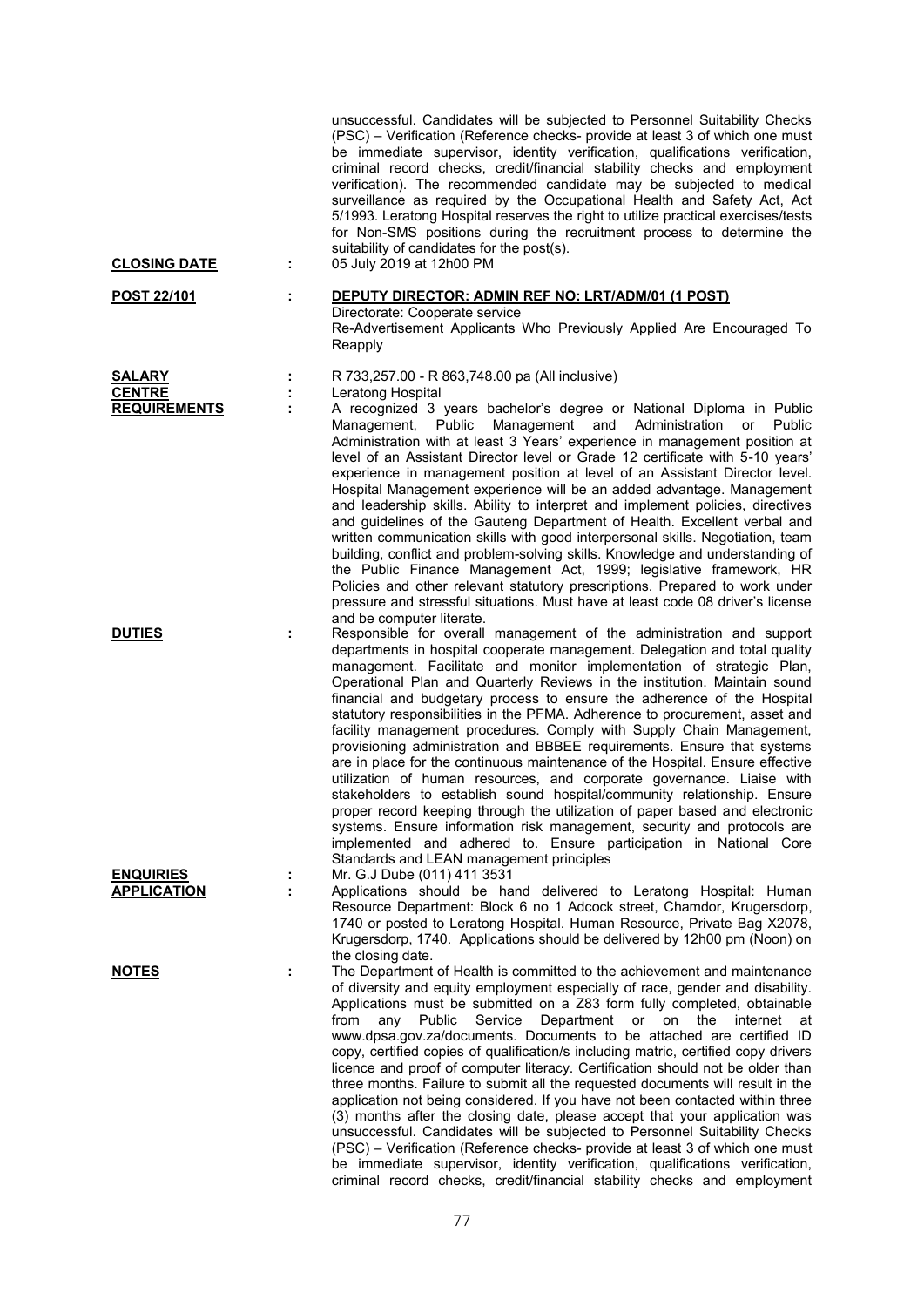| <b>CLOSING DATE</b>                                   | ÷ | verification). The recommended candidate may be subjected to medical<br>surveillance as required by the Occupational Health and Safety Act, Act<br>5/1993. Leratong Hospital reserves the right to utilize practical exercises/tests<br>for Non-SMS positions during the recruitment process to determine the<br>suitability of candidates for the post(s).<br>05 July 2019 at 12h00 PM                                                                                                                                                                                                                                                                                                                                                                                                                                                                                                                                                                                                                                    |
|-------------------------------------------------------|---|----------------------------------------------------------------------------------------------------------------------------------------------------------------------------------------------------------------------------------------------------------------------------------------------------------------------------------------------------------------------------------------------------------------------------------------------------------------------------------------------------------------------------------------------------------------------------------------------------------------------------------------------------------------------------------------------------------------------------------------------------------------------------------------------------------------------------------------------------------------------------------------------------------------------------------------------------------------------------------------------------------------------------|
| POST 22/102                                           | ÷ | <b>OPERATIONAL MANAGER NURSING SPECIALITY UNIT: (1 POST)</b><br>Obstetrics & Gynae                                                                                                                                                                                                                                                                                                                                                                                                                                                                                                                                                                                                                                                                                                                                                                                                                                                                                                                                         |
| <b>SALARY</b><br><b>CENTRE</b><br><b>REQUIREMENTS</b> |   | R 562 800 - R 633 432 per annum<br>Pholosong Hospital<br>A basic qualification accredited with the SANC nursing council in terms of<br>Government Notice R425 (i.e Diploma/ Degree in Nursing) or equivalent<br>qualification that allows registration with SANC as a Professional Nurse plus<br>a Post- Basic qualification with a duration of at least 1 year accredited with<br>SANC in terms of Government Notice No R212 in the relevant speciality. A<br>minimum of a 9 years appropriate/ recognizable experience in nursing after<br>registration as a Professional Nurse with the SANC in General nursing .At<br>least 5 years of the period referred to above must be appropriate/<br>recognizable experience after obtaining the 1 year post basic critical care<br>(ICU)                                                                                                                                                                                                                                       |
| <b>DUTIES</b>                                         | ÷ | Manage effectively the utilization of resources, nursing statutes and other<br>relevant legal frameworks such as Nursing Act, National Health Act, OHS<br>Act, Patients' Rights Charter, Batho Pele Principles, Public Service<br>Regulations and Labour Relations Act. Good interpersonal relations, good<br>communication (Written and Verbal). Good conflict management, good<br>decision making and problem solving abilities, Computer (Ms Word or Excel.<br>Supervisory and leadership skills.                                                                                                                                                                                                                                                                                                                                                                                                                                                                                                                       |
| <b>ENQURIES</b><br><b>APPLICATIONS</b>                |   | MS KF Mabuza 011 812 5000<br>Applications must be submitted with a Z83 form, certified copies of ID And<br>certificate of qualifications to Pholosong Hospital, 1067 Ndaba Street,<br>Tsakane, 1540 or can be posted to Private Bag X4, Brakpan, 1550 Or apply<br>online at: www.gautengonline.gov.za                                                                                                                                                                                                                                                                                                                                                                                                                                                                                                                                                                                                                                                                                                                      |
| <b>NOTES</b><br><b>CLOSING DATE</b>                   |   | The institution reserves the right not to fill the post.<br>05 July 2019                                                                                                                                                                                                                                                                                                                                                                                                                                                                                                                                                                                                                                                                                                                                                                                                                                                                                                                                                   |
| POST 22/103                                           | t | <b>ASSISTANT DIRECTOR DIETETICS REF NO: LRT\DIET\05 (1 POST)</b><br>Directorate: Human Nutrition                                                                                                                                                                                                                                                                                                                                                                                                                                                                                                                                                                                                                                                                                                                                                                                                                                                                                                                           |
| <b>SALARY</b>                                         |   | Grade 1 R 517,326.00 - R 574,158.00<br>Grade 2 R 591,510.00 - R 656,469.00                                                                                                                                                                                                                                                                                                                                                                                                                                                                                                                                                                                                                                                                                                                                                                                                                                                                                                                                                 |
| <b>CENTRE</b><br><b>REQUIREMENTS</b>                  |   | Leratong Hospital<br>BSc or B degree in Dietetics. Registration with HPCSA as Dietitian. A<br>minimum of 3 years appropriate experience in the dietetics profession after<br>registration with HPCSA as a dietician. The candidate should have a<br>minimum of 5 years' experience in Management. Managerial skills,<br>supervisory, planning, monitoring, evaluation, organizational and analytical<br>skills. Problem solving skills. Good financial management skills. Excellent<br>written and communication skills. Computer literacy. Knowledge of the public<br>service legislation, policies and procedures. Understanding the importance of<br>effective multi- disciplinary team work. Experience in the management of food<br>service. Ability to work under pressure in a changing environment. Must have<br>at least code 08 driver's license and be computer literate                                                                                                                                        |
| <b>DUTIES</b>                                         |   | Responsible for implementation of clinical strategies, polices and plans that<br>are in line with strategic objectives of Gauteng Health Department. Develop<br>operational plans and demand plan for Human Nutrition Department in line<br>with set organizational plans. Develop Standard Operating Procedures to<br>attain the formulated goals and objectives of the Department of Health. Plan<br>the budget in line with estimated client requirements and ensure that<br>production capacity, consumables and non- consumable goods, equipment<br>and staff are available to achieve agreed output targets. Maintain and<br>implement human resource plan and ensure effective staff utilization. Ensure<br>that PMDS is implemented across the Human Nutrition Department.<br>Management of Human and Material Resource in line with PFMA. Monitor the<br>close link between the institution and the district in line with the required<br>National and Provincial targets. Monitor the implementation of the risk |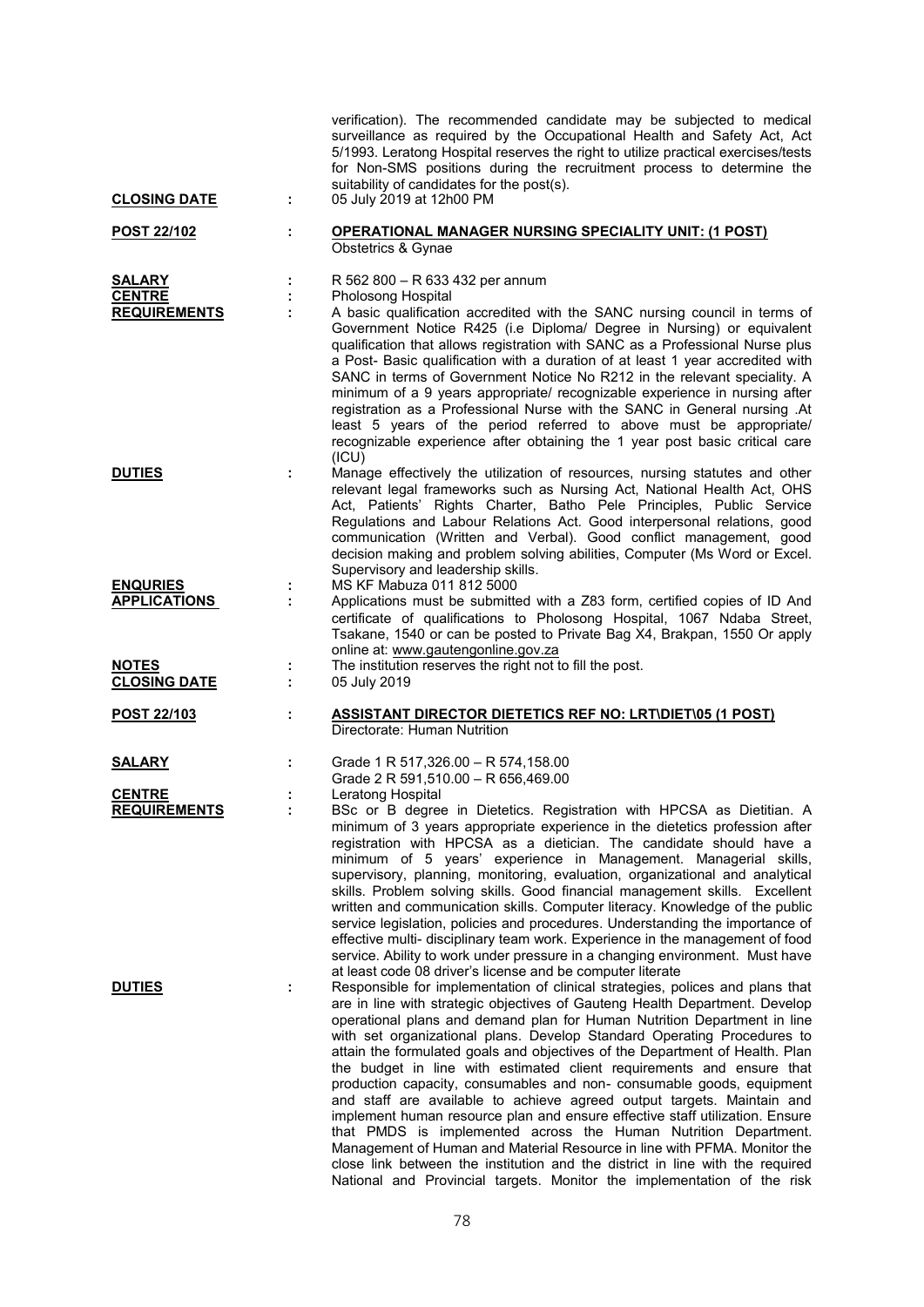| <b>ENQUIRIES</b><br><b>APPLICATION</b>                | ÷<br>÷ | management programme within the hospital. To approve and manage<br>foodservice system applicable to the institution. Ensure adherence to the<br>HPCSA requirements for self- development and development of others.<br>Ensure the Department is compliant to National Core Standards and LEAN<br>management principles<br>Dr. W Mokae Tel no (011) 411 3679<br>Applications should be hand delivered to Leratong Hospital: Human<br>Resource Department: Block 6 no 1 Adcock street, Chamdor, Krugersdorp,<br>1740 or posted to Leratong Hospital. Human Resource, Private Bag X2078,<br>Krugersdorp, 1740. Applications should be delivered by 12h00 pm (Noon) on<br>the closing date.                                                                                                                                                                                                                                                                                                                                                                                                                                                                                                                                                                                                                                                                                                                                                                                                                                                                                                                 |
|-------------------------------------------------------|--------|---------------------------------------------------------------------------------------------------------------------------------------------------------------------------------------------------------------------------------------------------------------------------------------------------------------------------------------------------------------------------------------------------------------------------------------------------------------------------------------------------------------------------------------------------------------------------------------------------------------------------------------------------------------------------------------------------------------------------------------------------------------------------------------------------------------------------------------------------------------------------------------------------------------------------------------------------------------------------------------------------------------------------------------------------------------------------------------------------------------------------------------------------------------------------------------------------------------------------------------------------------------------------------------------------------------------------------------------------------------------------------------------------------------------------------------------------------------------------------------------------------------------------------------------------------------------------------------------------------|
| <b>NOTES</b>                                          | t      | The Department of Health is committed to the achievement and maintenance<br>of diversity and equity employment especially of race, gender and disability.<br>Applications must be submitted on a Z83 form fully completed, obtainable<br>Department or on<br>Public<br>Service<br>the<br>internet at<br>from<br>any<br>www.dpsa.gov.za/documents. Documents to be attached are certified ID<br>copy, certified copies of qualification/s including matric, certified copy drivers<br>licence, proof of computer literacy, certified HPCSA registration certificate<br>and proof of current registration with HPCSA. Certification should not be older<br>than three months. Failure to submit all the requested documents will result in<br>the application not being considered. If you have not been contacted within<br>three (3) months after the closing date, please accept that your application<br>was unsuccessful. Candidates will be subjected to Personnel Suitability<br>Checks (PSC) - Verification (Reference checks- provide at least 3 of which<br>one must be immediate supervisor, identity verification, qualifications<br>verification, criminal record checks, credit/financial stability checks and<br>employment verification). The recommended candidate may be subjected to<br>medical surveillance as required by the Occupational Health and Safety Act,<br>Leratong Hospital reserves the right to utilize practical<br>Act 5/1993.<br>exercises/tests for Non-SMS positions during the recruitment process to<br>determine the suitability of candidates for the post(s). |
| <b>CLOSING DATE</b>                                   | ÷      | 05 July 2019 at 12h00 PM                                                                                                                                                                                                                                                                                                                                                                                                                                                                                                                                                                                                                                                                                                                                                                                                                                                                                                                                                                                                                                                                                                                                                                                                                                                                                                                                                                                                                                                                                                                                                                                |
| POST 22/104                                           | ÷      | CHIEF RADIOGRPAHER REF NO: LRT\RAD\07 (1 POST)                                                                                                                                                                                                                                                                                                                                                                                                                                                                                                                                                                                                                                                                                                                                                                                                                                                                                                                                                                                                                                                                                                                                                                                                                                                                                                                                                                                                                                                                                                                                                          |
| <u>SALARY</u><br><b>CENTRE</b><br><b>REQUIREMENTS</b> | ÷      | Grade 1 R 466,119.00 - R 517,326.00<br>Grade 2 R 532,959.00 - R 591,510.00<br>Leratong Hospital<br>A three (3) year degree / diploma in Diagnostic Radiography.<br>Current<br>registration with HPCSA as a Diagnostic Radiographer. Minimum of 3 years<br>appropriate experience in Diagnostic Radiography after registration with<br>HPCSA. Excellent time management skills, written and verbal communication<br>skills and report writing skills. Good interpersonal and leadership skills.<br>Quality control and record keeping is essential. Ability to work in a team.<br>Ability to work under pressure in a changing environment. To relieve                                                                                                                                                                                                                                                                                                                                                                                                                                                                                                                                                                                                                                                                                                                                                                                                                                                                                                                                                   |
| <b>DUTIES</b>                                         | ÷      | colleagues as the need arises and work closely with other disciplines. Must<br>have at least code 08 driver's license and be computer literate<br>Provide 24 hours quality radiographic service. Supervise subordinates and<br>other support personnel in the department. Compliance with Radiation<br>Control legislation. Ensure the implementation of quality assurance and<br>improvement programs. A working knowledge of departmental equipment<br>and fault reporting. Compliance with the National Patients Right Charter and<br>professional ethics. Promote Batho Pele and Six Key Priorities in execution<br>of all tasks for effective service delivery. Participate in continuous<br>Professional Development as required by HPCSA. Ensure the Department is                                                                                                                                                                                                                                                                                                                                                                                                                                                                                                                                                                                                                                                                                                                                                                                                                               |
| <b>ENQUIRIES</b><br><b>APPLICATION</b>                | ÷<br>÷ | compliant to National Core Standards and LEAN management principles.<br>Ms M Ratshilumelo Tel no: (011) 411- 3573<br>Applications should be hand delivered to Leratong Hospital: Human<br>Resource Department: Block 6 no 1 Adcock street, Chamdor, Krugersdorp,<br>1740 or posted to Leratong Hospital. Human Resource, Private Bag X2078,<br>Krugersdorp, 1740. Applications should be delivered by 12h00 pm (Noon) on                                                                                                                                                                                                                                                                                                                                                                                                                                                                                                                                                                                                                                                                                                                                                                                                                                                                                                                                                                                                                                                                                                                                                                                |
| <b>NOTES</b>                                          | ÷      | the closing date.<br>The Department of Health is committed to the achievement and maintenance<br>of diversity and equity employment especially of race, gender and disability.<br>Applications must be submitted on a Z83 form fully completed, obtainable<br>Department<br>Public<br>Service<br>on<br>the<br>internet<br>from<br>any<br>or<br>at<br>www.dpsa.gov.za/documents. Documents to be attached are certified ID                                                                                                                                                                                                                                                                                                                                                                                                                                                                                                                                                                                                                                                                                                                                                                                                                                                                                                                                                                                                                                                                                                                                                                               |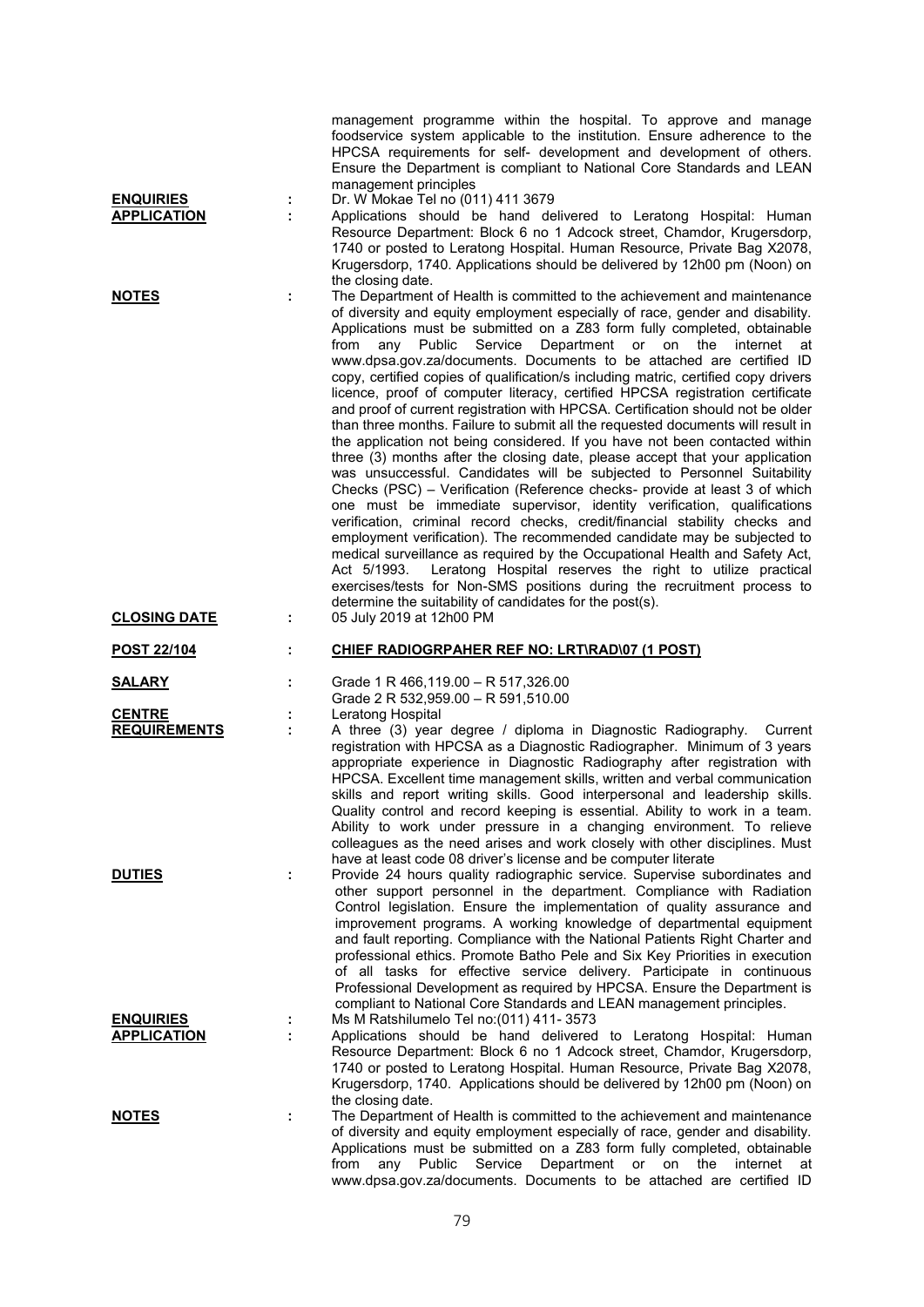| <b>CLOSING DATE</b>                            | ÷      | copy, certified copies of qualification/s including matric, certified copy drivers<br>licence, proof of computer literacy, certified HPCSA registration certificate<br>and proof of current registration with HPCSA. Certification should not be older<br>than three months. Failure to submit all the requested documents will result in<br>the application not being considered. If you have not been contacted within<br>three (3) months after the closing date, please accept that your application<br>was unsuccessful. Candidates will be subjected to Personnel Suitability<br>Checks (PSC) - Verification (Reference checks- provide at least 3 of which<br>one must be immediate supervisor, identity verification, qualifications<br>verification, criminal record checks, credit/financial stability checks and<br>employment verification). The recommended candidate may be subjected to<br>medical surveillance as required by the Occupational Health and Safety Act,<br>Act 5/1993. Leratong Hospital reserves the right to utilize practical<br>exercises/tests for Non-SMS positions during the recruitment process to<br>determine the suitability of candidates for the post(s).<br>05 July 2019 at 12h00 PM                                                                       |
|------------------------------------------------|--------|---------------------------------------------------------------------------------------------------------------------------------------------------------------------------------------------------------------------------------------------------------------------------------------------------------------------------------------------------------------------------------------------------------------------------------------------------------------------------------------------------------------------------------------------------------------------------------------------------------------------------------------------------------------------------------------------------------------------------------------------------------------------------------------------------------------------------------------------------------------------------------------------------------------------------------------------------------------------------------------------------------------------------------------------------------------------------------------------------------------------------------------------------------------------------------------------------------------------------------------------------------------------------------------------------------|
| POST 22/105                                    | t      | <b>CHIEF RADIOGRAPHER GRADE 1 REF NO: CHBAH 158</b>                                                                                                                                                                                                                                                                                                                                                                                                                                                                                                                                                                                                                                                                                                                                                                                                                                                                                                                                                                                                                                                                                                                                                                                                                                                     |
|                                                |        | Directorate: Radiography                                                                                                                                                                                                                                                                                                                                                                                                                                                                                                                                                                                                                                                                                                                                                                                                                                                                                                                                                                                                                                                                                                                                                                                                                                                                                |
| SALARY<br><b>CENTRE</b><br><b>REQUIREMENTS</b> | ÷<br>÷ | R466 119 9 - R517 326 (per annum)<br>Chris Hani Baragwanath Academic Hospital (CHBAH)<br>Appropriate qualification that allows registration with the Health Professions<br>Council of South Africa (HPCSA) in the relevant profession (where<br>applicable). A minimum of 3 years appropriate experience in the relevant<br>profession after registration with the HPCSA (where applicable). Experience<br>in digital radiography and hands on experience on Radiology Specialities will<br>be an advantage. Knowledge of relevant Public Service regulations, policies,<br>acts and procedures. Ability to work under pressure. Good communication<br>skills (verbal and written) compliance with budgeting, Radiographic Quality<br>assurance, National Core Standards, Health and Safety and Infection Control<br>principles.                                                                                                                                                                                                                                                                                                                                                                                                                                                                        |
| <b>DUTIES</b>                                  | t      | Manage the entire Radiography Department and associated functions.<br>Participate in providing 24-hour radiographic services in the hospital. Report<br>to the Allied Health Services Manager. Advise the management in<br>Radiographic policy planning and implementation for service improvement.<br>To supervise, develop, train and monitor the performance of the sub-ordinate<br>staff and other related category of staff in all aspects of service delivery whilst<br>adhering to Batho Pele Principles, National Core Standards, Quality<br>Assurance and other Public Service policies and acts. Manage conflict and<br>implement corrective measures and all governing departmental policies.<br>Strategically coordinate and delegate departmental activities and resources<br>of the department to achieve maximum productivity. Manage the workflow in<br>the entire department. Problem Solving, Equipment Maintenance, Health &<br>Safety and PMDS. Must be a team player within the department and<br>institution. Ensure recommended maintenance of the X-Ray equipment.<br>Perform and ensure that prescribed Quality Assurance protocols are adhered<br>to. Perform any ad-hoc duties allocated. Adhere and ensure compliance with<br>Radiation Control Board and HPCSA Legislation |
| <b>ENQUIRIES</b><br><b>APPLICATIONS</b>        |        | Ms. NG Tsoeu Tel no: (011) 933-8434<br>Applications should be hand delivered to The Director: Human Resource,<br>Chris Hani Baragwanath Academic Hospital between 8am and 3pm at<br>Ground Floor, Main Admin Building or posted to The Director: Human<br>Resource, Chris Hani Baragwanath Academic Hospital, Private Bag X01,<br>Pimville, 1808. No faxed or emailed applications will be considered.                                                                                                                                                                                                                                                                                                                                                                                                                                                                                                                                                                                                                                                                                                                                                                                                                                                                                                  |
| <b>NOTE</b>                                    | ÷      | Applications must be submitted on form Z83 Fully completed, obtainable from<br>Public<br>Service<br>Department<br>the<br>internet<br>any<br>or<br>on<br>at<br>www.dpsa.gov.za/documents. The completed and signed form should be<br>accompanied by a recently updated CV that specifies the following: All<br>experience indicating the position, institution and respective dates<br>(DD/MM/YY). Documents to be attached is certified ID document, certified<br>copies of qualification/s including matric and relevant council registration<br>certificate and proof of current registration (Where applicable). (Certification<br>should not be more than three (3) months old). Relevant service certificates.<br>Failure to submit all the requested documents will result in the application not<br>being considered. If you have not been contacted within three (3) months<br>after the closing date, please accept that your application was unsuccessful.                                                                                                                                                                                                                                                                                                                                    |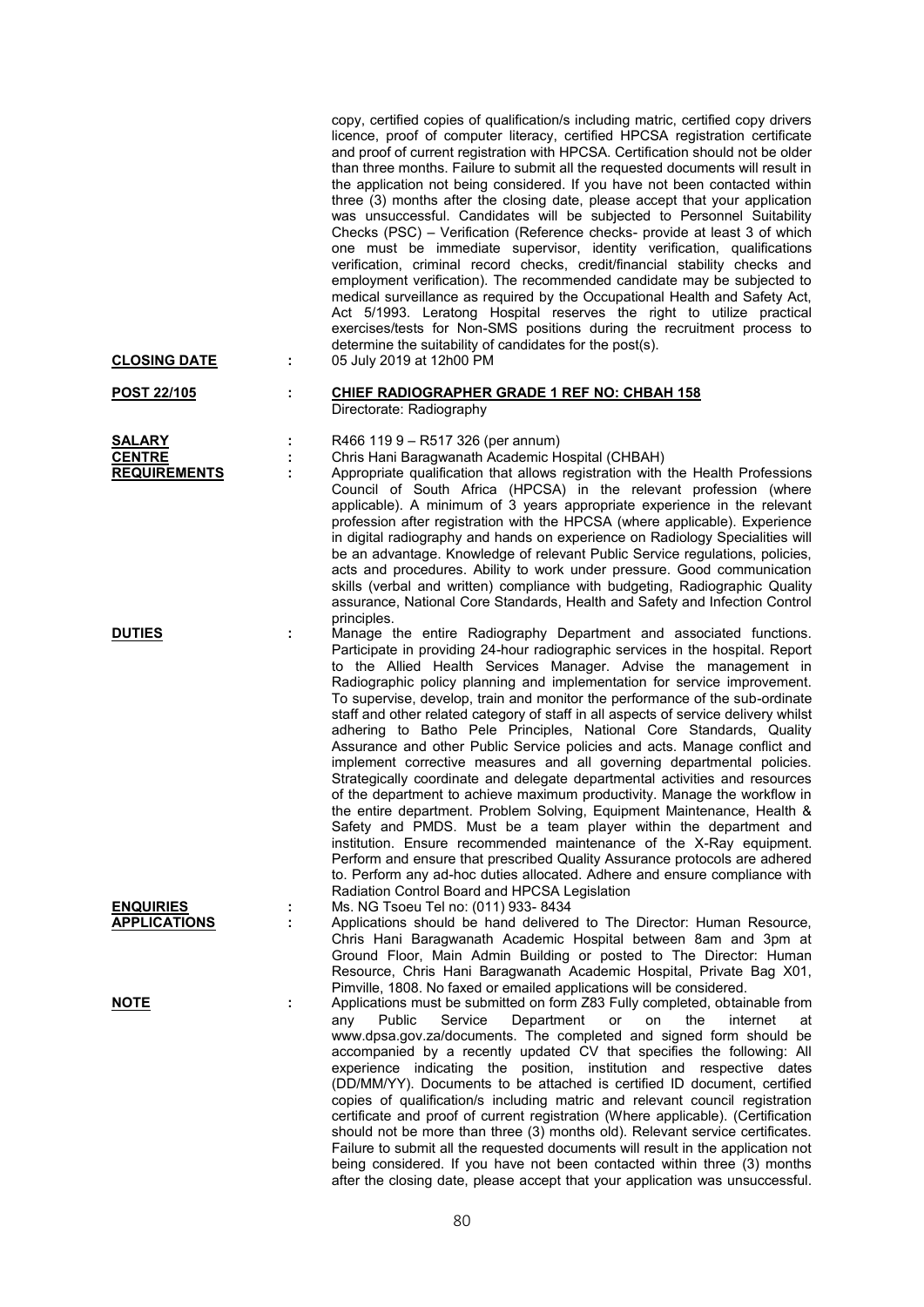| <b>CLOSING DATE</b>                                   | ÷      | Candidates will be subjected to Personnel Suitability Checks (PSC) –<br>Verification (Reference checks- Provide at least 3 off which one must be<br>immediate supervisor, identity verification, qualifications verification, criminal<br>record checks, credit/financial stability checks and employment verification).<br>The recommended candidate may be subjected to medical surveillance as<br>required by the Occupational Health and Safety Act, Act 5/1993. CHBAH<br>reserves the right to utilize practical exercises/tests for Non-SMS positions<br>during the recruitment process to determine the suitability of candidates for<br>the post(s). The Gauteng Department of Health is guided by the principles of<br>Employment Equity; therefore, all the appointments will be made in<br>accordance with the Employment Equity target of the department. People<br>with disability are encouraged to apply.<br>05 July 2019                                                                                                                                  |
|-------------------------------------------------------|--------|---------------------------------------------------------------------------------------------------------------------------------------------------------------------------------------------------------------------------------------------------------------------------------------------------------------------------------------------------------------------------------------------------------------------------------------------------------------------------------------------------------------------------------------------------------------------------------------------------------------------------------------------------------------------------------------------------------------------------------------------------------------------------------------------------------------------------------------------------------------------------------------------------------------------------------------------------------------------------------------------------------------------------------------------------------------------------|
| POST 22/106                                           | ÷      | <b>CHIEF OCCUPATIONAL THERAPIST GRADE 1</b>                                                                                                                                                                                                                                                                                                                                                                                                                                                                                                                                                                                                                                                                                                                                                                                                                                                                                                                                                                                                                               |
| <b>SALARY</b><br><b>CENTRE</b><br><b>REQUIREMENTS</b> | ÷      | R466 119 - R 517 326 per annum<br>Pholosong Hospital<br>Minimum educational qualification: BSC in Occupational Therapy/.<br>Appropriate qualification that allows registration with the Health Professions<br>Council of South Africa (HPCSA) as an Occupational Therapist Experience: a<br>minimum of 3 years appropriate experience in occupational therapy after<br>registration with the hpcsa. Inherent requirement of the job: competencies<br>(knowledge/skills): Excellent communication skills, report writing and<br>leadership skills. Good interpersonal, organizational and planning abilities.<br>Sound knowledge of appropriate national and provincial legislation and                                                                                                                                                                                                                                                                                                                                                                                    |
| <b>DUTIES</b>                                         | ÷      | policies. Knowledge and understanding of evidence-based practice. Clinical<br>experience as an Occupational Therapist in the field of Vocational<br>Rehabilitation (particular focus on work assessment and per forming<br>functional capacity evaluations with sound knowledge of various physical and<br>mental health conditions). Computer literacy.<br>(Key Result Areas/Outputs): Sound management of overall Occupational<br>Therapy service in the Occupational Therapy Department Manage all<br>resources in Occupational Therapy Unit (human, financial, physical and infra<br>structural). Participate in undergraduate Occupational Therapy student<br>training. Provide leadership in strategic, operational management and<br>administration.                                                                                                                                                                                                                                                                                                               |
| <b>ENQUIRIES</b><br><b>APPLICATIONS</b>               | ÷<br>÷ | Mrs C.K. Selepe Tel: 011 812b 5000<br>Applications must be submitted with a Z83 form, certified copies of ID And<br>certificate of qualifications to Pholosong Hospital, 1067 Ndaba Street,<br>Tsakane, 1540 or can be posted to Private Bag X4, Brakpan, 1550 Or apply<br>online at: www.gautengonline.gov.za                                                                                                                                                                                                                                                                                                                                                                                                                                                                                                                                                                                                                                                                                                                                                            |
| <b>CLOSING DATE</b>                                   | t      | 05 July 2019.                                                                                                                                                                                                                                                                                                                                                                                                                                                                                                                                                                                                                                                                                                                                                                                                                                                                                                                                                                                                                                                             |
| <u>POST 22/107</u>                                    | t.     | <b>PNA5 IPC COORDINATOR REF NOKPTH / IPC/06/19</b><br>Directorate: Nursing Services: Quality Assurance Unit                                                                                                                                                                                                                                                                                                                                                                                                                                                                                                                                                                                                                                                                                                                                                                                                                                                                                                                                                               |
| <u>SALARY</u><br><b>CENTRE</b><br><b>REQUIREMENTS</b> |        | R 444 276.00 - R 500 031.00 per annum (plus benefits)<br>Kalafong Provincial Tertiary Hospital<br>Grade 12 or equivalent NQ5 level/ Basic R425 qualification (i.e.<br>diploma/degree in Nursing or equivalent qualification as a professional nurse.<br>A minimum of 7 years appropriate/recognizable experience in general nursing<br>after registration as a Professional Nurse with SANC Recognized certificate<br>in IPC and IPC coordination experience in a health setting environment. A<br>qualification in Infection Prevention and control will be a requirement.<br>Knowledge of NCS pertaining to Infection control Registration with the South<br>African Nursing Council. Current 2019 SANC receipt. Proof of service record<br>certificate. Computer literacy and driver's license will be added advantage.<br>Good communication skills and ability to work under pressure. Knowledge<br>and in-depth understanding of Infection prevention control Policies and<br>Guidelines. Have a systematic approach to improving Health care infection<br>control. |
| <b>DUTIES</b>                                         | t      | Responsible for the monitoring and assistance with the implementation of<br>Institutional Infection control Prevention and Control. Prevent, control and<br>monitor infections in the health care setting. Develop and monitor the<br>implementation of continuous infection prevention and control education and                                                                                                                                                                                                                                                                                                                                                                                                                                                                                                                                                                                                                                                                                                                                                         |

training. Implement and maintain effective hospital infection surveillance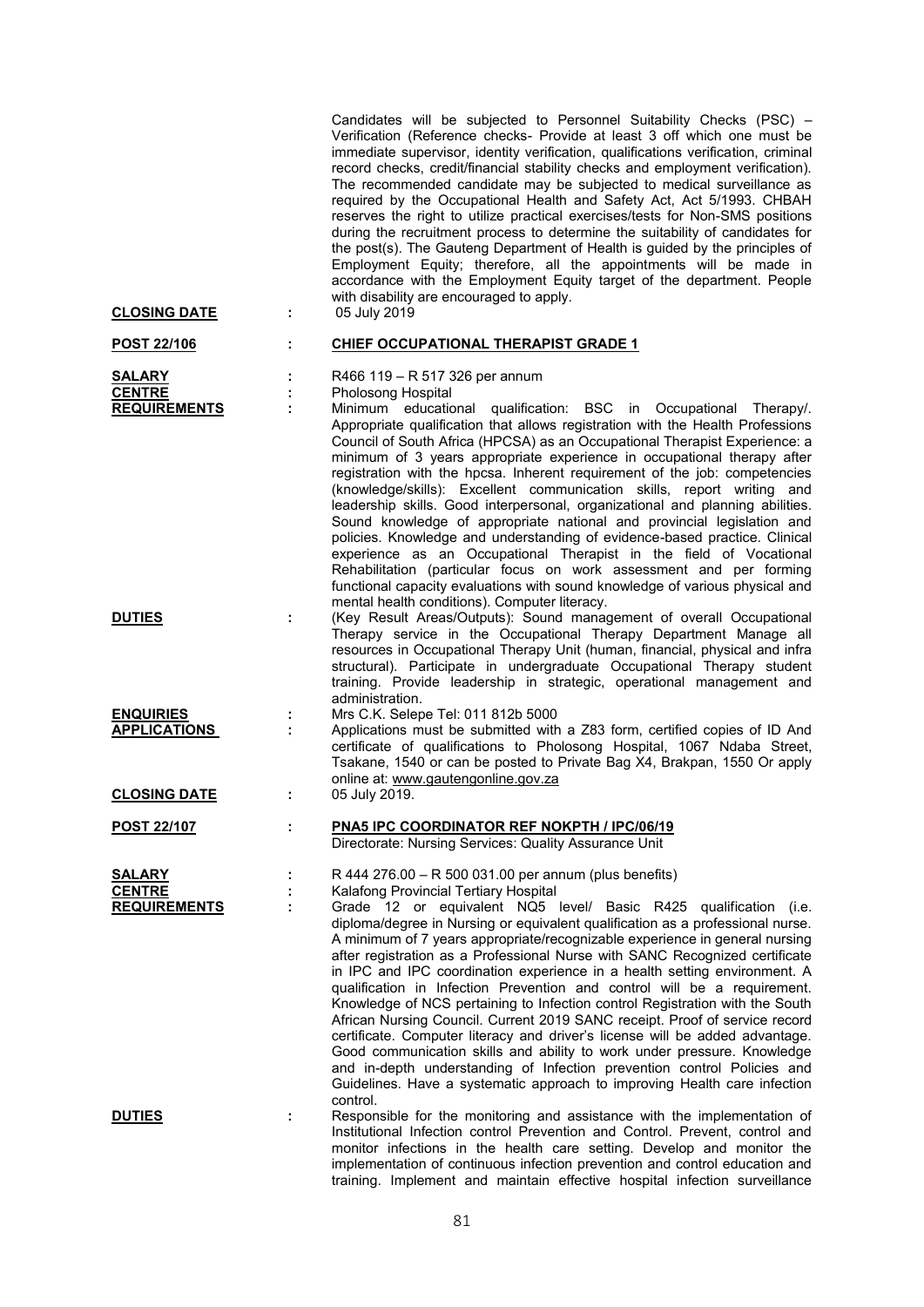|                                                       |        | system in alignment with the infection prevention and control standard<br>operating procedure. Strengthen and maintain internal and external<br>collaboration with relevant stakeholders. Responsible for baseline inspection,<br>audits and surveys maintain constructive working relationship with nursing<br>and other stakeholders<br>(i.e. inter-professional,<br>inter-sectoral<br>and<br>multidisciplinary teamwork). Participate in the analysis, formulation and<br>implementation of nursing guideline, practices, standards and procedures to<br>improve quality of service in the Institution. Assist with the implementation of<br>the Hospital quality improvement plan. Demonstrate an in-depth<br>understanding of nursing legislation and related legal and ethical nursing<br>practice.                                                                                                                                                                                                                                                                                                                                                                                                                                                                                                                                                                                                                                                                                                                                                                                                                                                                                                                                                                                                                                                              |
|-------------------------------------------------------|--------|------------------------------------------------------------------------------------------------------------------------------------------------------------------------------------------------------------------------------------------------------------------------------------------------------------------------------------------------------------------------------------------------------------------------------------------------------------------------------------------------------------------------------------------------------------------------------------------------------------------------------------------------------------------------------------------------------------------------------------------------------------------------------------------------------------------------------------------------------------------------------------------------------------------------------------------------------------------------------------------------------------------------------------------------------------------------------------------------------------------------------------------------------------------------------------------------------------------------------------------------------------------------------------------------------------------------------------------------------------------------------------------------------------------------------------------------------------------------------------------------------------------------------------------------------------------------------------------------------------------------------------------------------------------------------------------------------------------------------------------------------------------------------------------------------------------------------------------------------------------------|
| <b>ENQUIRIES</b><br><b>APPLICATIONS</b>               | ÷<br>÷ | Ms M J Mbiza, Tel No: (012) 318 6606<br>must be submitted to: Kalafong Provincial Tertiary Hospital, Human Resource<br>Department, Private Bag X396, Pretoria, 0001. Hand Delivery at Kalafong<br>Security Gate and sign in register book or apply online at<br>www.gauteng.gov.za. Please Note: The Public Service does not charge any<br>fees for applying for posts. Should you be asked for a fee, please let the<br>authorities know.                                                                                                                                                                                                                                                                                                                                                                                                                                                                                                                                                                                                                                                                                                                                                                                                                                                                                                                                                                                                                                                                                                                                                                                                                                                                                                                                                                                                                             |
| <b>NOTE</b><br><b>CLOSING DATE</b>                    | ÷      | Applications must be submitted on form Z83, obtainable from any Public<br>Service Department or on the internet at www.dpsa.gov.za/documents. The<br>Completed and signed form should be accompanied by a recently updated<br>CV as well as certified copies of all qualification/s and ID document( no<br>copies of certified copies allowed, certification should not be more than three<br>months old). Failure to submit all the requested documents will result in the<br>application not being considered. Correspondence will be limited to short-<br>listed candidates only. If you have not been contacted within three (3) months<br>after the closing date please accept that your application was unsuccessful.<br>Medical surveillance will be conducted on the recommended applicants, at no<br>cost. People with disabilities are welcome to apply. Applications must be filled<br>on a Z83 form accompanied by a comprehensive CV highlighting or stating<br>the requirements mentioned above; and certified copies of ID and<br>qualifications. Applicants must indicate the post reference number on their<br>applications. Failure to submit the required documents will result in the<br>application not being considered. Qualifications of candidates recommended<br>for appointment will be verified. Persons in possession of a foreign<br>qualification must furnish the Department with an evaluation certificate from<br>the South African Qualifications Authority (SAQA). Candidates will be<br>subjected to security screening and vetting process Applications received<br>after closing date will not be accepted. The Department reserves the right to<br>not make an appointment. Candidates will be expected to be available for<br>selection interviews on the date, time and place determined by the<br>Department<br>5 July 2019 |
| POST 22/108                                           |        | <b>OPERATIONAL MANAGER NURSING MEDICAL WARD (1 POST)</b>                                                                                                                                                                                                                                                                                                                                                                                                                                                                                                                                                                                                                                                                                                                                                                                                                                                                                                                                                                                                                                                                                                                                                                                                                                                                                                                                                                                                                                                                                                                                                                                                                                                                                                                                                                                                               |
| <b>SALARY</b><br><b>CENTRE</b><br><b>REQUIREMENTS</b> | ÷      | R 444 276 - R 500 031 per annum<br>Pholosong Hospital<br>A basic qualification accredited with the SANC in terms of Government Notice<br>425 (i.e Diploma/Degree in Nursing) or equivalent qualification that allows<br>registration with the SANC as a Professional Nurse<br>A minimum of 7 years appropriate/ recognizable experience in nursing after<br>registration as Professional Nurse with the SA Nursing Council in General                                                                                                                                                                                                                                                                                                                                                                                                                                                                                                                                                                                                                                                                                                                                                                                                                                                                                                                                                                                                                                                                                                                                                                                                                                                                                                                                                                                                                                  |
| <b>DUTIES</b>                                         | ÷      | Nursing<br>Coordination of optimal, holistic nursing care provided within set standards<br>and professional/ legal framework, Manage effectively the supervision and<br>utilization of resources. Coordination of the provision of effective training and<br>research. Provision of effective support to nursing services. Maintain                                                                                                                                                                                                                                                                                                                                                                                                                                                                                                                                                                                                                                                                                                                                                                                                                                                                                                                                                                                                                                                                                                                                                                                                                                                                                                                                                                                                                                                                                                                                    |
| <b>ENQURIES</b><br><b>APPLICATIONS</b>                | ÷      | professional growth/ ethical standards and self-development<br>MS KF Mabuza, Tel No: (011) 812 500<br>Applications must be submitted with a Z83 form, certified copies of ID And<br>certificate of qualifications to Pholosong Hospital, 1067 Ndaba Street,<br>Tsakane, 1540 or can be posted to Private Bag X4, Brakpan, 1550 Or apply                                                                                                                                                                                                                                                                                                                                                                                                                                                                                                                                                                                                                                                                                                                                                                                                                                                                                                                                                                                                                                                                                                                                                                                                                                                                                                                                                                                                                                                                                                                                |
| <b>NOTES</b><br><b>CLOSING DATE</b>                   |        | online at: www.gautengonline.gov.za<br>The institution reserves the right not to fill the post.<br>05 July 2019.                                                                                                                                                                                                                                                                                                                                                                                                                                                                                                                                                                                                                                                                                                                                                                                                                                                                                                                                                                                                                                                                                                                                                                                                                                                                                                                                                                                                                                                                                                                                                                                                                                                                                                                                                       |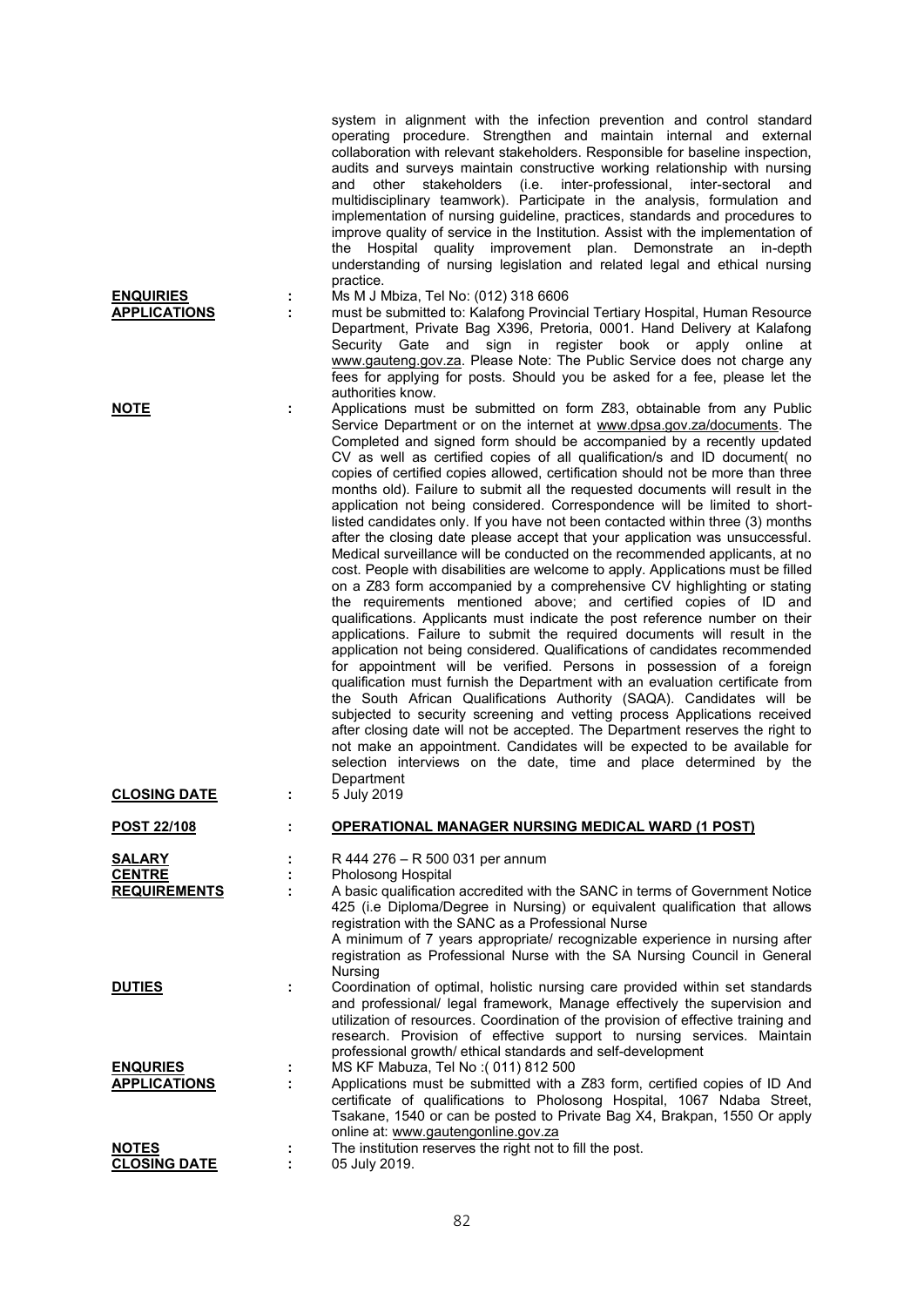| POST 22/109         | ÷ | ADMINISTRATIVE OFFICER (SECURITY MANAGER) REF NO: WKH                                                                                                                                                                                                                                                                                                                                                                                                                                                                                                                                                                                                                                                                                                                                                                                                                                                                                                                                                                                                                                                                                                    |
|---------------------|---|----------------------------------------------------------------------------------------------------------------------------------------------------------------------------------------------------------------------------------------------------------------------------------------------------------------------------------------------------------------------------------------------------------------------------------------------------------------------------------------------------------------------------------------------------------------------------------------------------------------------------------------------------------------------------------------------------------------------------------------------------------------------------------------------------------------------------------------------------------------------------------------------------------------------------------------------------------------------------------------------------------------------------------------------------------------------------------------------------------------------------------------------------------|
|                     |   | 2019/01<br>Directorate: Security management                                                                                                                                                                                                                                                                                                                                                                                                                                                                                                                                                                                                                                                                                                                                                                                                                                                                                                                                                                                                                                                                                                              |
| <b>SALARY</b>       |   | R 376,596.00 per annum (plus benefits)                                                                                                                                                                                                                                                                                                                                                                                                                                                                                                                                                                                                                                                                                                                                                                                                                                                                                                                                                                                                                                                                                                                   |
| <b>CENTRE</b>       |   | <b>Weskoppies Hospital</b>                                                                                                                                                                                                                                                                                                                                                                                                                                                                                                                                                                                                                                                                                                                                                                                                                                                                                                                                                                                                                                                                                                                               |
| <b>REQUIREMENTS</b> |   | Grade 12 plus a Diploma or degree in Security Management and Risk                                                                                                                                                                                                                                                                                                                                                                                                                                                                                                                                                                                                                                                                                                                                                                                                                                                                                                                                                                                                                                                                                        |
|                     |   | Management or equivalent qualifications with at least 5 years extensive<br>experience in the administration of security of which 2 years' experience on a<br>managerial level. Registration with PSIRA Grade B. Knowledge of Legislation<br>that governs the Public Service and security related legislation i.e. Criminal<br>procedure Act; PSIRA Act; Fire-arms Control Act; Control of Access to Public<br>Premises and Vehicles Act; Trespass Act; MISS; Minimum Physical Security<br>Standard; National Core Standard. Good knowledge of CCTV cameras. Valid<br>driver's license. Computer literate. Good interpersonal and communication<br>skills, verbal and written. Prepare to work after hours. No criminal record.                                                                                                                                                                                                                                                                                                                                                                                                                           |
| <b>DUTIES</b>       | ÷ | To lead a team of security personnel. Conduct security threats and risk                                                                                                                                                                                                                                                                                                                                                                                                                                                                                                                                                                                                                                                                                                                                                                                                                                                                                                                                                                                                                                                                                  |
|                     |   | assessments in the Hospital. Identify, investigation and reporting of security<br>breaches internally and to the SAPS. Ensure safety of State property,<br>employees, visitors and patients in the Hospital on a 24-hour basis. Conduct<br>site inspections. Manage and maintain security equipment. Manage the<br>CCTV unit. Where required, conduct security escorting. VIP protection.<br>Conduct search for absconded/ missing patients. Compilation of statements<br>and testify in Court. Assist with the management of access and traffic control.<br>Assist with the management of riots and strikes. Comply with security dress<br>code at all times. Enforcement of security Acts, policies and procedures.<br>Attend meetings and conduct administrative functions. Implement PMDS in<br>the security unit and identify training needs and ensure training and<br>development of personnel.                                                                                                                                                                                                                                                   |
| <b>ENQUIRIES</b>    |   | Ms. E Mosue Tel. No: (012) 319 9795                                                                                                                                                                                                                                                                                                                                                                                                                                                                                                                                                                                                                                                                                                                                                                                                                                                                                                                                                                                                                                                                                                                      |
| <b>APPLICATIONS</b> | ÷ | should be addressed to: The HR Manager, Weskoppies Hospital, Private Bag                                                                                                                                                                                                                                                                                                                                                                                                                                                                                                                                                                                                                                                                                                                                                                                                                                                                                                                                                                                                                                                                                 |
|                     |   | x113, Pretoria 0001 or placed in the Application box provided at the security                                                                                                                                                                                                                                                                                                                                                                                                                                                                                                                                                                                                                                                                                                                                                                                                                                                                                                                                                                                                                                                                            |
|                     |   | gate. Ensure that you sign your name in the application attendance register                                                                                                                                                                                                                                                                                                                                                                                                                                                                                                                                                                                                                                                                                                                                                                                                                                                                                                                                                                                                                                                                              |
| <b>NOTES</b>        |   | Applications should include Z83, CV, certified copies of ID and Qualifications.<br>Weskoppies Hospital is committed to the pursuit of diversity, redress and will<br>promote representation in terms of race, disability and gender. Candidates<br>will be subjected to security screening and vetting processes. Candidates<br>could be required to perform practical exercises/ tests during the recruitment<br>process.                                                                                                                                                                                                                                                                                                                                                                                                                                                                                                                                                                                                                                                                                                                               |
| <b>CLOSING DATE</b> | ÷ | 5 July 2019                                                                                                                                                                                                                                                                                                                                                                                                                                                                                                                                                                                                                                                                                                                                                                                                                                                                                                                                                                                                                                                                                                                                              |
| <b>POST 22/110</b>  | ÷ | <u>MIDDLE MANAGER: HUMAN RESOURCE REF NO: CHBAH 159 (1 POST)</u><br>Directorate: Human Resource (Training and Development and PMDS)                                                                                                                                                                                                                                                                                                                                                                                                                                                                                                                                                                                                                                                                                                                                                                                                                                                                                                                                                                                                                      |
| <b>SALARY</b>       |   | R 376 596 - R454 920 per annum Level 9 (Plus Benefits)                                                                                                                                                                                                                                                                                                                                                                                                                                                                                                                                                                                                                                                                                                                                                                                                                                                                                                                                                                                                                                                                                                   |
| <b>CENTRE</b>       |   | Chris Hani Baragwanath Academic Hospital                                                                                                                                                                                                                                                                                                                                                                                                                                                                                                                                                                                                                                                                                                                                                                                                                                                                                                                                                                                                                                                                                                                 |
| <b>REQUIREMENTS</b> |   | Grade 12 or equivalent qualification and National Diploma/Degree or<br>equivalent qualification with five (5) years' experience in human resource on<br>a supervisory level. Computer literacy (Microsoft Office Suite, Ms Word, Ms<br>Excel and Ms PowerPoint). Must have presentation skills. Experience in<br>dealing with public. Ability to communicate well with people at different levels<br>and from diversified backgrounds. Sound verbal and written communication<br>skills. Sound organizational and planning skills. High level of reliability and<br>ability to handle confidentiality. Ability to act with tact and discretion and<br>handle conflict. Good telephone etiquette and interpersonal skills. Basic skills<br>on report writing. Ability to work under pressure and to take initiative. Ability to<br>work independently and in a team. Sound knowledge of the public service<br>regulations, public service act and other relevant human resource legislative<br>framework. Experience in training and development plus performance<br>management and development system (PMDS) are essential requirements<br>for the post. |
| <b>DUTIES</b>       | ÷ | Support the Deputy Director in the management of the human resource<br>development (HRD) and performance management and development<br>(PMDS). Manage the implementation of the human resource development<br>sub directorate policies, plans and strategy. Develop internal controls,<br>guidelines and procedures on training and development of employees in line<br>with human resource practices, procedures, guidelines and policies. Ensure                                                                                                                                                                                                                                                                                                                                                                                                                                                                                                                                                                                                                                                                                                       |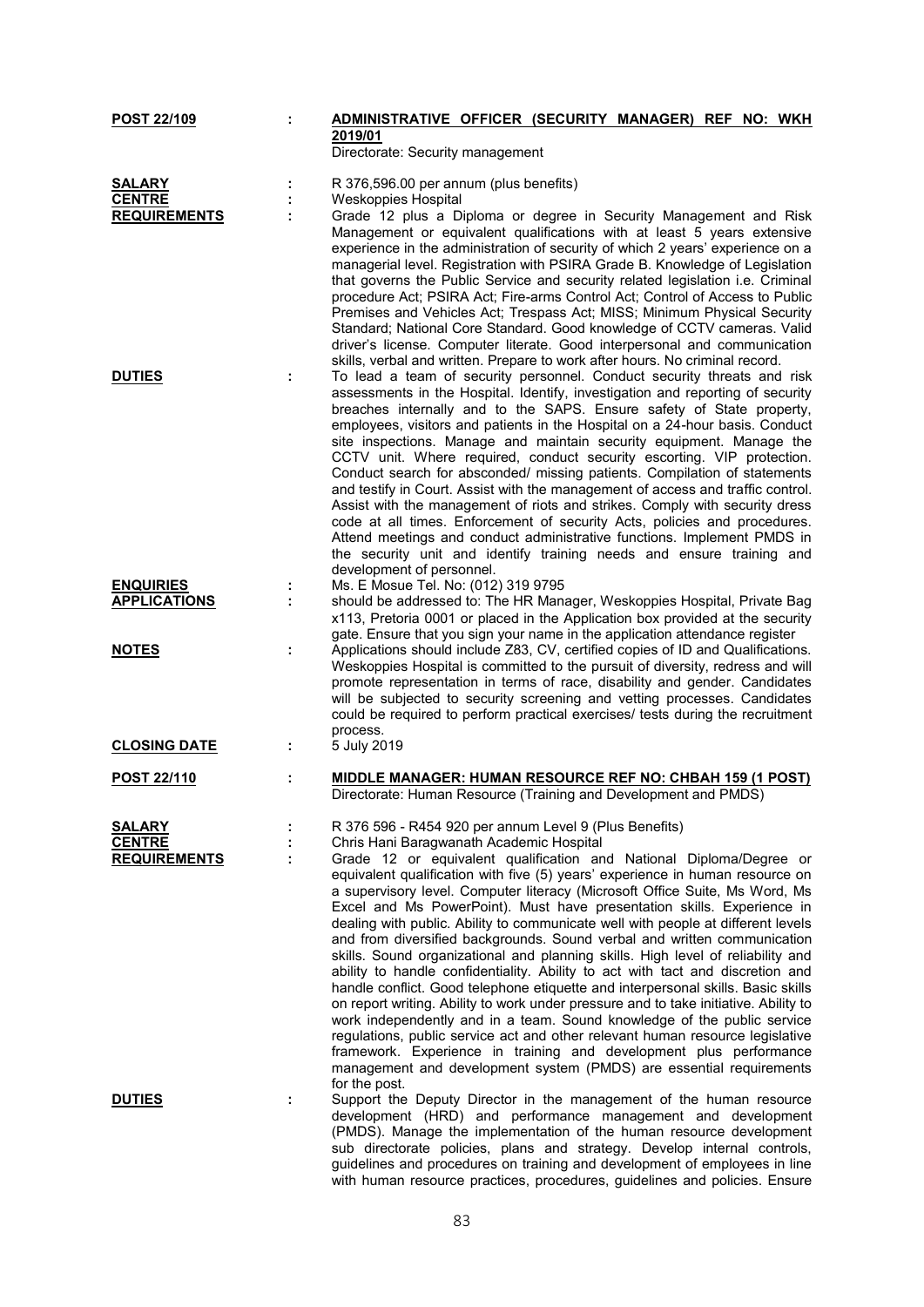| <b>ENQUIRIES</b>                     | Ĩ, | the implementation of the Adult Education Training (AET), Internship and<br>Learnership Programmes, Professional Development, Generic Training plus<br>Orientation and Induction Programmes. Continually improve service delivery<br>and administer performance measures through the development and<br>pursuing a systems approach to employee development based upon the<br>Gauteng Department of Health (GDOH) and Hospital's skills gap analysis and<br>Performance Management Development System (PMDS) outcomes. Manage<br>the implementation of PMDS in the institution. Coordinate the compilation of<br>the Hospital's Workplace Skills Plan (WSP), coordinate the Skills<br>Development Committee meetings and manage the monthly. Quarterly and<br>annual training reports. Manage the implementation of grade and pay<br>progression for professional and administrative cadres (OSD and Non-OSD).<br>Attend to audit queries and the implementation of the recommendations<br>thereof. Provide training and support to subordinates. Advice management<br>and the department on human resource practices, procedures, guidelines<br>and policies etc. Be responsible for mentoring and training officials under the<br>sub-section being managed. Do other reasonable adhoc exercises and tasks<br>as and when required to strengthen service delivery in the Hospital. Adhere<br>to timelines. Monitor and evaluate policy development and implementation.<br>Co-ordinate and execute the training and induction on policy strategies<br>related to diverse service delivery initiatives in the hospital. Be willing to<br>undergo continuous training and development. Attend and run meetings and<br>training programmes as approved and delegated by the Head of the sub-<br>directorate. Management of personnel performance and review thereof in the<br>sub-division.<br>Mr ZP Khanyile (011) 933 8022                                                        |
|--------------------------------------|----|-----------------------------------------------------------------------------------------------------------------------------------------------------------------------------------------------------------------------------------------------------------------------------------------------------------------------------------------------------------------------------------------------------------------------------------------------------------------------------------------------------------------------------------------------------------------------------------------------------------------------------------------------------------------------------------------------------------------------------------------------------------------------------------------------------------------------------------------------------------------------------------------------------------------------------------------------------------------------------------------------------------------------------------------------------------------------------------------------------------------------------------------------------------------------------------------------------------------------------------------------------------------------------------------------------------------------------------------------------------------------------------------------------------------------------------------------------------------------------------------------------------------------------------------------------------------------------------------------------------------------------------------------------------------------------------------------------------------------------------------------------------------------------------------------------------------------------------------------------------------------------------------------------------------------------------------------------------------------------------|
| <b>APPLICATIONS</b>                  | ÷  | Applications should be hand delivered to The Director: Human Resource,<br>Chris Hani Baragwanath Academic Hospital between 8am and 3pm at                                                                                                                                                                                                                                                                                                                                                                                                                                                                                                                                                                                                                                                                                                                                                                                                                                                                                                                                                                                                                                                                                                                                                                                                                                                                                                                                                                                                                                                                                                                                                                                                                                                                                                                                                                                                                                         |
|                                      |    | Ground Floor, Main Admin Building or posted to The Director: Human<br>Resource, Chris Hani Baragwanath Academic Hospital, Private Bag X01,                                                                                                                                                                                                                                                                                                                                                                                                                                                                                                                                                                                                                                                                                                                                                                                                                                                                                                                                                                                                                                                                                                                                                                                                                                                                                                                                                                                                                                                                                                                                                                                                                                                                                                                                                                                                                                        |
| <b>NOTE</b>                          | t. | Pimville, 1808. No faxed or emailed applications will be considered.<br>Applications must be submitted on form Z83 Fully completed, obtainable from<br>Public<br>Service<br>Department<br>internet<br>any<br>on<br>the<br>at<br>or<br>www.dpsa.gov.za/documents. The completed and signed form should be<br>accompanied by a recently updated CV that specifies the following: All<br>experience indicating the position, institution and respective dates<br>(DD/MM/YY). Documents to be attached is certified ID document, certified<br>copies of qualification/s including matric and relevant council registration<br>certificate and proof of current registration (Where applicable). Certifying<br>stamp on documents shouldn't be more than three (3) months. Relevant<br>service certificates. Failure to submit all the requested documents will result<br>in the application not being considered. If you have not been contacted within<br>three (3) months after the closing date, please accept that your application<br>was unsuccessful. Candidates will be subjected to Personnel Suitability<br>Checks (PSC) - Verification (Reference checks- Provide at least 3 off which<br>one must be immediate supervisor, identity verification, qualifications<br>verification, criminal record checks, credit/financial stability checks and<br>employment verification). The recommended candidate may be subjected to<br>medical surveillance as required by the Occupational Health and Safety Act,<br>Act 5/1993. CHBAH reserves the right to utilize practical exercises/tests for<br>Non-SMS positions during the recruitment process to determine the suitability<br>of candidates for the post(s). The Gauteng Department of Health is guided by<br>the principles of Employment Equity; therefore, all the appointments will be<br>made in accordance with the Employment Equity target of the department.<br>People with disability are encouraged to apply. |
| <b>CLOSING DATE</b>                  | ÷. | 05 July 2019                                                                                                                                                                                                                                                                                                                                                                                                                                                                                                                                                                                                                                                                                                                                                                                                                                                                                                                                                                                                                                                                                                                                                                                                                                                                                                                                                                                                                                                                                                                                                                                                                                                                                                                                                                                                                                                                                                                                                                      |
| <b>POST 22/111</b>                   | ÷  | SPEECH THERAPIST / SPEECH THERAPIST AND AUDIOLOGIST: REF<br>NO: TRH 05/2019<br>Directorate: Allied                                                                                                                                                                                                                                                                                                                                                                                                                                                                                                                                                                                                                                                                                                                                                                                                                                                                                                                                                                                                                                                                                                                                                                                                                                                                                                                                                                                                                                                                                                                                                                                                                                                                                                                                                                                                                                                                                |
| <b>SALARY</b>                        | t  | Grade 1: R317 976 per annum (plus benefits)<br>Grade 2: R372 810 per annum (plus benefits)                                                                                                                                                                                                                                                                                                                                                                                                                                                                                                                                                                                                                                                                                                                                                                                                                                                                                                                                                                                                                                                                                                                                                                                                                                                                                                                                                                                                                                                                                                                                                                                                                                                                                                                                                                                                                                                                                        |
| <b>CENTRE</b><br><b>REQUIREMENTS</b> | t  | Grade 3: R439 164 per annum (plus benefits)<br><b>Tshwane Rehabilitation Hospital</b><br>Tertiary qualification in speech Therapy/Speech Therapy and Audiology.<br>Current registration as an independent practitioner with Health Professions                                                                                                                                                                                                                                                                                                                                                                                                                                                                                                                                                                                                                                                                                                                                                                                                                                                                                                                                                                                                                                                                                                                                                                                                                                                                                                                                                                                                                                                                                                                                                                                                                                                                                                                                    |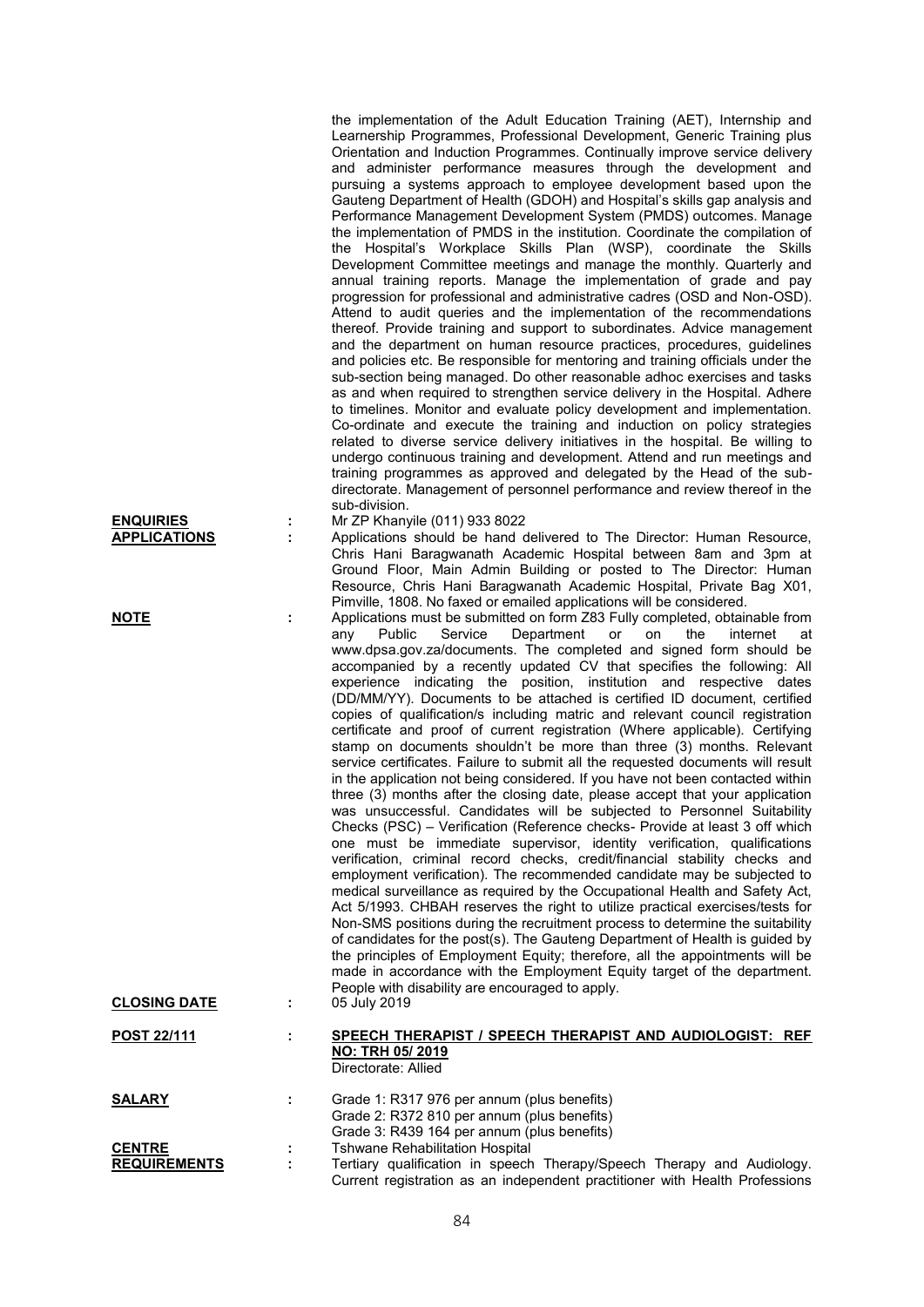| <b>DUTIES</b>                          | ÷ | Council of South Africa. Knowledge related to clinical practice. Relevant<br>experience in the relevant field. Professional competence and knowledge in<br>the application of Clinical theory, practice, ethics in health care, current<br>clinical literature, current protocols as well as current health and policies.<br>Skills in terms of clinical assessment and management of in and out patient.<br>Computer literacy. Ability to work with team, clinical and none clinical staff<br>members, interdisciplinary team approach, and eager to contribute towards<br>the development of Speech Therapy services.<br>Render effective patient centred Speech therapist and Audiology services for<br>in and out patient in adherence to scope of practice and health protocols. To<br>work with colleagues, relieve as and when the need arise, and to work closely<br>with the interdisciplinary team members. Carry out delegated duties. To<br>participate in student training, supervision and performance evaluation.<br>Implement and maintain quality assurance and National core standards and |
|----------------------------------------|---|--------------------------------------------------------------------------------------------------------------------------------------------------------------------------------------------------------------------------------------------------------------------------------------------------------------------------------------------------------------------------------------------------------------------------------------------------------------------------------------------------------------------------------------------------------------------------------------------------------------------------------------------------------------------------------------------------------------------------------------------------------------------------------------------------------------------------------------------------------------------------------------------------------------------------------------------------------------------------------------------------------------------------------------------------------------------------------------------------------------|
| <b>ENQUIRIES</b>                       |   | norms at departmental level. Perform record keeping, data collection,<br>assistant with budget control and assets management. Contribute and<br>participate in professional development of self, colleagues and members of<br>interdisciplinary team members. Participate in mini research projects for the<br>institutions.<br>Ms MF Mabokela, Tel: No 012 354 - 6033                                                                                                                                                                                                                                                                                                                                                                                                                                                                                                                                                                                                                                                                                                                                       |
| <b>APPLICATIONS</b>                    | ÷ | Applications must be send directly to: Tshwane Rehabilitation Hospital, P.O.                                                                                                                                                                                                                                                                                                                                                                                                                                                                                                                                                                                                                                                                                                                                                                                                                                                                                                                                                                                                                                 |
| <b>NOTE</b>                            |   | Box 23397, Gezina, 0031 OR hand deliver to Cnr Dr Savage and<br>Soutpansberg Road, Pretoria 0001.<br>The Gauteng Department of Health is guided by the principles of Employment<br>Equity, therefore all the appointments will be made in accordance with the                                                                                                                                                                                                                                                                                                                                                                                                                                                                                                                                                                                                                                                                                                                                                                                                                                                |
|                                        |   | Employment Equity target of the department. People with disability are<br>encouraged to apply. People with disability are encouraged to apply.<br>Shortlisted candidates will be required to submit proof of Criminal Verification<br>obtainable from the South Africa Police Service.                                                                                                                                                                                                                                                                                                                                                                                                                                                                                                                                                                                                                                                                                                                                                                                                                       |
| <b>CLOSING DATE</b>                    | ÷ | 05 July 2019                                                                                                                                                                                                                                                                                                                                                                                                                                                                                                                                                                                                                                                                                                                                                                                                                                                                                                                                                                                                                                                                                                 |
| <b>POST 22/112</b>                     | ÷ | OPTOMETRIST REF NO: LRT\OPT\06 (1 POST)<br>Directorate: Ophthalmology                                                                                                                                                                                                                                                                                                                                                                                                                                                                                                                                                                                                                                                                                                                                                                                                                                                                                                                                                                                                                                        |
| <b>SALARY</b>                          | ÷ | Grade 1 R 317,976.00 - R 361,872.00<br>Grade 2 R 372,810.00 - R 395,703.00<br>Grade 3 R 401,640.00 - R 426,291.00                                                                                                                                                                                                                                                                                                                                                                                                                                                                                                                                                                                                                                                                                                                                                                                                                                                                                                                                                                                            |
| <b>CENTRE</b>                          |   | Leratong Hospital                                                                                                                                                                                                                                                                                                                                                                                                                                                                                                                                                                                                                                                                                                                                                                                                                                                                                                                                                                                                                                                                                            |
| <b>REQUIREMENTS</b>                    | ÷ | Appropriate qualification that allows registration with HPCSA as an<br>Optometrist. Current registration with HPCSA as an independent Optometrist.<br>Computer literacy is essential. Excellent time management skills, written and<br>verbal communication skills and report writing skills. Good interpersonal<br>skills. Knowledge of guidelines and policies that are governing the Health<br>sector and Optometry profession. Knowledge of optometry procedures.<br>Quality control and record keeping is skills. Ability to work in a team. Ability to<br>work under pressure in a changing environment. To relieve colleagues as the<br>need arises and work closely with other disciplines. Must have at least code<br>08 driver's license and be computer literate                                                                                                                                                                                                                                                                                                                                  |
| <b>DUTIES</b>                          |   | Comprehensive eye examination. Screening of patients with chronic<br>conditions to prevent blindness. Assessment, management, and referrals of<br>ocular conditions. Assessment and treatment of vision problems in children.<br>Ensure ordering and collection of optical assistive devices. Involvement with<br>multidisciplinary teams, primary care monitoring and treatment of patients on<br>ongoing eye conditions. Participate in health promotions and prevention<br>activities with District Health. Compile daily and monthly statistic, monthly<br>reports, quarterly reports and annual reports. Ensure adherence to<br>government policies e.g. National Core Standards, complains management<br>and Patient Rights Charter. Safe keeping and maintenance of equipment<br>according to risk management policy. Perform all other duties delegated by<br>supervisor.                                                                                                                                                                                                                            |
| <b>ENQUIRIES</b><br><b>APPLICATION</b> |   | Mr G Nsele (011) 411 -3797<br>Applications should be hand delivered to Leratong Hospital: Human<br>Resource Department: Block 6 no 1 Adcock street, Chamdor,<br>KRUGERSDORP, 1740 or posted to Leratong Hospital. Human Resource,<br>Private Bag X2078, Krugersdorp, 1740 Applications should be delivered by<br>12h00 pm (Noon) on the closing date.                                                                                                                                                                                                                                                                                                                                                                                                                                                                                                                                                                                                                                                                                                                                                        |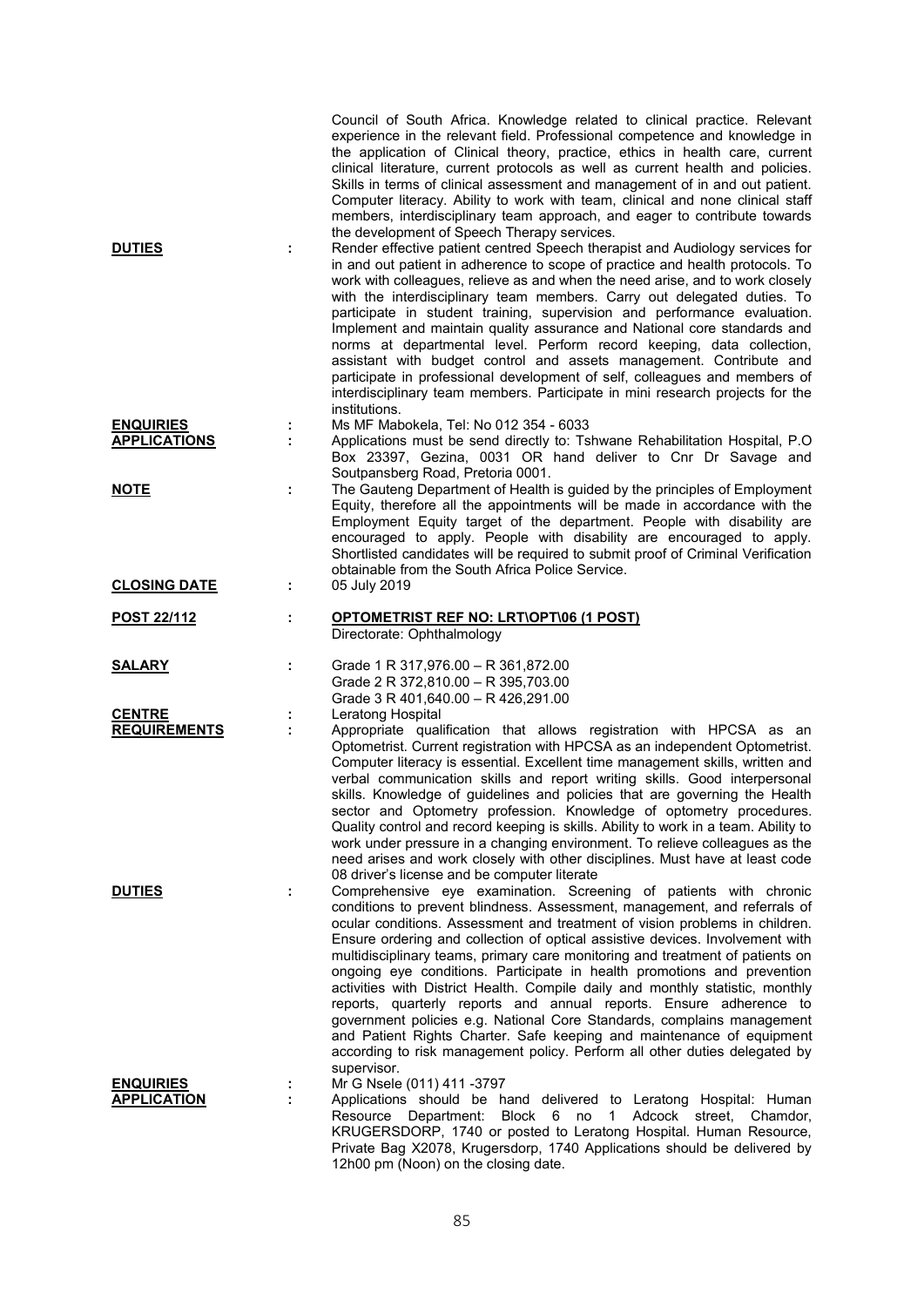| <b>NOTES</b>                                          | ÷  | The Department of Health is committed to the achievement and maintenance<br>of diversity and equity employment especially of race, gender and disability.<br>Applications must be submitted on a Z83 form fully completed, obtainable<br>from<br>Public<br>Service<br>Department<br>any<br>or<br>on<br>the<br>internet<br>at<br>www.dpsa.gov.za/documents. Documents to be attached are certified ID<br>copy, certified copies of qualification/s including matric, certified copy drivers<br>licence, proof of computer literacy, certified HPCSA registration certificate<br>and proof of current registration with HPCSA. Certification should not be older<br>than three months. Failure to submit all the requested documents will result in<br>the application not being considered. If you have not been contacted within<br>three (3) months after the closing date, please accept that your application<br>was unsuccessful. Candidates will be subjected to Personnel Suitability<br>Checks (PSC) - Verification (Reference checks- provide at least 3 of which<br>one must be immediate supervisor, identity verification, qualifications<br>verification, criminal record checks, credit/financial stability checks and<br>employment verification). The recommended candidate may be subjected to<br>medical surveillance as required by the Occupational Health and Safety Act,<br>Act 5/1993. Leratong Hospital reserves the right to utilize practical<br>exercises/tests for Non-SMS positions during the recruitment process to<br>determine the suitability of candidates for the post(s). |
|-------------------------------------------------------|----|---------------------------------------------------------------------------------------------------------------------------------------------------------------------------------------------------------------------------------------------------------------------------------------------------------------------------------------------------------------------------------------------------------------------------------------------------------------------------------------------------------------------------------------------------------------------------------------------------------------------------------------------------------------------------------------------------------------------------------------------------------------------------------------------------------------------------------------------------------------------------------------------------------------------------------------------------------------------------------------------------------------------------------------------------------------------------------------------------------------------------------------------------------------------------------------------------------------------------------------------------------------------------------------------------------------------------------------------------------------------------------------------------------------------------------------------------------------------------------------------------------------------------------------------------------------------------------------------------------------|
| <b>CLOSING DATE</b>                                   | ÷. | 05 July 2019 at 12h00 PM                                                                                                                                                                                                                                                                                                                                                                                                                                                                                                                                                                                                                                                                                                                                                                                                                                                                                                                                                                                                                                                                                                                                                                                                                                                                                                                                                                                                                                                                                                                                                                                      |
| POST 22/113                                           | t. | <b>ENGINEERING TECHNICIAN GRADEA/ B REF NO: HRM 58/2019</b><br>Directorate: Clinical Engineering                                                                                                                                                                                                                                                                                                                                                                                                                                                                                                                                                                                                                                                                                                                                                                                                                                                                                                                                                                                                                                                                                                                                                                                                                                                                                                                                                                                                                                                                                                              |
| <b>SALARY</b>                                         | t. | Grade A R293 652 per annum plus benefits/<br>Grade B R334 179 per annum plus benefits                                                                                                                                                                                                                                                                                                                                                                                                                                                                                                                                                                                                                                                                                                                                                                                                                                                                                                                                                                                                                                                                                                                                                                                                                                                                                                                                                                                                                                                                                                                         |
| <b>CENTRE</b><br><b>REQUIREMENTS</b>                  |    | Steve Biko Academic Hospital<br>National Diploma in Engineering or relevant (Clinical Engineering)<br>qualification. Registration with ECSA as an Engineering Technician. Three<br>years post qualification technical (Clinical Engineering) experience or at least<br>14 years appropriate/ recognizable experience in the Clinical Engineering<br>area after registration with ECSA with relevant experience in the repair and<br>maintenance of medical equipment, a valid driver's license will be<br>advantages, good communication skills (verbal and written), ability to work<br>under pressure, must be available to perform standby and after hour duties,<br>good creative and analytical skills, must be skilled in the use of various hand<br>tools and test equipment such as ECG simulator, defibrillator analyzer,<br>infusion pump analyzer, multi meter, and other resources within clinical<br>engineering, good understanding of Microsoft Office applications such as<br>Word, Excel and Access.                                                                                                                                                                                                                                                                                                                                                                                                                                                                                                                                                                                         |
| <b>DUTIES</b>                                         | I, | Repair and maintain all medical equipment, keep electronic record of repairs<br>and maintenance of equipment, training of clinical engineering students, end<br>users and other staff in the safe use of medical equipment, monitor<br>maintenance contract and report monthly thereon.                                                                                                                                                                                                                                                                                                                                                                                                                                                                                                                                                                                                                                                                                                                                                                                                                                                                                                                                                                                                                                                                                                                                                                                                                                                                                                                       |
| <b>ENQUIRIES</b><br><b>APPLICATIONS</b>               |    | Mr. K Dahlen Tel: (012) 354 1261<br>Applications must be submitted with a Z83 form, certified copies of ID and<br>certificate of qualifications to Steve Biko Academic Hospital, Private Bag x<br>169, Pretoria, 0001 or hand delivered to Cnr Malherbe & Steve Biko Road,<br>Main Entrance at Level 3. Steve Biko Academic Hospital is committed to the<br>pursuit of diversity and redress. Candidates whose appointment will promote<br>representivity in terms of race, disability and gender will receive preference.                                                                                                                                                                                                                                                                                                                                                                                                                                                                                                                                                                                                                                                                                                                                                                                                                                                                                                                                                                                                                                                                                    |
| <b>CLOSING DATE</b>                                   | ÷  | 05 July 2019                                                                                                                                                                                                                                                                                                                                                                                                                                                                                                                                                                                                                                                                                                                                                                                                                                                                                                                                                                                                                                                                                                                                                                                                                                                                                                                                                                                                                                                                                                                                                                                                  |
| <b>POST 22/114</b>                                    | ÷  | SHIFT LEADER GRADE 3 (8 POSTS) REF NO: OPS/2019/04<br>This is a re-advertisement previous applicant need to apply.                                                                                                                                                                                                                                                                                                                                                                                                                                                                                                                                                                                                                                                                                                                                                                                                                                                                                                                                                                                                                                                                                                                                                                                                                                                                                                                                                                                                                                                                                            |
| <b>SALARY</b><br><b>CENTRE</b><br><b>REQUIREMENTS</b> | ÷  | R265 995 - 475 905 per annum<br>Various districts<br>Grade 12 certificate or equivalent qualification. AEA/ECT/CCA with 0-3 years'<br>experience after registration with the HPCSA in the applicable category<br>according to OSD appointment requirements, Code 10 driver's license with<br>PDP, Registration certificate and current registration with HPCSA. Computer<br>skills. Knowledge of labor relations and OHS. Incident management and                                                                                                                                                                                                                                                                                                                                                                                                                                                                                                                                                                                                                                                                                                                                                                                                                                                                                                                                                                                                                                                                                                                                                             |
| <b>DUTIES</b>                                         | ÷  | supervisory experience.<br>Provide an ongoing supervisory function in respect of all operational issues in<br>terms of HPCSA and Department policies by ensuring complacence and                                                                                                                                                                                                                                                                                                                                                                                                                                                                                                                                                                                                                                                                                                                                                                                                                                                                                                                                                                                                                                                                                                                                                                                                                                                                                                                                                                                                                              |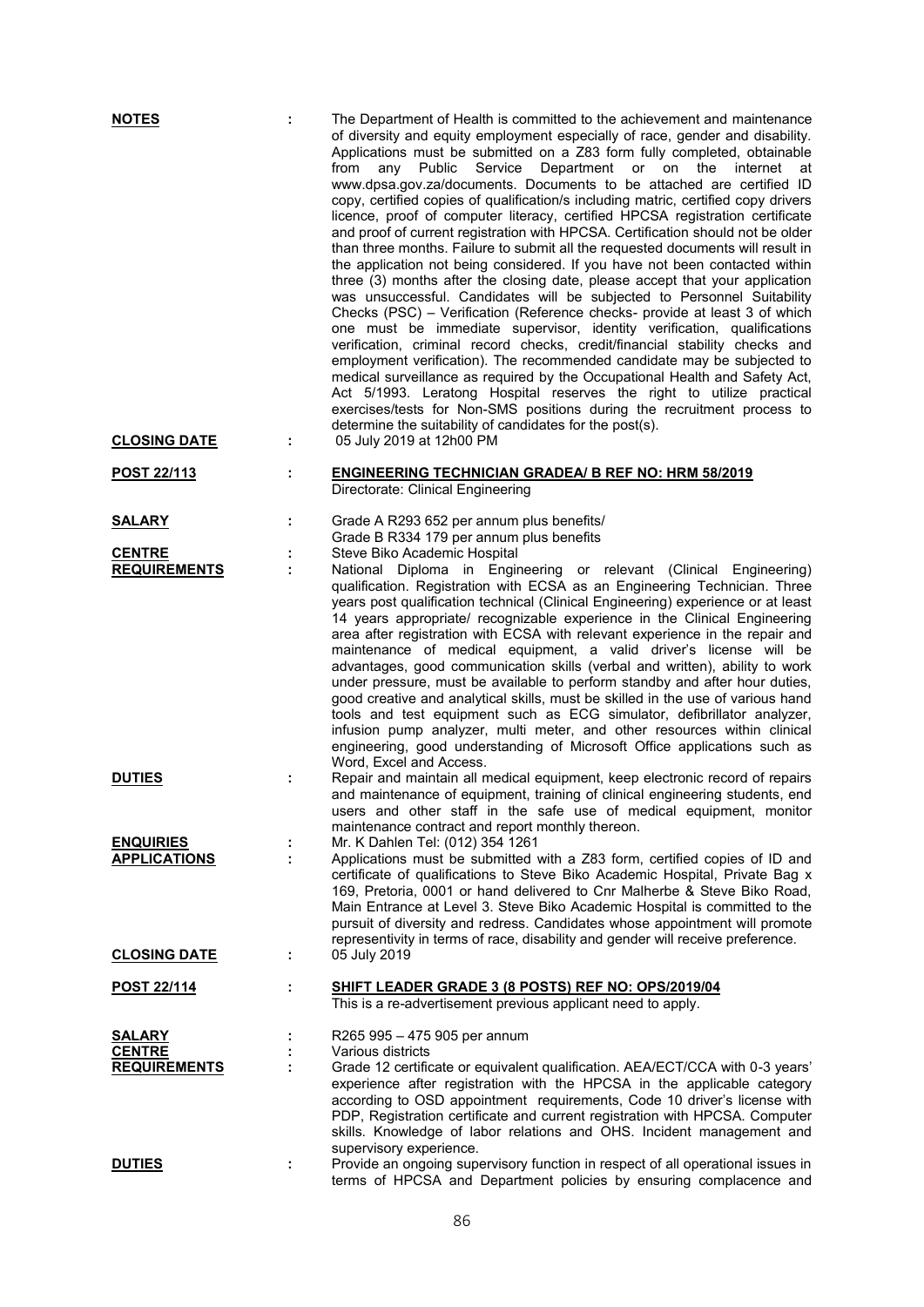|                     |   | report thereon. Implementation of Operational plans, at shift level, manage all<br>resources allocated to the shift in an efficient manner by ensuring control,<br>monitoring use and reporting deviations and deficiencies facilitate ongoing<br>administration and human resource management. Supervisory functions,<br>Responsible for performance management and development system<br>assessment. Assist in management of overtime and leave. Ensure that staff<br>attends to calls timeously. Analysis of trip sheets and patient assessment<br>forms and report discrepancies to the Station Manager. Respond to mass<br>casualty and disaster scenes and provide advice and leadership in such<br>situations. Manage complaints from external and internal sources. Compile<br>reports conduct investigations when require. Ensure compliance with service<br>protocol and procedures. Undertake any other duties as allocated by<br>management. |
|---------------------|---|----------------------------------------------------------------------------------------------------------------------------------------------------------------------------------------------------------------------------------------------------------------------------------------------------------------------------------------------------------------------------------------------------------------------------------------------------------------------------------------------------------------------------------------------------------------------------------------------------------------------------------------------------------------------------------------------------------------------------------------------------------------------------------------------------------------------------------------------------------------------------------------------------------------------------------------------------------|
| <b>ENQUIRIES</b>    |   | Ms. Peloane B Tel No: (011) 564 2017                                                                                                                                                                                                                                                                                                                                                                                                                                                                                                                                                                                                                                                                                                                                                                                                                                                                                                                     |
| <b>APPLICATIONS</b> |   | Applications must be delivered directly to: Emergency Medical Services,<br>Continuity SA, Growth Point Business Park, Corner Old Pretoria Road and<br>Tonnetti Street, Midrand or posted to P.O Box 8311 halfway house 1685<br>Eligible candidates will be subjected to a medical, practical and theoretical<br>evaluation(s)                                                                                                                                                                                                                                                                                                                                                                                                                                                                                                                                                                                                                            |
| <b>CLOSING DATE</b> | ÷ | 5 July 2019                                                                                                                                                                                                                                                                                                                                                                                                                                                                                                                                                                                                                                                                                                                                                                                                                                                                                                                                              |
| <u>POST 22/115</u>  |   | <b>PROFESSIONAL NURSE (LABOUR WARD) REF NO: TDH05/2019.</b><br>Directorate: Nursing                                                                                                                                                                                                                                                                                                                                                                                                                                                                                                                                                                                                                                                                                                                                                                                                                                                                      |
| <b>SALARY</b>       |   | R 256 905.00                                                                                                                                                                                                                                                                                                                                                                                                                                                                                                                                                                                                                                                                                                                                                                                                                                                                                                                                             |
| <b>CENTRE</b>       |   | <b>Tshwane District Hospital</b>                                                                                                                                                                                                                                                                                                                                                                                                                                                                                                                                                                                                                                                                                                                                                                                                                                                                                                                         |
| <b>REQUIREMENTS</b> |   | Grade 12. Basic R425 or R683 qualification with Midwifery (i.e<br>Degree/Diploma in Nursing that allows registration with South African Nursing<br>a Professional Nurse). A<br>Council as<br>Minimum<br>of $3-5$<br>years<br>appropriate/recognisable experience in nursing after registration as a<br>Professional Nurse with SANC in general nursing. 2 years' experience<br>working in labour ward and training on PMTCT, ESMOE, HBB and MBHFI.                                                                                                                                                                                                                                                                                                                                                                                                                                                                                                       |
| <b>DUTIES</b>       |   | Proof of current registration with SANC<br>Provision of high quality nursing care that is holistic and is patient centred.<br>Ensuring that nursing care provided is within the scope of practice of nurses<br>and legal framework. Maintain a professional and ethical practices as well as<br>an enabling environment for ethical practice. Maintain a constructive working<br>relationship with nursing and other stakeholder. Participate in management<br>and utilize physical, financial and human resource to fulfil operational and<br>developmental functions in accordance with legislations and policies.<br>Participate in research, training of staff, students, personal development and<br>CPD (Continuing Professional Development). Ensure compliance with six key<br>priorities.                                                                                                                                                       |
| <u>ENQUIRIES</u>    |   | Mrs Motlhaga DS: Tel 012-354 7600                                                                                                                                                                                                                                                                                                                                                                                                                                                                                                                                                                                                                                                                                                                                                                                                                                                                                                                        |
| <b>APPLICATIONS</b> |   | All applications received for the posts should be sent to: Tshwane District<br>Hospital, Private Bag x179 Pretoria 0001 or Candidates should apply directly<br>to the Hospital in HR Department.                                                                                                                                                                                                                                                                                                                                                                                                                                                                                                                                                                                                                                                                                                                                                         |
| <b>CLOSING DATE</b> | ÷ | 05 July 2019                                                                                                                                                                                                                                                                                                                                                                                                                                                                                                                                                                                                                                                                                                                                                                                                                                                                                                                                             |
| <u>POST 22/116</u>  | ÷ | <b>PARAMEDIC GRADE 1 TO GRADE 3 REF NO: OPS/2019/01(POSTS 20)</b>                                                                                                                                                                                                                                                                                                                                                                                                                                                                                                                                                                                                                                                                                                                                                                                                                                                                                        |
| <u>SALARY</u>       |   | Grade 1: R254 382 per.annum.<br>Grade 2: R318 042 per.annum.<br>Grade 3: R392 151 per.annum.                                                                                                                                                                                                                                                                                                                                                                                                                                                                                                                                                                                                                                                                                                                                                                                                                                                             |
| <b>CENTRE</b>       |   | Various Gauteng Ems Districts                                                                                                                                                                                                                                                                                                                                                                                                                                                                                                                                                                                                                                                                                                                                                                                                                                                                                                                            |
| <b>REQUIREMENTS</b> | ÷ | Grade 1Successful completion of Critical Care Assistance (CCA) qualification<br>that allows registration with the HPCSA as Paramedic. Registration with the<br>HPCSA as Paramedic (CCA) and proof of current registration. No experience<br>required after registration with the HPCSA as Paramedic (CCA). Grade 2<br>Successful completion of Critical Care Assistance (CCA) qualification or<br>recognised National Diploma that allows registration with the HPCSA as<br>Paramedic. Registration with the HPCSA as Paramedic with CCA or National<br>Diploma and proof of current registration. 7 Years' experience required after<br>registration with the HPCSA as Paramedic (CCA) and no experience required<br>after registration with the HPCSA as Paramedic with a National Diploma.<br>Grade 3 Successful completion of Critical Care Assistance (CCA)<br>qualification or recognised National Diploma that allows registration with the       |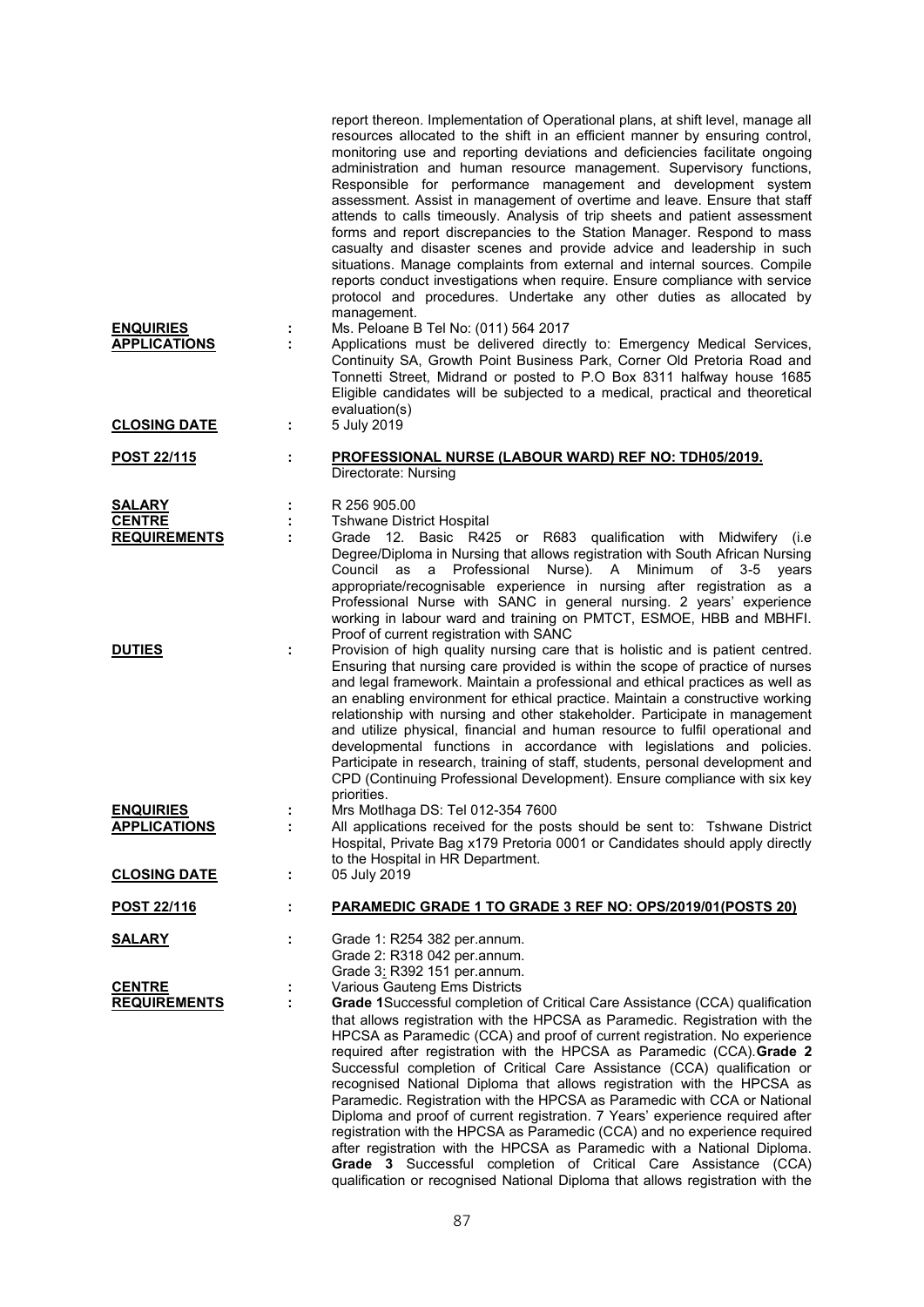|                                        |   | HPCSA as Paramedic or successful completion of a recognized B Tech<br>degree that allows registration with the HPCSA as Emergency Care<br>Practitioner (ECP). Registration with the HPCSA as Paramedic (CCA or<br>NDIP) or ECP and proof of current registration. 14 Years' experience required<br>after registration with the HPCSA as Paramedic (CCA), 7 years' experience<br>required after registration with the HPCSA as Paramedic (NDIP) and a<br>registered ECP requires no experience.                                                                                                                                                                                                                                                                                                                                                                                                                                                                                                                                                                                                                                                                                                                                                                                                                                                                                                                                                                                                                                                                                                                                                                                                                                                                                                                                                                                                                                                                                                                                                                                                                                                                                                                                                                                                                    |
|----------------------------------------|---|-------------------------------------------------------------------------------------------------------------------------------------------------------------------------------------------------------------------------------------------------------------------------------------------------------------------------------------------------------------------------------------------------------------------------------------------------------------------------------------------------------------------------------------------------------------------------------------------------------------------------------------------------------------------------------------------------------------------------------------------------------------------------------------------------------------------------------------------------------------------------------------------------------------------------------------------------------------------------------------------------------------------------------------------------------------------------------------------------------------------------------------------------------------------------------------------------------------------------------------------------------------------------------------------------------------------------------------------------------------------------------------------------------------------------------------------------------------------------------------------------------------------------------------------------------------------------------------------------------------------------------------------------------------------------------------------------------------------------------------------------------------------------------------------------------------------------------------------------------------------------------------------------------------------------------------------------------------------------------------------------------------------------------------------------------------------------------------------------------------------------------------------------------------------------------------------------------------------------------------------------------------------------------------------------------------------|
| <b>DUTIES</b>                          | t | Check the allocated vehicle and equipment and complete the checklist.<br>Report all losses, damages, discrepancies, deficiencies to the shift manager.<br>Wash, clean and disinfect the interior/exterior of the vehicle. Treat patients in<br>accordance with relevant ALS protocols, as per HPCSA and transport<br>patients to hospital, from scene and between hospitals in accordance with the<br>relevant protocols. Maintain best clinical practices in accordance with quality<br>standards, including updating oneself with continuous medical education<br>through CPD systems, as required by HPCSA. Change and replenish<br>surgical sundries and medical gases and ensure that expired items are<br>disposed of timeously and/or exchange for fresh stock. Maintain the unit in a<br>clean condition good working order. Respond to opportunities that enhance<br>professional development (e.g. in- service training, attend workshops, forum<br>meetings and update staff accordingly). Use all equipment and government<br>property correctly. Assist in maintaining a clean and tidy base. Complete and<br>submit all appropriate paperwork to the shift senior before the termination of<br>the shift. Hand over the vehicle and equipment to the next shift/Relevant<br>authority fully replenished, clean and in good working order. Abide by the<br>Standing Operational Procedures and other EMS policies. Always maintain<br>accurate and reliable records. Assume responsibility for the security of the<br>vehicle and equipment. Perform Overtime duties in accordance with<br>Emergency Medical Services Policy. Provide In-service training to BLS and<br>ILS staff. Undertake inter-facility transfers on Intensive care units, obstetric<br>ambulances and all other inter-facility ambulances. Undertake any other<br>duties as allocated by a Shift supervisor/Station manager/Sub District<br>manager/ District Manager. Respond to emergency calls within stipulated<br>response times on primary response vehicles and ambulances. Provide<br>emergency medical assistance to clinical staff at primary and secondary<br>institutions throughout the Province. Perform emergency medical care &<br>treatment, at special events and special operations in the Province. Perform |
| <b>ENQUIRIES</b><br><b>APPLICATION</b> |   | duties as per allocated shift roster, i.e. day and night duties.<br>Mr Errakiah C Tel no: (011) 564- 2053<br>Applications must be delivered directly to Emergency Medical Services,<br>Continuity SA, Growth Point Business Park, Corner old Pretoria Road and<br>Tonetti Street, Midrand or posted to P.O Box 8311, Halfway House 1685                                                                                                                                                                                                                                                                                                                                                                                                                                                                                                                                                                                                                                                                                                                                                                                                                                                                                                                                                                                                                                                                                                                                                                                                                                                                                                                                                                                                                                                                                                                                                                                                                                                                                                                                                                                                                                                                                                                                                                           |
| <b>NOTE</b>                            | ÷ | Applications must be submitted on a form Z83, obtained from any public<br>services department or on the website, which must be completed in full. Id<br>copy and all qualifications must be certified. Certification must be less than 3<br>months.                                                                                                                                                                                                                                                                                                                                                                                                                                                                                                                                                                                                                                                                                                                                                                                                                                                                                                                                                                                                                                                                                                                                                                                                                                                                                                                                                                                                                                                                                                                                                                                                                                                                                                                                                                                                                                                                                                                                                                                                                                                               |
| <b>CLOSING DATE</b>                    | ÷ | 5 July 2019                                                                                                                                                                                                                                                                                                                                                                                                                                                                                                                                                                                                                                                                                                                                                                                                                                                                                                                                                                                                                                                                                                                                                                                                                                                                                                                                                                                                                                                                                                                                                                                                                                                                                                                                                                                                                                                                                                                                                                                                                                                                                                                                                                                                                                                                                                       |
| <b>POST 22/117</b>                     | ÷ | DATA ADMINISTRATOR REF NO: ADM/2019/01 (1 POST)                                                                                                                                                                                                                                                                                                                                                                                                                                                                                                                                                                                                                                                                                                                                                                                                                                                                                                                                                                                                                                                                                                                                                                                                                                                                                                                                                                                                                                                                                                                                                                                                                                                                                                                                                                                                                                                                                                                                                                                                                                                                                                                                                                                                                                                                   |
| <b>SALARY</b>                          |   | R257 508.00 per annum (plus benefits)                                                                                                                                                                                                                                                                                                                                                                                                                                                                                                                                                                                                                                                                                                                                                                                                                                                                                                                                                                                                                                                                                                                                                                                                                                                                                                                                                                                                                                                                                                                                                                                                                                                                                                                                                                                                                                                                                                                                                                                                                                                                                                                                                                                                                                                                             |
| <b>CENTRE</b>                          | ÷ | Sedibeng                                                                                                                                                                                                                                                                                                                                                                                                                                                                                                                                                                                                                                                                                                                                                                                                                                                                                                                                                                                                                                                                                                                                                                                                                                                                                                                                                                                                                                                                                                                                                                                                                                                                                                                                                                                                                                                                                                                                                                                                                                                                                                                                                                                                                                                                                                          |
| <b>REQUIREMENTS</b>                    |   | Grade 12 certificate or equivalent qualification plus five years relevant<br>experience or National Diploma or Equivalent qualification with Health<br>Science/ Maths/Statistics/Computer Science as a major and three years<br>relevant experience, Knowledge and understanding of District Health<br>information Systems will be added as advantage, computer literacy,<br>Analytical, numeracy, coordination and good communication skills and must<br>have driver's licence                                                                                                                                                                                                                                                                                                                                                                                                                                                                                                                                                                                                                                                                                                                                                                                                                                                                                                                                                                                                                                                                                                                                                                                                                                                                                                                                                                                                                                                                                                                                                                                                                                                                                                                                                                                                                                   |
| <b>DUTIES</b>                          | ÷ | Maintenance of EMS databases in all EMS Stations Query data from the<br>quality (timeliness, completeness and validity Produce analysed monthly<br>reports for submission to EMS Head office Identify information needs.<br>Preparation of routine and ad hoc data reports and Capturing of Data on the<br>Web<br><b>DHIS</b><br>Systems Assist with preparation<br>and<br>Other<br>of<br>workshops/meetings Perform ad hoc duties as assigned by immediate<br>supervisor or District managers.                                                                                                                                                                                                                                                                                                                                                                                                                                                                                                                                                                                                                                                                                                                                                                                                                                                                                                                                                                                                                                                                                                                                                                                                                                                                                                                                                                                                                                                                                                                                                                                                                                                                                                                                                                                                                   |
| <b>ENQUIRIES</b>                       |   | R.K Sekgobela Tel no: (011) 564- 2009                                                                                                                                                                                                                                                                                                                                                                                                                                                                                                                                                                                                                                                                                                                                                                                                                                                                                                                                                                                                                                                                                                                                                                                                                                                                                                                                                                                                                                                                                                                                                                                                                                                                                                                                                                                                                                                                                                                                                                                                                                                                                                                                                                                                                                                                             |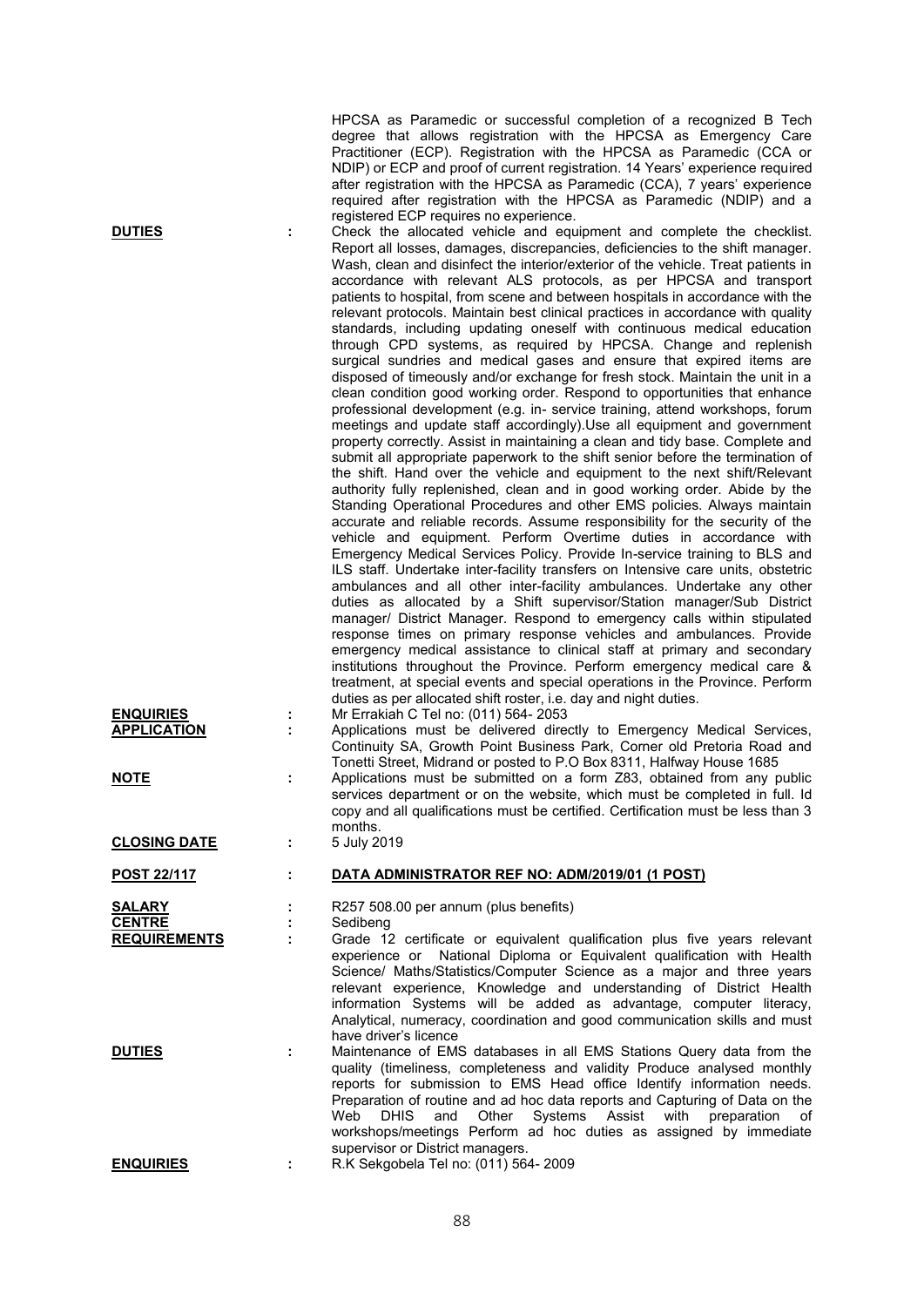| <b>APPLICATION</b>                   | ÷. | Applications must be delivered directly to Emergency Medical Services,<br>Continuity SA, Growth Point Business Park, Corner old Pretoria Road and<br>Tonetti Street, Midrand or posted to P.O Box 8311, Halfway House 1685                                                                                                                                                                                                                                                                                                                                                                                                                                                                                                                                                                                                                                                                                                       |
|--------------------------------------|----|----------------------------------------------------------------------------------------------------------------------------------------------------------------------------------------------------------------------------------------------------------------------------------------------------------------------------------------------------------------------------------------------------------------------------------------------------------------------------------------------------------------------------------------------------------------------------------------------------------------------------------------------------------------------------------------------------------------------------------------------------------------------------------------------------------------------------------------------------------------------------------------------------------------------------------|
| <b>NOTE</b>                          | ÷  | Applications must be submitted on a form Z83, obtained from any public<br>services department or on the website, which must be completed in full. Id<br>copy and all qualifications must be certified. Certification must be less than 3<br>months.                                                                                                                                                                                                                                                                                                                                                                                                                                                                                                                                                                                                                                                                              |
| <b>CLOSING DATE</b>                  | ÷  | 05 July 2019                                                                                                                                                                                                                                                                                                                                                                                                                                                                                                                                                                                                                                                                                                                                                                                                                                                                                                                     |
| <u>POST 22/118</u>                   | ÷  | HUMAN RESOURCES OFFICER REF NO: HR/2019/02 (X1 POST)                                                                                                                                                                                                                                                                                                                                                                                                                                                                                                                                                                                                                                                                                                                                                                                                                                                                             |
| <b>SALARY</b>                        |    | R257 508 pa                                                                                                                                                                                                                                                                                                                                                                                                                                                                                                                                                                                                                                                                                                                                                                                                                                                                                                                      |
| <b>CENTRE</b><br><b>REQUIREMENTS</b> | ÷  | Midrand<br>Grade 12 or equivalent with 3-5 years' experience in Human Resource                                                                                                                                                                                                                                                                                                                                                                                                                                                                                                                                                                                                                                                                                                                                                                                                                                                   |
|                                      |    | development and PMDS. Persal Certificate. Drivers licence will be an added<br>advantage. Knowledge of the prescripts that govern Human Resource<br>development and management. Presentation and facilitation skills, Computer<br>literacy, Communication Skills (written and verbal) and interpersonal skills.                                                                                                                                                                                                                                                                                                                                                                                                                                                                                                                                                                                                                   |
| <b>DUTIES</b>                        | ÷  | Coordinate and facilitate, training and induction programmes. Liaise with<br>external training providers. Assist to conduct skills development audits.<br>Facilitate needs directed course/workshop. Serve as a secretary during<br>training committee meetings. Assist and advice management and staff on<br>Employment Equity issues. Assist in development training, orientation and<br>induction, and workplace skills plans. Assist with PMDS issues and ensure<br>capturing of PMDS on Persal system. Monitor the development and<br>attendance of experiential learners. Attend training meetings in and outside of<br>the institution. Assist with National Core standards on matters relating to<br>training and development and PMDS. Monitor performance and ensure<br>development of subordinates in the unit. Comply with the performance<br>management and development system (contracting, Quarterly reviews, and |
| <b>ENQUIRIES</b>                     | ÷, | final assessment).<br>Ms Z Jezi Tel: (011) 564- 2027                                                                                                                                                                                                                                                                                                                                                                                                                                                                                                                                                                                                                                                                                                                                                                                                                                                                             |
| <b>APPLICATION</b>                   | ÷  | Applications must be delivered directly to Emergency Medical Services,<br>Continuity SA, Growth Point Business Park, Corner old Pretoria Road and<br>Tonetti Street, Midrand or posted to P.O Box 8311, Halfway House 1685                                                                                                                                                                                                                                                                                                                                                                                                                                                                                                                                                                                                                                                                                                       |
| <b>NOTE</b>                          | ÷  | Applications must be submitted on a form Z83, obtained from any public<br>services department or on the website, which must be completed in full. Id<br>copy and all qualifications must be certified. Certification must be less than 3<br>months.                                                                                                                                                                                                                                                                                                                                                                                                                                                                                                                                                                                                                                                                              |
| <b>CLOSING DATE</b>                  | ÷  | 05 July 2019                                                                                                                                                                                                                                                                                                                                                                                                                                                                                                                                                                                                                                                                                                                                                                                                                                                                                                                     |
| POST 22/119                          | ÷  | <b>EMERGENCY CARE TECHNICIAN GRADE 1 (ECT) REF NO: OPS/2019/05</b><br>(33 POSTS)                                                                                                                                                                                                                                                                                                                                                                                                                                                                                                                                                                                                                                                                                                                                                                                                                                                 |
| <b>SALARY</b>                        |    | R 183 381.00                                                                                                                                                                                                                                                                                                                                                                                                                                                                                                                                                                                                                                                                                                                                                                                                                                                                                                                     |
| <b>CENTRE</b><br><b>REQUIREMENTS</b> |    | <b>Arious Districts</b><br>Grade 12 certificate, Emergency Care Technician Qualifications, current and                                                                                                                                                                                                                                                                                                                                                                                                                                                                                                                                                                                                                                                                                                                                                                                                                           |
|                                      |    | valid registration with HPCSA as an Emergency Care Technician, valid<br>driver's license code 10 and PDP. Previous experience in emergency care<br>environment will be an added advantage.                                                                                                                                                                                                                                                                                                                                                                                                                                                                                                                                                                                                                                                                                                                                       |
| <b>DUTIES</b>                        | ÷  | Responsible for the treatment of patient within the scope of practice of<br>Emergency Care Technician. Transport patients as part of Planned Patient<br>Transport and inter-facility transfer system under Emergency Medical<br>Services in Gauteng Province. Providing emergency medical care and related<br>assistance during special events. Responsible for care and proper<br>management of Emergency Medical Services resources. Provide emergency<br>medical assistance and other duties required by the Directorate. Provide<br>quality assurance to Basic Life Support Officers and Intermediate Life<br>Support in the implementation of Clinical governance requirements. Perform<br>any other duties as delegated by the supervisor. Candidates are expected to<br>work shifts.                                                                                                                                      |
| <b>ENQUIRIES</b>                     | ÷  | Mr Mnisi T Tel no: (011) 564-2026                                                                                                                                                                                                                                                                                                                                                                                                                                                                                                                                                                                                                                                                                                                                                                                                                                                                                                |
| <b>APPLICATION</b>                   |    | Applications must be delivered directly to Emergency Medical Services,<br>Continuity SA, Growth Point Business Park, Corner old Pretoria Road and<br>Tonetti Street, Midrand or posted to P.O Box 8311, Halfway House 1685                                                                                                                                                                                                                                                                                                                                                                                                                                                                                                                                                                                                                                                                                                       |
| <u>NOTE</u>                          | ÷  | Applications must be submitted on a form Z83, obtained from any public<br>services department or on the website, which must be completed in full. Id                                                                                                                                                                                                                                                                                                                                                                                                                                                                                                                                                                                                                                                                                                                                                                             |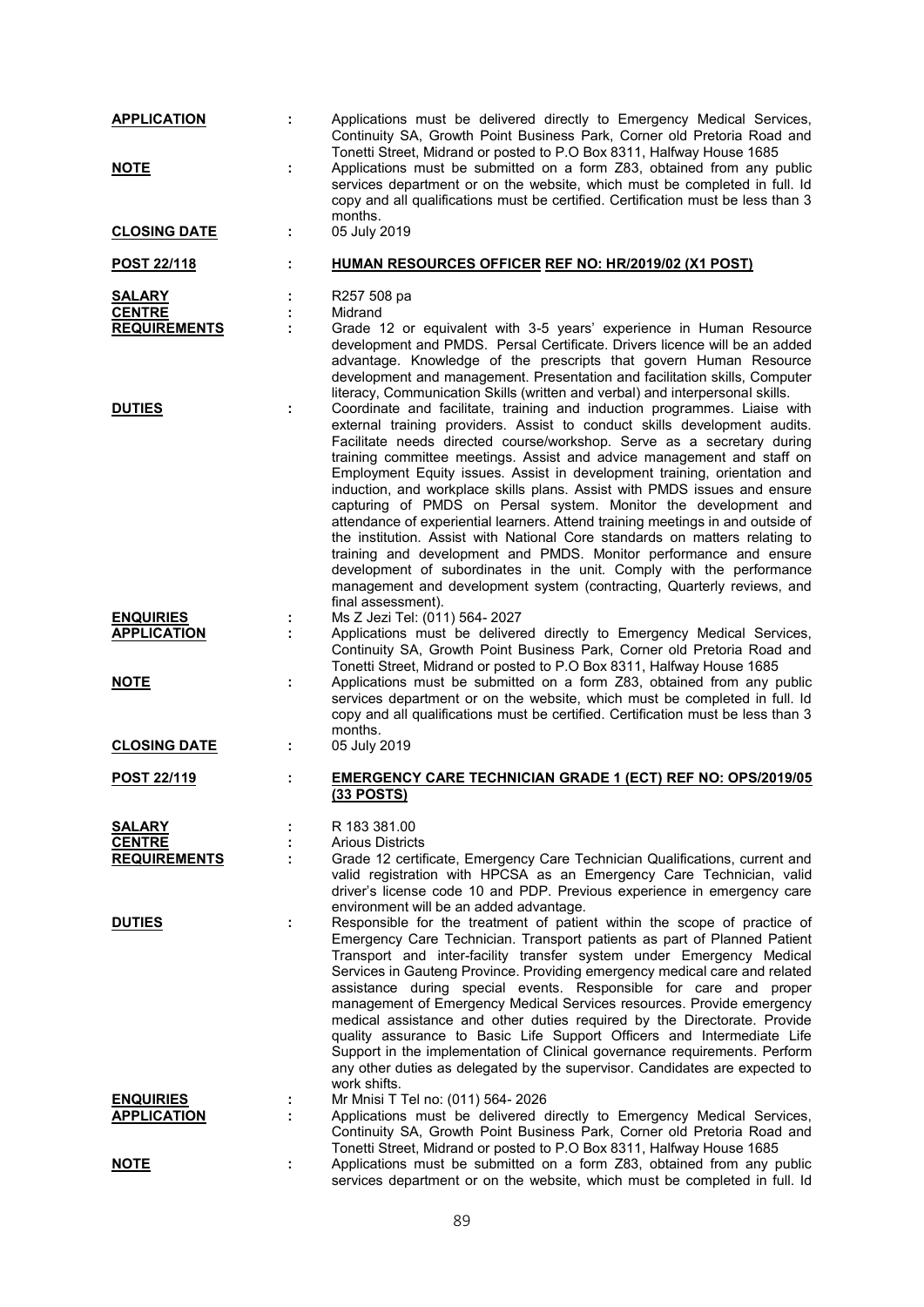| <b>CLOSING DATE</b>                                   | t. | copy and all qualifications must be certified. Certification must be less than 3<br>months.<br>05 July 2019                                                                                                                                                                                                                                                                                                                                                                                                                                                                                                                                                                                                                                                                  |
|-------------------------------------------------------|----|------------------------------------------------------------------------------------------------------------------------------------------------------------------------------------------------------------------------------------------------------------------------------------------------------------------------------------------------------------------------------------------------------------------------------------------------------------------------------------------------------------------------------------------------------------------------------------------------------------------------------------------------------------------------------------------------------------------------------------------------------------------------------|
| <u>POST 22/120</u>                                    |    | DATA CAPTURE X 1 REF NO: STDH/0007<br>Directorate: Administration                                                                                                                                                                                                                                                                                                                                                                                                                                                                                                                                                                                                                                                                                                            |
| <b>SALARY</b><br><b>CENTRE</b><br><b>REQUIREMENTS</b> |    | R 173 703 - 204 612 per annum plus benefits<br>Sizwe Tropical Disease Hospital<br>Grade 12 certificate or equivalent qualification. Relevant experience will be<br>an added advantage. Computer certificate, Office organization, General filling<br>and the ability to work accurately under pressure.                                                                                                                                                                                                                                                                                                                                                                                                                                                                      |
| <b>DUTIES</b>                                         |    | Carry out general office functions required by the head of the unit. Record<br>movement of documentation in accordance with the guidelines and<br>instructions. Monitor and report on the data submitted using identified<br>checklist. Capture submitted quality data within the set frame. Assist in report<br>writing. Report discrepancies to the relevant units. Make back up of the<br>captured information. Undertake general office management tasks including<br>certain domestic duties which contribute to an efficient and effective office<br>environment. File documentation in a way which is orderly and enable access<br>to information.                                                                                                                    |
| <b>ENQUIRIES</b><br><b>APPLICATIONS</b>               |    | Ms L Sibeko Tel No: (011) 531- 4340<br>Applications must be submitted to: The HR Manager, Sizwe Tropical Disease<br>Hospital, Private Bag x2, Sandringham, 2131 or hand delivered to No.2<br>Corner Club and Modderfontein Road, Sandringham                                                                                                                                                                                                                                                                                                                                                                                                                                                                                                                                 |
| <u>NOTE</u>                                           | ÷  | To be submitted on Z83 form, certified copies of qualifications and ID,<br>Curriculum Vitae (CV).                                                                                                                                                                                                                                                                                                                                                                                                                                                                                                                                                                                                                                                                            |
| <b>CLOSING DATE</b>                                   | ÷. | 05 July 2019                                                                                                                                                                                                                                                                                                                                                                                                                                                                                                                                                                                                                                                                                                                                                                 |
| <b>POST 22/121</b>                                    |    | <b>EMERGENCY CARE OFFICER GRADE 3 ILS REF NO: OPS/2019/06 (50)</b><br>POSTS)                                                                                                                                                                                                                                                                                                                                                                                                                                                                                                                                                                                                                                                                                                 |
| <b>SALARY</b><br><b>CENTRE</b>                        |    | R169 176.00 Per Annum (Plus Benefits)<br><b>Various Districts</b>                                                                                                                                                                                                                                                                                                                                                                                                                                                                                                                                                                                                                                                                                                            |
| <b>REQUIREMENTS</b>                                   |    | Grade 12, AEA certificate with registration with current HPCSA of Ambulance<br>Emergency Assistant. Previous experience in emergency care environment<br>will be an added advantage. Valid driver's license Code 10 and valid<br>professional driver's (PrDP) permit for transporting patients. Candidates are<br>expected to write an assessment test.                                                                                                                                                                                                                                                                                                                                                                                                                      |
| <b>DUTIES</b>                                         | ÷  | Responsible for patients within the scope of practice of intermediate life<br>support. Transporting patients as part of planned Patient transport and inter-<br>facility transfer system under Emergency Medical Service. Providing<br>emergency medical care and related assistance during special events.<br>Responsible for care and proper management of Emergency Medical<br>Services resources. Provide emergency medical assistance and other duties<br>required by Directorate. Provide quality assurance to Basic Life Support<br>Officers in the implementation of appropriate measures. Perform any other<br>duties as delegated by the supervisor. Candidates are expected to work<br>shifts, they should be mentally and physically fit to perform their duties |
| <b>ENQUIRIES</b><br><b>APPLICATION</b>                | ÷. | Ms Bodiba V Tel no: (011) 564- 2263<br>Applications must be delivered directly to Emergency Medical Services,<br>Continuity SA, Growth Point Business Park, Corner old Pretoria Road and<br>Tonetti Street, Midrand or posted to P.O Box 8311, Halfway House 1685                                                                                                                                                                                                                                                                                                                                                                                                                                                                                                            |
| <b>NOTE</b>                                           |    | Applications must be submitted on a form Z83, obtained from any public<br>services department or on the website, which must be completed in full. Id<br>copy and all qualifications must be certified. Certification must be less than 3<br>months.                                                                                                                                                                                                                                                                                                                                                                                                                                                                                                                          |
| <b>CLOSING DATE</b>                                   | ÷  | 05 July 2019                                                                                                                                                                                                                                                                                                                                                                                                                                                                                                                                                                                                                                                                                                                                                                 |
| <b>POST 22/122</b>                                    |    | NURSING ASSISTANTS GRADE 1 REF NO: CHBAH 160 (28 POSTS)<br>Directorate: Nursing Services                                                                                                                                                                                                                                                                                                                                                                                                                                                                                                                                                                                                                                                                                     |
| <b>SALARY</b><br><b>CENTRE</b><br><b>REQUIREMENTS</b> |    | $R132525 - R149163$ per annum (plus benefits)<br>Chris Hani Baragwanath Academic Hospital (CHBAH)<br>Qualification that allows registration with the South African Nursing Council<br>(SANC) as Nursing Assistant/Enrolled Nursing Assistant. Registration with<br>SANC as Nursing Assistant/Enrolled Nursing Assistant and proof of current                                                                                                                                                                                                                                                                                                                                                                                                                                 |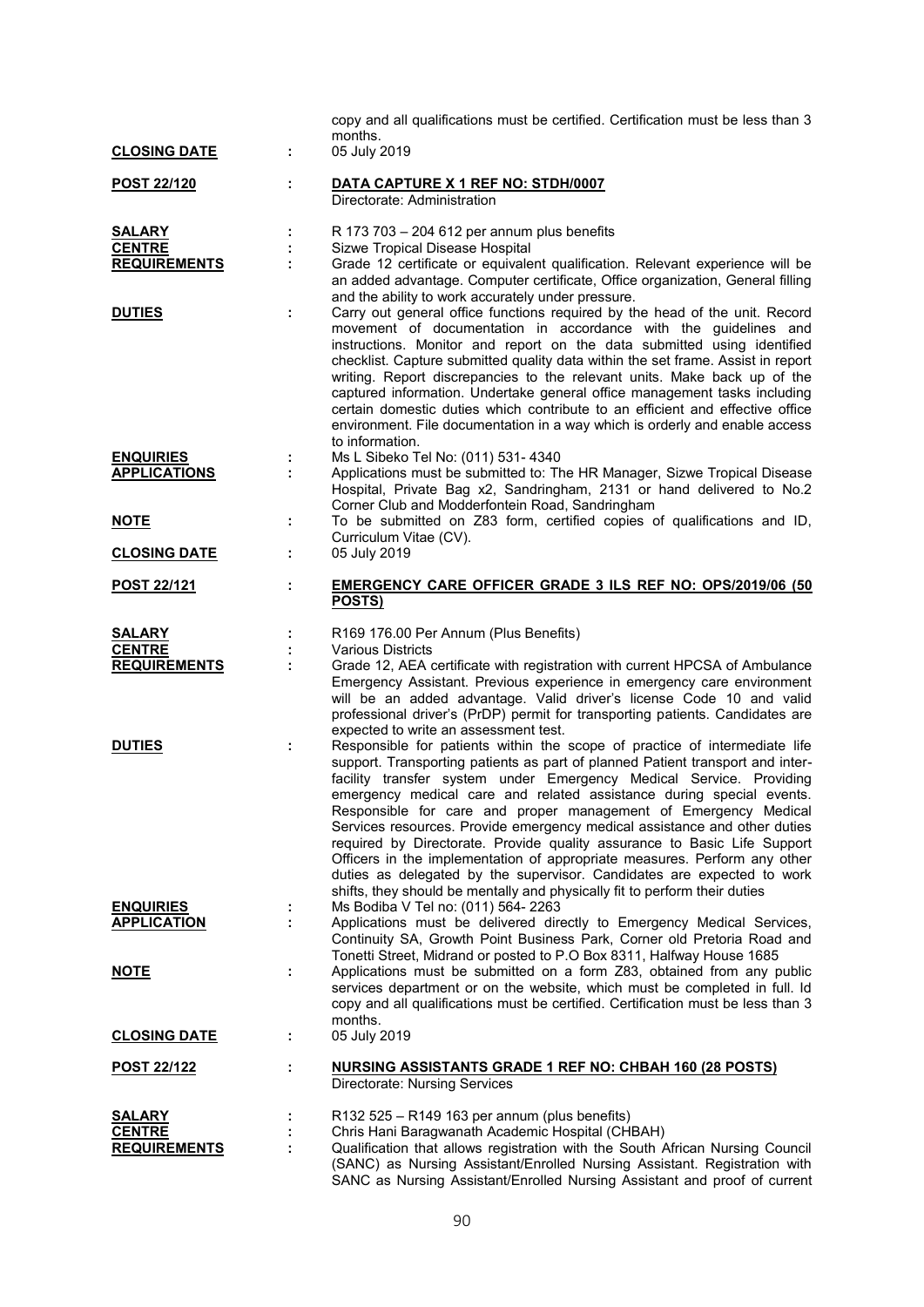| <b>DUTIES</b>                      |   | registration. Good communication skills (verbal and written). Ability to<br>planning and organise own work and adhere to official working hours, report<br>writing skills, problem solving and people skills. Sound interpersonal skills are<br>necessary. Knowledge and understanding of Nursing legislation and related<br>legal ethical Nursing practices, National Core Standards and 6 health<br>priorities. Ability to collect and capture daily patient data.<br>Assist Nursing and Medical staff. Assist patients with activities of daily living<br>(physical care). Provide elementary clinical nursing care. Identify patient's<br>needs and report promptly. Maintain professional growth/ethical standards<br>and self-development, efficient and effective customer service in line with<br>Batho- Pele Principles and Patients' Rights Charter. Demonstrate basic                                                                                                                                                                                                                                                                                                                                                                                                                                                                                                                                                                                                                                                                                                                                                                                                                                                                                                                                                                                                                                                                 |
|------------------------------------|---|--------------------------------------------------------------------------------------------------------------------------------------------------------------------------------------------------------------------------------------------------------------------------------------------------------------------------------------------------------------------------------------------------------------------------------------------------------------------------------------------------------------------------------------------------------------------------------------------------------------------------------------------------------------------------------------------------------------------------------------------------------------------------------------------------------------------------------------------------------------------------------------------------------------------------------------------------------------------------------------------------------------------------------------------------------------------------------------------------------------------------------------------------------------------------------------------------------------------------------------------------------------------------------------------------------------------------------------------------------------------------------------------------------------------------------------------------------------------------------------------------------------------------------------------------------------------------------------------------------------------------------------------------------------------------------------------------------------------------------------------------------------------------------------------------------------------------------------------------------------------------------------------------------------------------------------------------|
| <b>ENQUIRIES</b>                   |   | understanding of nursing procedures, ensure quality nursing care is<br>maintained in the department. Proper record keeping. Escorting of patients to<br>next level of care demonstrate basic understanding of the legislative<br>framework protocols or policies governing the public service. Ensure that the<br>national core standards are maintained and upheld.<br>Mr. N. B. Mulaudzi (011) 933-8402/9779                                                                                                                                                                                                                                                                                                                                                                                                                                                                                                                                                                                                                                                                                                                                                                                                                                                                                                                                                                                                                                                                                                                                                                                                                                                                                                                                                                                                                                                                                                                                   |
| <b>APPLICATIONS</b>                |   | Applications should be hand delivered to The Director: Human Resource,<br>Chris Hani Baragwanath Academic Hospital between 8am and 3pm at<br>Ground Floor, Main Admin Building or posted to The Director: Human<br>Resource, Chris Hani Baragwanath Academic Hospital, Private Bag X01,<br>Pimville, 1808. No faxed or emailed applications will be considered.                                                                                                                                                                                                                                                                                                                                                                                                                                                                                                                                                                                                                                                                                                                                                                                                                                                                                                                                                                                                                                                                                                                                                                                                                                                                                                                                                                                                                                                                                                                                                                                  |
| <b>NOTE</b><br><b>ENQURIES</b>     | ÷ | Applications must be submitted on form Z83 Fully completed, obtainable from<br>Public<br>Service<br>Department<br>internet<br>any<br>or<br>on<br>the<br>at<br>www.dpsa.gov.za/documents. The completed and signed form should be<br>accompanied by a recently updated CV that specifies the following: All<br>experience indicating the position, institution and respective dates<br>(DD/MM/YY). Documents to be attached is certified ID document, certified<br>copies of qualification/s including matric and relevant council registration<br>certificate and proof of current registration (Where applicable). Certifying<br>stamp on documents shouldn't be more than three (3) months. Relevant<br>service certificates. Failure to submit all the requested documents will result<br>in the application not being considered. If you have not been contacted within<br>three (3) months after the closing date, please accept that your application<br>was unsuccessful. Candidates will be subjected to Personnel Suitability<br>Checks (PSC) - Verification (Reference checks- Provide at least 3 off which<br>one must be immediate supervisor, identity verification, qualifications<br>verification, criminal record checks, credit/financial stability checks and<br>employment verification). The recommended candidate may be subjected to<br>medical surveillance as required by the Occupational Health and Safety Act,<br>Act 5/1993. CHBAH reserves the right to utilize practical exercises/tests for<br>Non-SMS positions during the recruitment process to determine the suitability<br>of candidates for the post(s). The Gauteng Department of Health is guided by<br>the principles of Employment Equity; therefore, all the appointments will be<br>made in accordance with the Employment Equity target of the department.<br>People with disability are encouraged to apply.<br>MS KF Mabuza Tel No: (011) 812 5000 |
| <b>CLOSING DATE</b>                | ÷ | 05 July 2019<br><b>GAUTENG PROVINCIAL TREASURY</b><br>It is the department's intention to promote equity through the filling of all numeric targets as contained in                                                                                                                                                                                                                                                                                                                                                                                                                                                                                                                                                                                                                                                                                                                                                                                                                                                                                                                                                                                                                                                                                                                                                                                                                                                                                                                                                                                                                                                                                                                                                                                                                                                                                                                                                                              |
|                                    |   | the Employment Equity Plan. To facilitate this process successfully, an indication of race, gender and<br>disability status is required.                                                                                                                                                                                                                                                                                                                                                                                                                                                                                                                                                                                                                                                                                                                                                                                                                                                                                                                                                                                                                                                                                                                                                                                                                                                                                                                                                                                                                                                                                                                                                                                                                                                                                                                                                                                                         |
|                                    |   | Ġ.                                                                                                                                                                                                                                                                                                                                                                                                                                                                                                                                                                                                                                                                                                                                                                                                                                                                                                                                                                                                                                                                                                                                                                                                                                                                                                                                                                                                                                                                                                                                                                                                                                                                                                                                                                                                                                                                                                                                               |
| <b>APPLICATIONS</b>                | ÷ | Applications must be submitted on a duly signed Z83 form, comprehensive<br>CV, certified copies of ID and all Qualifications to be attached. Application<br>should be submitted at Gauteng Provincial Treasury: Ground Floor, Imbumba<br>House, 75 Fox Street, Marshalltown, Johannesburg, or posted to: Private Bag<br>X12, Marshalltown, 2107                                                                                                                                                                                                                                                                                                                                                                                                                                                                                                                                                                                                                                                                                                                                                                                                                                                                                                                                                                                                                                                                                                                                                                                                                                                                                                                                                                                                                                                                                                                                                                                                  |
| <b>CLOSING DATE</b><br><b>NOTE</b> |   | 05 July 2019<br>Applications must be submitted on form z83, obtainable from any Public<br>Service Department or on the internet at www.dpsa.gov.za/documents. The<br>Completed and signed form should be accompanied by a recently updated                                                                                                                                                                                                                                                                                                                                                                                                                                                                                                                                                                                                                                                                                                                                                                                                                                                                                                                                                                                                                                                                                                                                                                                                                                                                                                                                                                                                                                                                                                                                                                                                                                                                                                       |

CV specifying all experience indicating the respective dates (MM/YY) as well